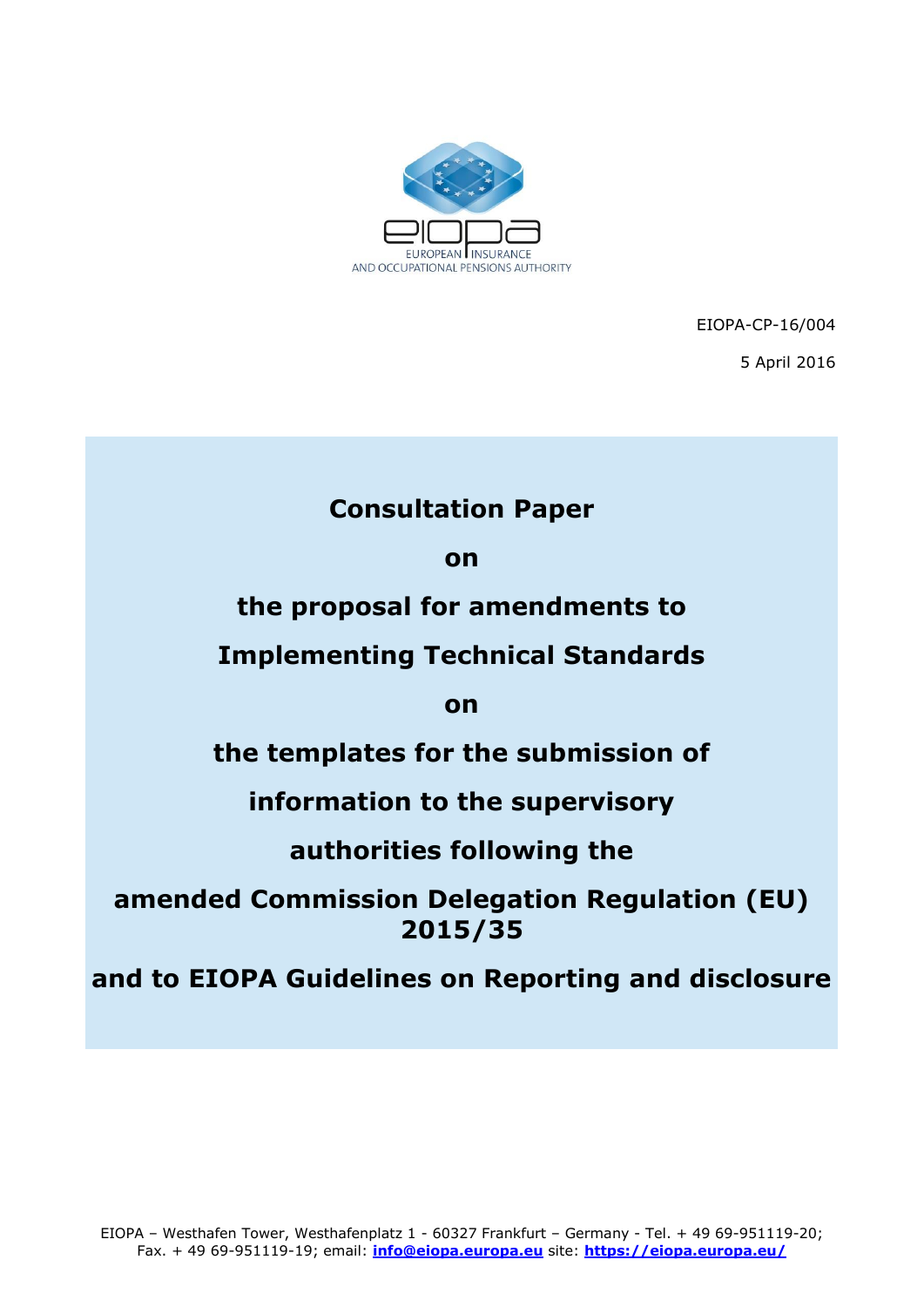#### **Table Contents**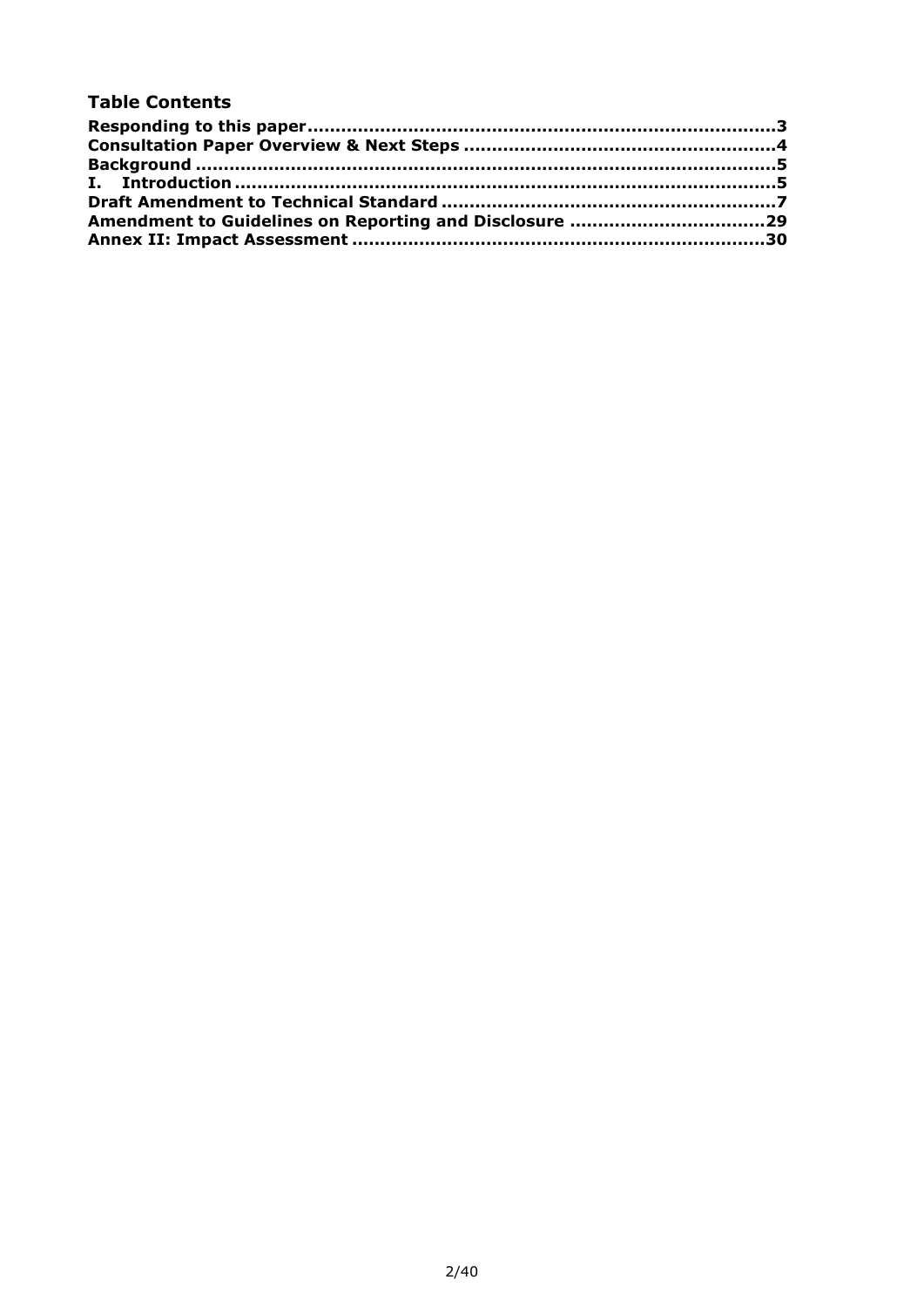# <span id="page-2-0"></span>**Responding to this paper**

EIOPA welcomes comments on the Consultation Paper on the proposal for amending Implementing Technical Standard on the templates for the submission of information to the supervisory authorities following the amendments in Delegated Act 2015/35.

Comments are most helpful if they:

- respond to the question stated, where applicable;
- contain a clear rationale; and
- describe any alternatives EIOPA should consider.

#### **Question:**

**In particular EIOPA would like to inform that it was considered to introduce additional limited amendments in order to identify the investments in European Long-Term Investment Funds (ELTIF). In fact some undertakings may prefer to invest in this type of investments instead of investing directly in infrastructure investments or other long-term asset classes. In these cases it would be important for supervisors to have access to this information. A possible solution to capture this situation could be a clear identification of ELTIF through a new column in template S.06.02 (as for infrastructure), via the CIC table or via an additional option in the closed list of item S.06.02.C0300. Could you please provide your comments on these possibilities?**

Please send your comments to EIOPA in the provided Template for Comments, by email **[CP-16-004@eiopa.europa.eu](mailto:CP-16-004@eiopa.europa.eu)**, by 03 May 2016.

Contributions not provided in the template for comments, or sent to a different email address, or after the deadline will not be processed.

#### **Publication of responses**

Contributions received will be published on EIOPA's public website unless you request otherwise in the respective field in the template for comments. A standard confidentiality statement in an email message will not be treated as a request for nondisclosure.

Please note that EIOPA is subject to Regulation (EC) No 1049/2001 regarding public access to documents and EIOPA's rules on public access to documents<sup>1</sup>.

Contributions will be made available at the end of the public consultation period.

**.** 

<sup>1</sup> [Public Access to Documents](https://eiopa.europa.eu/fileadmin/tx_dam/files/aboutceiops/Public-Access-(EIOPA-MB-11-051).pdf)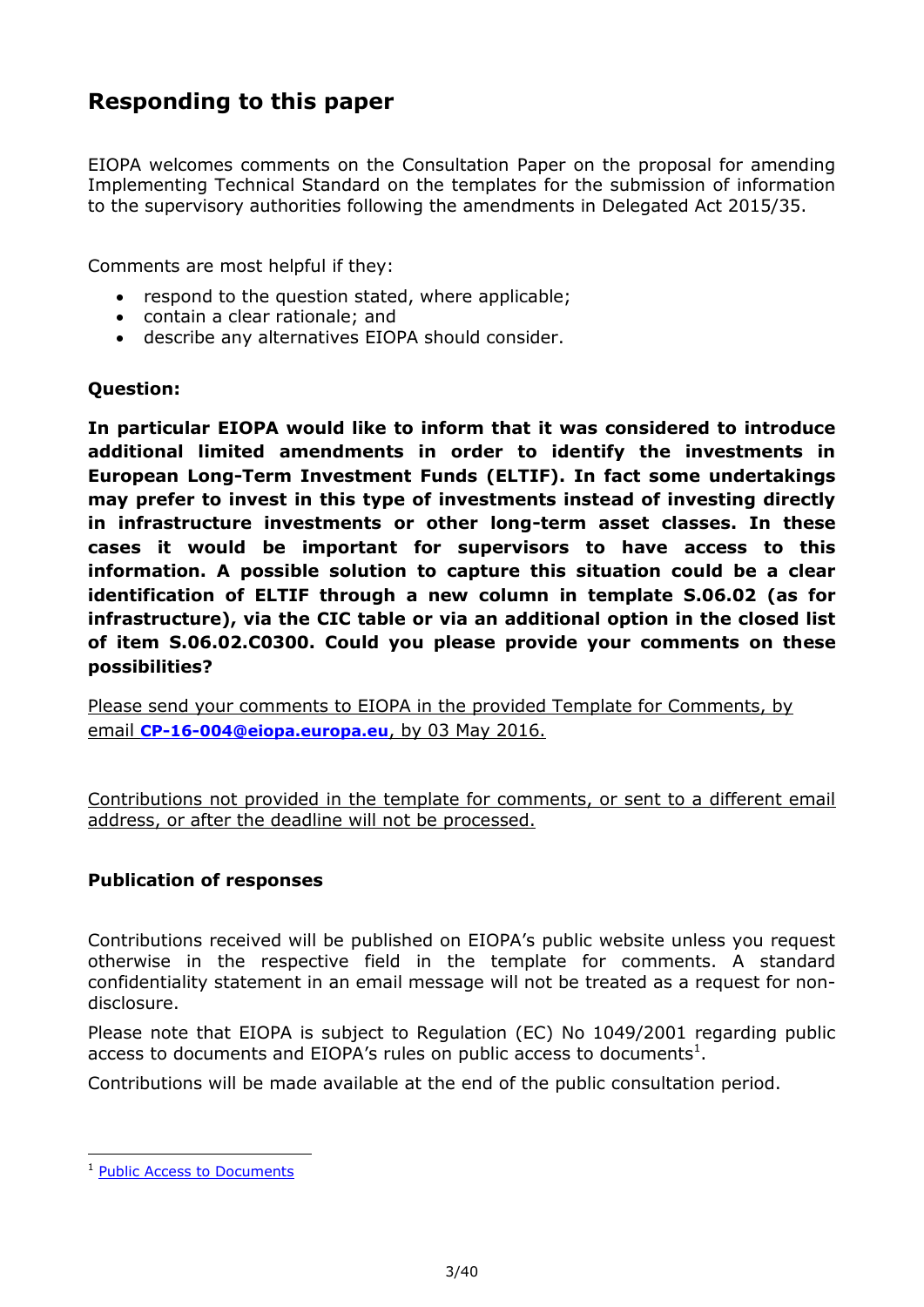### **Data protection**

Please note that personal contact details (such as name of individuals, email addresses and phone numbers) will not be published. They will only be used to request clarifications if necessary on the information supplied.

EIOPA, as a European Authority, will process any personal data in line with Regulation (EC) No 45/2001 on the protection of the individuals with regards to the processing of personal data by the Community institutions and bodies and on the free movement of such data. More information on data protection can be found at <https://eiopa.europa.eu/> under the heading 'Legal notice'.

## <span id="page-3-0"></span>**Consultation Paper Overview & Next Steps**

EIOPA carries out consultations in the case of drafting Technical Standards in accordance to Articles 10 and 15 of the EIOPA Regulation.

This Consultation Paper presents the draft amendment to the Technical Standard and technical annexes.

The analysis of the expected impact from the proposed policy is covered under Annex I (Impact Assessment).

#### **Next steps**

EIOPA will consider the feedback received and expects to publish a Final Report on the consultation and to submit the Consultation Paper for adoption by the Board of Supervisors.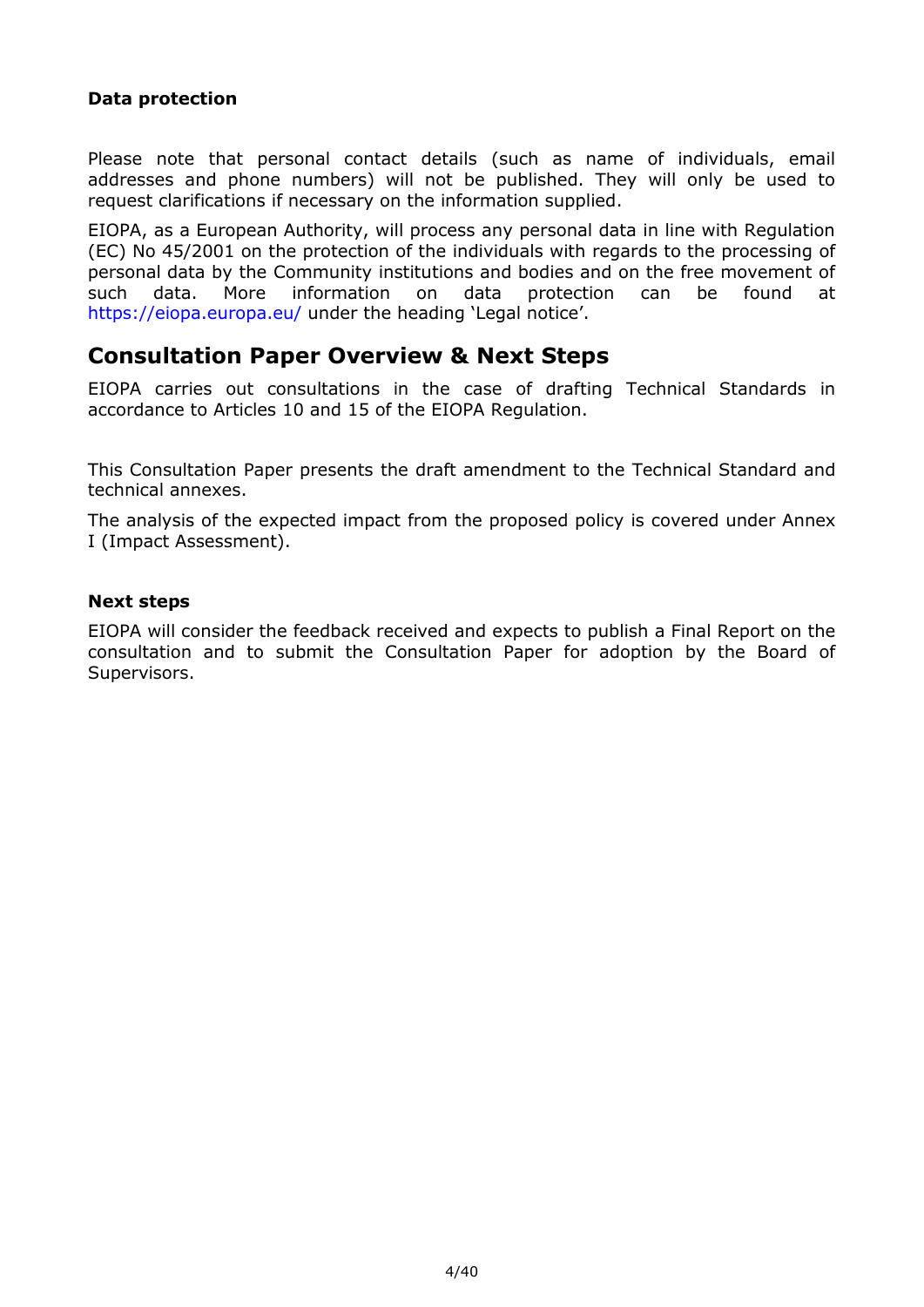## <span id="page-4-0"></span>**Background**

- 1. The amendment to Commission Delegated Regulation (EU) 2015/35 of 10 October 2014 supplementing Directive 2009/138/EC of the European Parliament and of the Council on the taking-up and pursuit of the business of Insurance and Reinsurance (Solvency  $II)^2$  introduces tailored treatments to insurers' investments in infrastructure, in European Long-Term Investment Funds (ELTIFs) and in equities traded through multilateral trading platforms. It also clarifies and extends the scope of the transitional measure for investments in equities.
- 2. In October 2015 COM submitted a new CfA to EIOPA on infrastructure corporates. The final advice from EIOPA is expected by June 2016. It is not clear what the impact in reporting will be. In order to ensure that the submission of the annual quantitative reporting templates with reference to the end of 2016 reflects the amendments to Commission Delegated Regulation it is not possible to wait for the outcome of this second CfA.
- 3. Therefore this Consultation Paper takes into consideration only the Commission Delegated Regulation (EU) 2016/467 of 30 September 2015 amending Commission Delegated Regulation (EU) 2015/35 concerning the calculation of regulatory capital requirements for several categories of assets held by insurance and reinsurance undertakings as published in 1 April 2016<sup>3</sup>.

## <span id="page-4-1"></span>**I. Introduction**

- 4. Having considered the different reporting requirements, EIOPA concluded that:
	- a) there is no impact regarding "day 1" reporting as only templates S.25.01, S.25.02 and S.25.03 are required;
	- b) although this consultation paper is proposing an amendment in template S.06.02 (which is a quarterly template) it is considered that undertakings may submit the existing template, with the current closed list for column C0300 during the first three quarters of 2016, until the adapted template is integrated in a new taxonomy. The amendment proposed should only be implemented for Q4 2016<sup>4</sup>.
	- c) the amendments proposed focus on template S.06.02, S.26.01, CIC table and RSR (option 3 of the Impact Assessment).
- 5. The amendments proposed aim for the collection of meaningful information for supervisory purposes while ensuring the smallest impact possible on the implementation efforts of industry and NCAs.
- 6. EIOPA is also using this opportunity to introduce corrective provisions to the Implementing Technical Standards on the templates for the submission of information to the supervisory authorities following the amended Commission Delegation Regulation (EU) 2015/35. These provisions aim to correct minor drafting mistakes to avoid misinterpretation of the text.
- 7. The consultation paper covers amendments to the Implementing Technical Standards on the templates for the submission of information to the supervisory

**<sup>.</sup>** <sup>2</sup> OJ L 12 17.01.2015

<sup>3</sup> [OJ L 85/6 01.04.2016](http://eur-lex.europa.eu/legal-content/EN/TXT/?uri=uriserv:OJ.L_.2016.085.01.0006.01.ENG&toc=OJ:L:2016:085:TOC)

<sup>&</sup>lt;sup>4</sup> This statement is considering Option 4 from the Governance Taxonomy paper. If BoS decides otherwise this sentence should be reviewed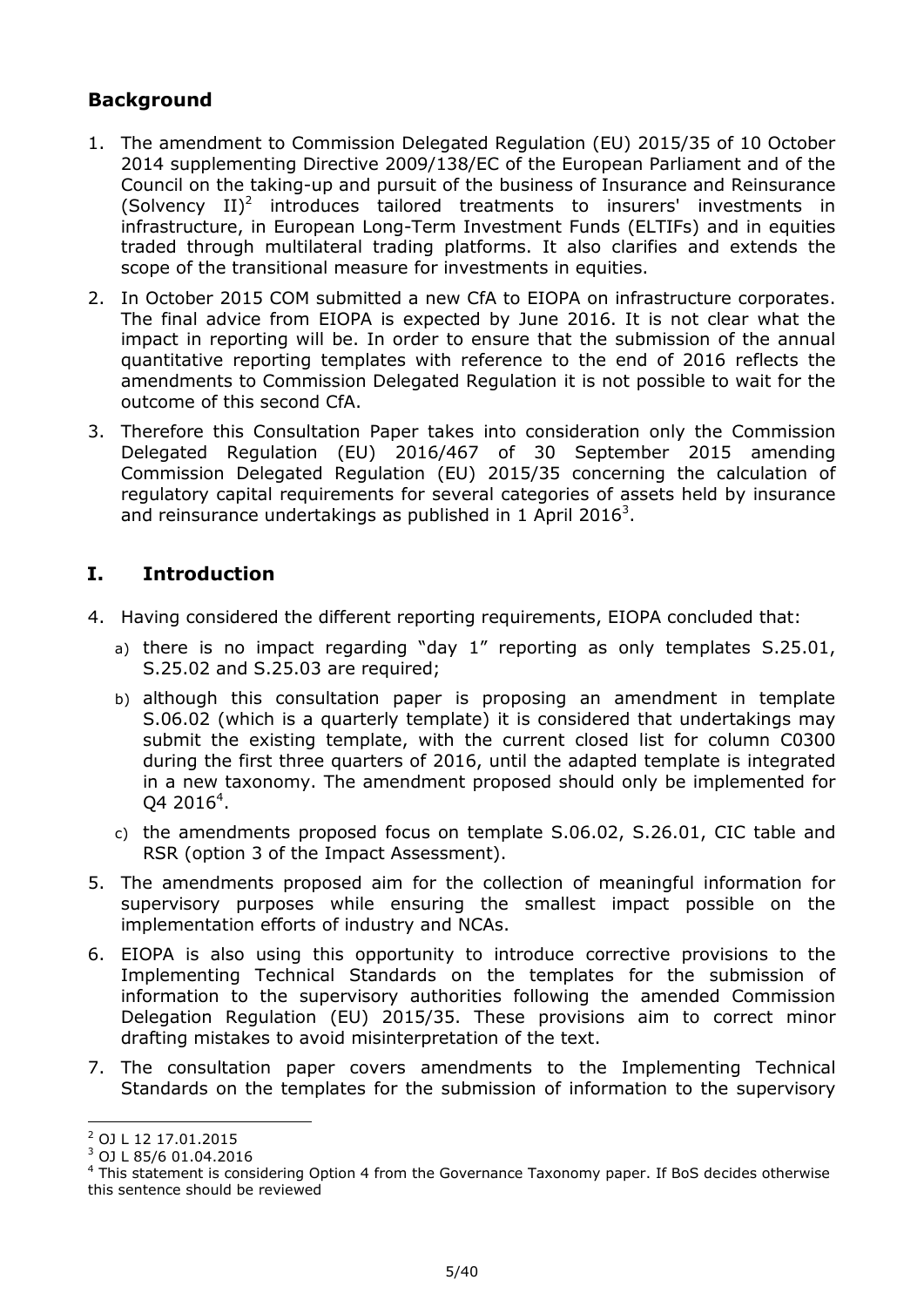authorities and to EIOPA Guidelines on Reporting and Disclosure following the amended Commission Delegation Regulation (EU) 2015/35.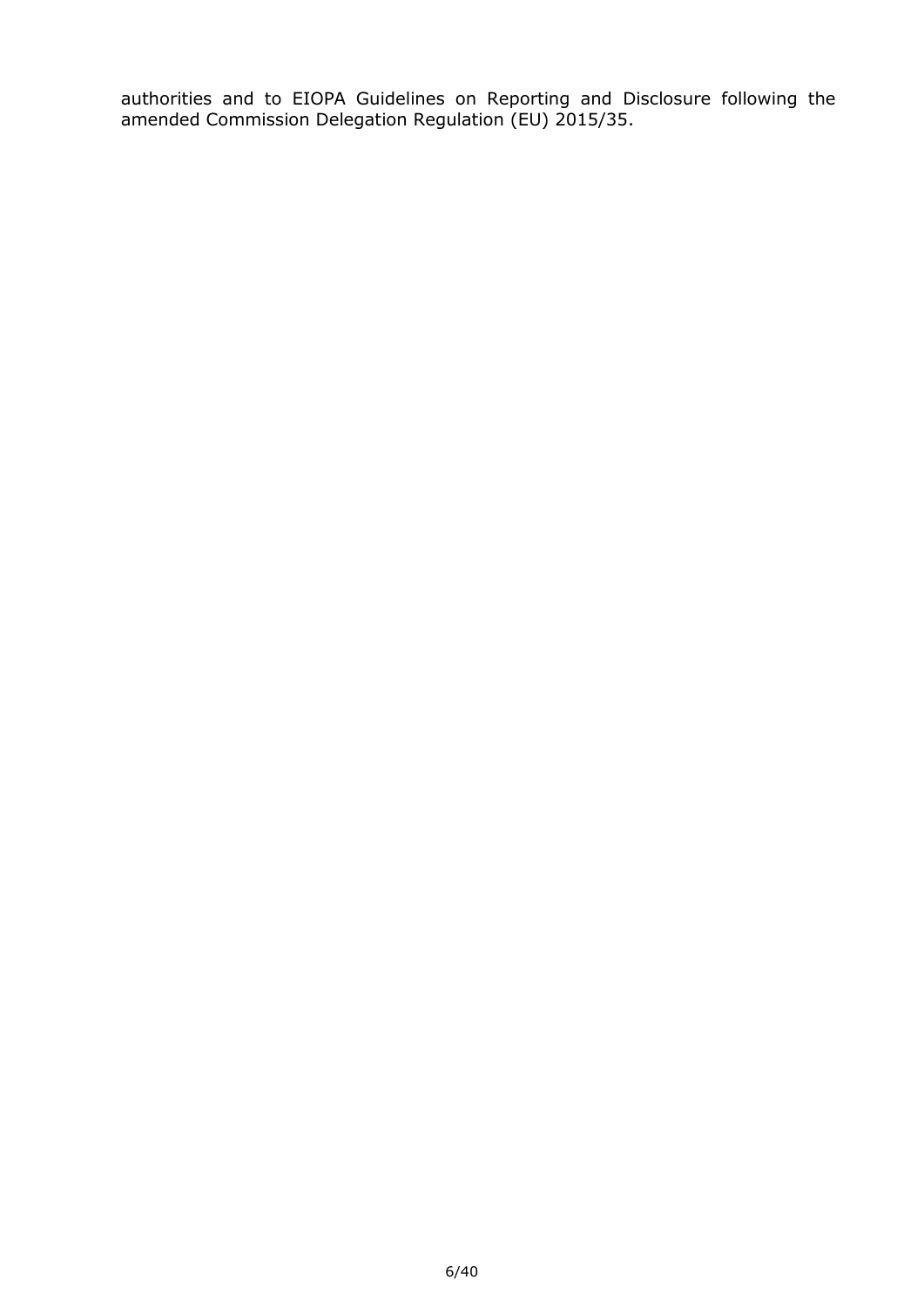# <span id="page-6-0"></span>**Draft Amendment to Technical Standard**



EUROPEAN COMMISSION

Brussels, XXX [...] (2011) XXX draft

# **COMMISSION IMPLEMENTING REGULATION (EU) No …/..**

**of [ ]**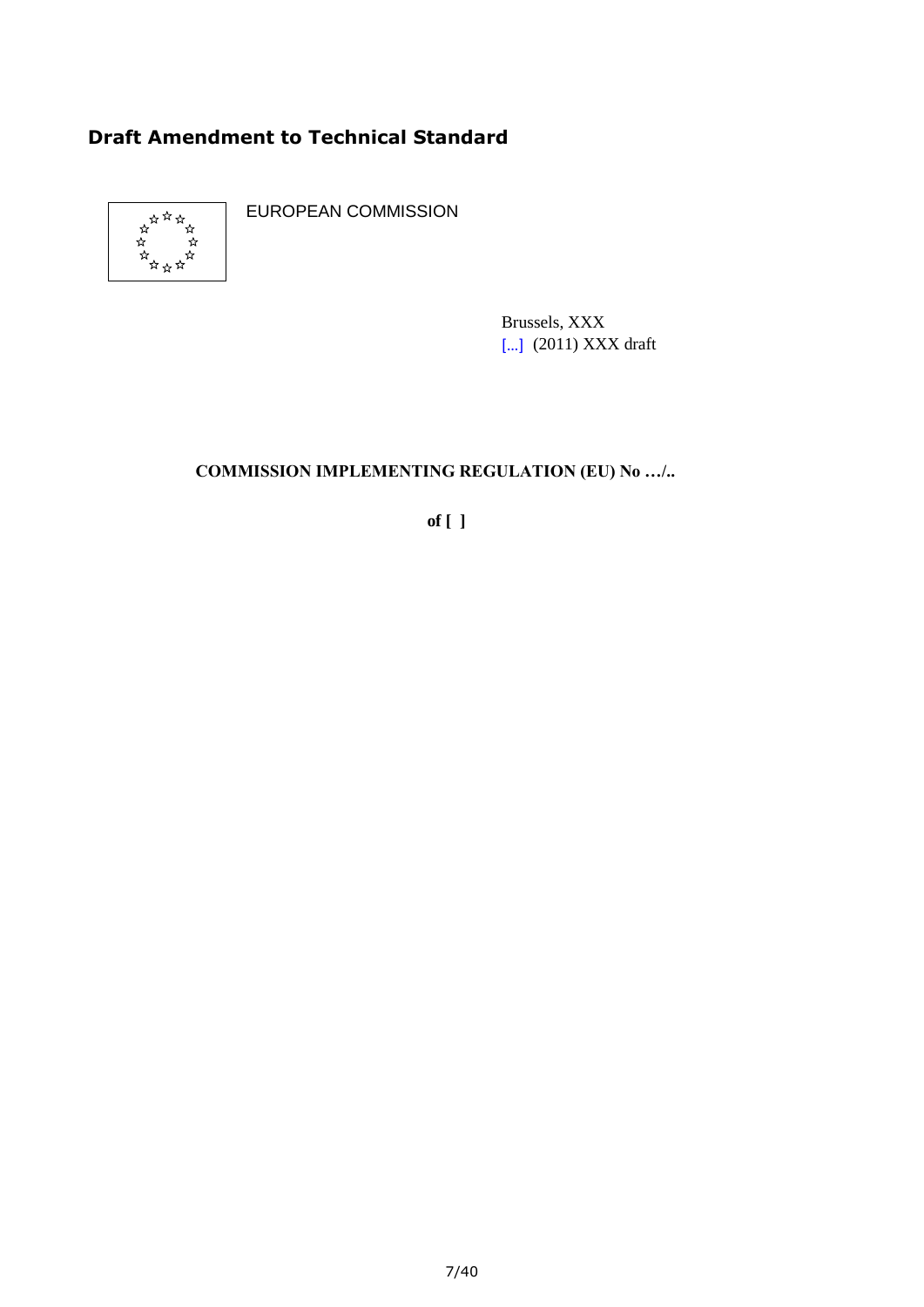## **COMMISSION IMPLEMENTING REGULATION (EU) …/... of XXX amending Commission Implementing Regulation XXXX with regard to the templates for the submission of information to the supervisory authorities according to Directive 2009/138/EC of the European Parliament and of the Council**

#### THE EUROPEAN COMMISSION,

Having regard to the Treaty on the Functioning of the European Union,

Having regard to Directive 2009/138/EC of 25 November 2009 of the European Parliament and of the Council on the taking up and pursuit of the business of Insurance and Reinsurance (Solvency II)<sup>1</sup>, and in particular the third subparagraph of Article 35(10), the third subparagraph of Article 244(6) and the second subparagraph of Article 245(6) thereof,

Whereas:

- (1) The impact of the amendment of Commission Delegated Regulation (EU) 2015/35 by Commission Delegated Regulation (EU) 2016/467 has to be reflected in Commission Implementing Regulation (EU) 2015/2450 of 2 December 2015 in order to ensure that supervisory authorities receive appropriate information for the purposes of the Supervisory Review Process.
- (2) The Commission Implementing Regulation (EU) 2015/2450 of 2 December 2015 with regard to the templates for the submission of information to the supervisory authorities according to Directive 2009/138/EC of the European Parliament and of the Council includes several minor drafting errors which should be amended accordingly.
- (3) This Regulation is based on the draft implementing technical standards submitted by the European Supervisory Authority (European Insurance and Occupational Pensions Authority) to the Commission.
- (4) The European Supervisory Authority (European Insurance and Occupational Pensions Authority) has conducted open public consultations on the draft implementing technical standards on which this Regulation is based, analysed the potential related costs and benefits and requested the opinion of the […] Stakeholder Group established by Article 37 of Regulation (EU) No 1094/2010.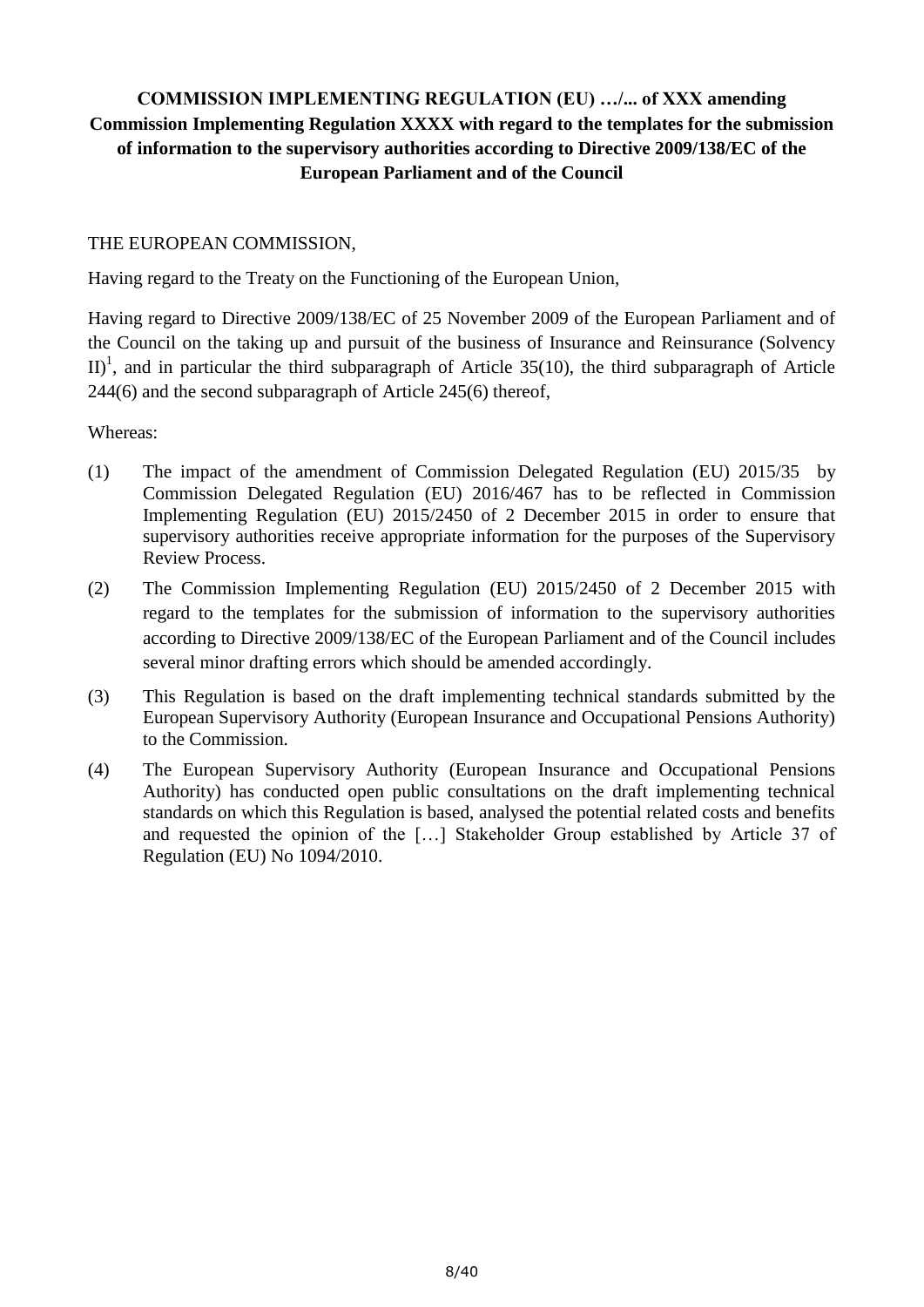#### HAS ADOPTED THIS REGULATION:

#### *Article 1*

#### *Amending provisions*

Commission Implementing Regulation (EU) 2015/2450 of 2 December 2015 is amended as follows:

- 1. Annex I to Commission Implementing Regulation (EU) 2015/2450 is amended in accordance with Annex I to this Regulation;
- 2. Annex II to Commission Implementing Regulation (EU) 2015/2450 of 2 December 2015 is amended in accordance with Annex II to this Regulation;
- 3. Annex III to Commission Implementing Regulation (EU) 2015/2450 of 2 December 2015 is amended in accordance with Annex III to this Regulation;
- 4. Annex VI to Commission Implementing Regulation (EU) 2015/2450 of 2 December 2015 is amended in accordance with Annex IV to this Regulation;

#### *Article 2*

#### *Correcting provisions*

Commission Implementing Regulation (EU) 2015/2450 of 2 December 2015 is corrected in accordance with Annex V of this Regulation.

This Regulation shall enter into force on the day following that of its publication in the *Official Journal of the European Union*.

This Regulation shall be binding in its entirety and directly applicable in all Member States.

Done at Brussels, [ ]

*[For the Commission*

*The President]*

*[On behalf of the President]*

*[Position]*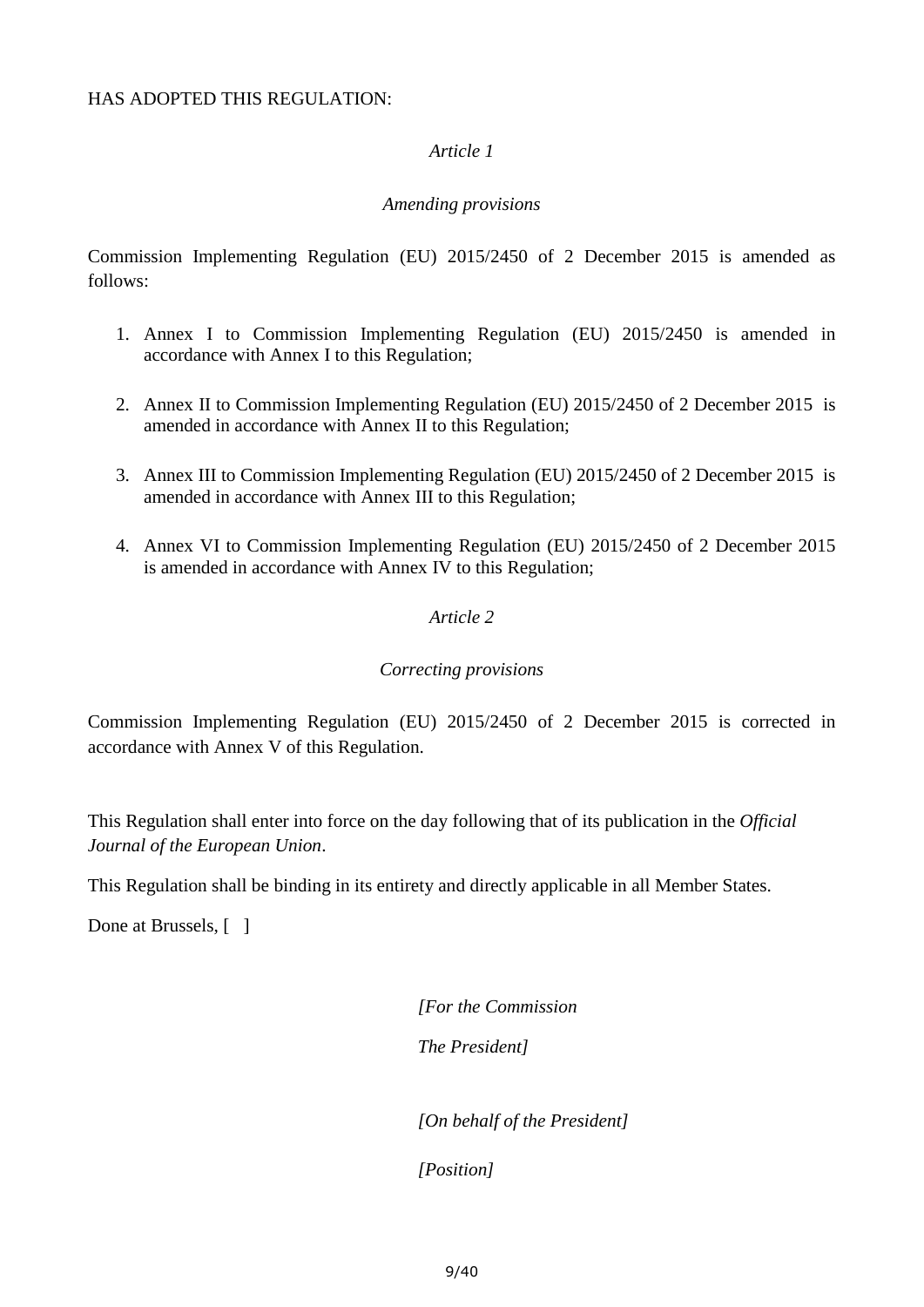# **ANNEX I**

# **Annex I - S.26.01.01 – Solvency Capital Requirement – Market risk**

| <b>Annex I</b>                                                        |                |              |                         |        |                 |                             |                            |              |
|-----------------------------------------------------------------------|----------------|--------------|-------------------------|--------|-----------------|-----------------------------|----------------------------|--------------|
| S.26.01.01                                                            |                |              |                         |        |                 |                             |                            |              |
| <b>Solvency Capital Requirement - Market risk</b>                     |                |              |                         |        |                 |                             |                            |              |
|                                                                       |                |              |                         |        |                 |                             |                            |              |
| Article 112 Z0010                                                     |                |              |                         |        |                 |                             |                            |              |
|                                                                       |                |              |                         |        |                 |                             |                            |              |
| <b>Simplifications used</b>                                           |                | <b>C0010</b> |                         |        |                 |                             |                            |              |
| Simplifications - spread risk - bonds and loans                       | R0010          |              |                         |        |                 |                             |                            |              |
| Captives simplifications - interest rate risk                         | <b>R0020</b>   |              |                         |        |                 |                             |                            |              |
| Captives simplifications -spread risk on bonds and loans              | R0030          |              |                         |        |                 |                             |                            |              |
| Captives simplifications - market concentration risk                  | <b>R0040</b>   |              |                         |        |                 |                             |                            |              |
|                                                                       |                |              |                         |        |                 |                             |                            |              |
|                                                                       |                |              | <b>Initial absolute</b> |        |                 | Absolute values after shock |                            |              |
|                                                                       |                |              | values before shock     |        |                 |                             |                            |              |
|                                                                       |                |              |                         |        | Liabilities     |                             |                            |              |
|                                                                       |                |              |                         |        | (after the loss | Net solvency                | <b>Liabilities</b> (before | <b>Gross</b> |
|                                                                       |                | Assets       | <b>Liabilities</b>      | Assets | absorbing       | capital                     | the loss-absorbing         | solvency     |
|                                                                       |                |              |                         |        | capacity of     | requirement                 | capacity of technical      | capital      |
|                                                                       |                |              |                         |        | technical       |                             | provisions)                | requirement  |
|                                                                       |                |              |                         |        | provisions)     |                             |                            |              |
| Market risk - Basic information                                       |                | C0020        | C0030                   | C0040  | C0050           | C0060                       | C0070                      | $\bf{C}0080$ |
| Interest rate risk                                                    | <b>R0100</b>   |              |                         |        |                 |                             |                            |              |
| interest rate down shock<br>interest rate up shock                    | R0110<br>R0120 |              |                         |        |                 |                             |                            |              |
| Equity risk                                                           | <b>R0200</b>   |              |                         |        |                 |                             |                            |              |
| type 1 equities                                                       | R0210          |              |                         |        |                 |                             |                            |              |
| type 1 equity                                                         | R0220          |              |                         |        |                 |                             |                            |              |
| strategic participations (type 1 equities)                            | R0230          |              |                         |        |                 |                             |                            |              |
| duration-based (type 1 equities)                                      | R0240          |              |                         |        |                 |                             |                            |              |
| type 2 equities                                                       | R0250          |              |                         |        |                 |                             |                            |              |
| type 2 equity                                                         | R0260          |              |                         |        |                 |                             |                            |              |
| strategic participations (type 2 equities)                            | R0270          |              |                         |        |                 |                             |                            |              |
| duration-based (type 2 equities)                                      | <b>R0280</b>   |              |                         |        |                 |                             |                            |              |
| qualifying infrastructure equities                                    | <b>R0290</b>   |              |                         |        |                 |                             |                            |              |
| qualifying infrastructures equities                                   | R0291          |              |                         |        |                 |                             |                            |              |
| strategic participations (qualifying infrastructure equities)         | R0292          |              |                         |        |                 |                             |                            |              |
| duration-based (qualifying infrastructure equities)                   | R0293          |              |                         |        |                 |                             |                            |              |
| Property risk                                                         | <b>R0300</b>   |              |                         |        |                 |                             |                            |              |
|                                                                       |                |              |                         |        |                 |                             |                            |              |
|                                                                       |                |              | <b>Initial absolute</b> |        |                 | Absolute values after shock |                            |              |
|                                                                       |                |              | values before shock     |        |                 |                             |                            |              |
|                                                                       |                |              |                         |        | Liabilities     |                             |                            |              |
|                                                                       |                |              |                         |        | (after the loss | Net solvency                | <b>Liabilities</b> (before | <b>Gross</b> |
|                                                                       |                | Assets       | Liabilities             | Assets | absorbing       | capital                     | the loss-absorbing         | solvency     |
|                                                                       |                |              |                         |        | capacity of     | requirement                 | capacity of technical      | capital      |
|                                                                       |                |              |                         |        | technical       |                             | provisions)                | requirement  |
|                                                                       |                |              |                         |        | provisions)     |                             |                            |              |
| Market risk - Basic information<br>Spread risk                        | R0400          | C0020        | C0030                   | C0040  | C0050           | C0060                       | C0070                      | <b>C0080</b> |
| bonds and loans                                                       | R0410          |              |                         |        |                 |                             |                            |              |
| bonds and loans (qualifying investment infrastructure)                | R0411          |              |                         |        |                 |                             |                            |              |
| bonds and loans (other than qualifying investment infrastructure)     | R0412          |              |                         |        |                 |                             |                            |              |
| credit derivatives                                                    | R0420          |              |                         |        |                 |                             |                            |              |
| downward shock on credit derivatives                                  | R0430          |              |                         |        |                 |                             |                            |              |
| up ward shock on credit derivatives                                   | R0440          |              |                         |        |                 |                             |                            |              |
| Securitisation positions                                              | R0450          |              |                         |        |                 |                             |                            |              |
| type 1 securitisations                                                | R0460          |              |                         |        |                 |                             |                            |              |
| type 2 securitisations                                                | R0470          |              |                         |        |                 |                             |                            |              |
| resecuritisations                                                     | R0480          |              |                         |        |                 |                             |                            |              |
| Market risk concentrations                                            | <b>R0500</b>   |              |                         |        |                 |                             |                            |              |
| Currency risk                                                         | R0600          |              |                         |        |                 |                             |                            |              |
| increase in the value of the foreign currency                         | R0610          |              |                         |        |                 |                             |                            |              |
| decrease in the value of the foreign currency                         | R0620<br>R0700 |              |                         |        |                 |                             |                            |              |
| Diversification within market risk module<br><b>Total market risk</b> | <b>R0800</b>   |              |                         |        |                 |                             |                            |              |
|                                                                       |                |              |                         |        |                 |                             |                            |              |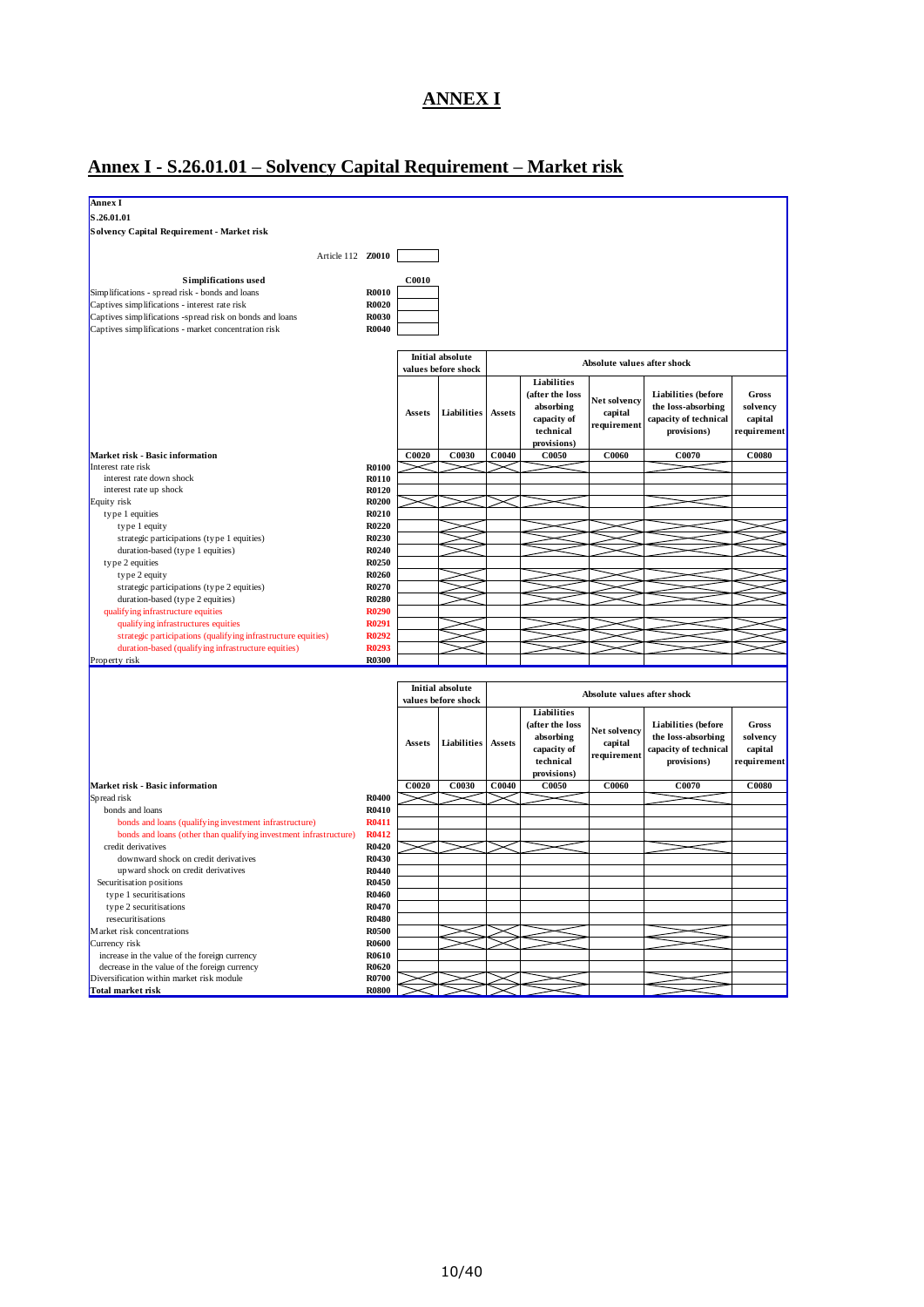# **Annex I - S.26.01.04 – Solvency Capital Requirement – Market risk**

| S.26.01.04<br>Solvency Capital Requirement - Market risk<br>Article 112 <b>Z0010</b><br><b>Simplifications used</b><br><b>C0010</b><br><b>R0010</b><br>Simplifications - spread risk - bonds and loans<br><b>R0020</b><br>Captives simplifications - interest rate risk<br>R0030<br>Captives simplifications -spread risk on bonds and loans<br><b>R0040</b><br>Captives simplifications - market concentration risk<br>Initial absolute values<br>Absolute values after shock<br>before shock<br><b>Liabilities</b><br>Liabilities<br>after the loss<br>before the loss-<br>Net solvency<br><b>Gross solvency</b><br>absorbing<br>absorbing<br>Liabilities<br>Assets<br>capital<br>capital<br>Assets<br>capacity of<br>capacity of<br>requirement<br>requirement<br>technical<br>technical<br>provisions)<br>provisions)<br>C0020<br>C0040<br>C0050<br>C0060<br>C0070<br><b>C0080</b><br>Market risk - Basic information<br>C0030<br><b>R0100</b><br>Interest rate risk<br><b>R0110</b><br>interest rate down shock<br>interest rate up shock<br>R0120<br><b>R0200</b><br>Equity risk<br>R0210<br>type 1 equities<br>R0220<br>type 1 equity<br>R0230<br>strategic participations (type 1 equities)<br>R0240<br>duration-based (type 1 equities)<br>R0250<br>type 2 equities<br>R0260<br>type 2 equity<br>R0270<br>strategic participations (type 2 equities)<br><b>R0280</b><br>duration-based (type 2 equities)<br><b>R0290</b><br>qualifying infrastructure equities<br>R0291<br>qualifying infrastructures equities<br>R0292<br>strategic participations (qualifying infrastructure equities)<br>R0293<br>duration-based (qualifying infrastructure equities)<br><b>R0300</b><br>Property risk<br>Initial absolute values<br>Absolute values after shock<br>before shock<br>Liabilities<br>Liabilities<br>(after the loss<br>(before the loss-<br>Net solvency<br><b>Gross solvency</b><br>absorbing<br>absorbing<br>Liabilities<br>Assets<br>capital<br>capital<br>Assets<br>capacity of<br>capacity of<br>requirement<br>requirement<br>technical<br>technical<br>provisions)<br>provisions)<br>C <sub>0030</sub><br>C0040<br>C0020<br>C0050<br>C0060<br>C0070<br><b>C0080</b><br>Market risk - Basic information<br><b>R0400</b><br>Spread risk<br>R0410<br>bonds and loans<br>bonds and loans (qualifying investment infrastructure)<br>R0411<br>R0412<br>bonds and loans (other than qualifying investment infrastructure)<br>R0420<br>credit derivatives<br>R0430<br>downward shock on credit derivatives<br>R0440<br>upward shock on credit derivatives | Annex I                  |       |  |  |  |  |
|--------------------------------------------------------------------------------------------------------------------------------------------------------------------------------------------------------------------------------------------------------------------------------------------------------------------------------------------------------------------------------------------------------------------------------------------------------------------------------------------------------------------------------------------------------------------------------------------------------------------------------------------------------------------------------------------------------------------------------------------------------------------------------------------------------------------------------------------------------------------------------------------------------------------------------------------------------------------------------------------------------------------------------------------------------------------------------------------------------------------------------------------------------------------------------------------------------------------------------------------------------------------------------------------------------------------------------------------------------------------------------------------------------------------------------------------------------------------------------------------------------------------------------------------------------------------------------------------------------------------------------------------------------------------------------------------------------------------------------------------------------------------------------------------------------------------------------------------------------------------------------------------------------------------------------------------------------------------------------------------------------------------------------------------------------------------------------------------------------------------------------------------------------------------------------------------------------------------------------------------------------------------------------------------------------------------------------------------------------------------------------------------------------------------------------------------------------------------------------------------------------------------------------------------------------------------|--------------------------|-------|--|--|--|--|
|                                                                                                                                                                                                                                                                                                                                                                                                                                                                                                                                                                                                                                                                                                                                                                                                                                                                                                                                                                                                                                                                                                                                                                                                                                                                                                                                                                                                                                                                                                                                                                                                                                                                                                                                                                                                                                                                                                                                                                                                                                                                                                                                                                                                                                                                                                                                                                                                                                                                                                                                                                    |                          |       |  |  |  |  |
|                                                                                                                                                                                                                                                                                                                                                                                                                                                                                                                                                                                                                                                                                                                                                                                                                                                                                                                                                                                                                                                                                                                                                                                                                                                                                                                                                                                                                                                                                                                                                                                                                                                                                                                                                                                                                                                                                                                                                                                                                                                                                                                                                                                                                                                                                                                                                                                                                                                                                                                                                                    |                          |       |  |  |  |  |
|                                                                                                                                                                                                                                                                                                                                                                                                                                                                                                                                                                                                                                                                                                                                                                                                                                                                                                                                                                                                                                                                                                                                                                                                                                                                                                                                                                                                                                                                                                                                                                                                                                                                                                                                                                                                                                                                                                                                                                                                                                                                                                                                                                                                                                                                                                                                                                                                                                                                                                                                                                    |                          |       |  |  |  |  |
|                                                                                                                                                                                                                                                                                                                                                                                                                                                                                                                                                                                                                                                                                                                                                                                                                                                                                                                                                                                                                                                                                                                                                                                                                                                                                                                                                                                                                                                                                                                                                                                                                                                                                                                                                                                                                                                                                                                                                                                                                                                                                                                                                                                                                                                                                                                                                                                                                                                                                                                                                                    |                          |       |  |  |  |  |
|                                                                                                                                                                                                                                                                                                                                                                                                                                                                                                                                                                                                                                                                                                                                                                                                                                                                                                                                                                                                                                                                                                                                                                                                                                                                                                                                                                                                                                                                                                                                                                                                                                                                                                                                                                                                                                                                                                                                                                                                                                                                                                                                                                                                                                                                                                                                                                                                                                                                                                                                                                    |                          |       |  |  |  |  |
|                                                                                                                                                                                                                                                                                                                                                                                                                                                                                                                                                                                                                                                                                                                                                                                                                                                                                                                                                                                                                                                                                                                                                                                                                                                                                                                                                                                                                                                                                                                                                                                                                                                                                                                                                                                                                                                                                                                                                                                                                                                                                                                                                                                                                                                                                                                                                                                                                                                                                                                                                                    |                          |       |  |  |  |  |
|                                                                                                                                                                                                                                                                                                                                                                                                                                                                                                                                                                                                                                                                                                                                                                                                                                                                                                                                                                                                                                                                                                                                                                                                                                                                                                                                                                                                                                                                                                                                                                                                                                                                                                                                                                                                                                                                                                                                                                                                                                                                                                                                                                                                                                                                                                                                                                                                                                                                                                                                                                    |                          |       |  |  |  |  |
|                                                                                                                                                                                                                                                                                                                                                                                                                                                                                                                                                                                                                                                                                                                                                                                                                                                                                                                                                                                                                                                                                                                                                                                                                                                                                                                                                                                                                                                                                                                                                                                                                                                                                                                                                                                                                                                                                                                                                                                                                                                                                                                                                                                                                                                                                                                                                                                                                                                                                                                                                                    |                          |       |  |  |  |  |
|                                                                                                                                                                                                                                                                                                                                                                                                                                                                                                                                                                                                                                                                                                                                                                                                                                                                                                                                                                                                                                                                                                                                                                                                                                                                                                                                                                                                                                                                                                                                                                                                                                                                                                                                                                                                                                                                                                                                                                                                                                                                                                                                                                                                                                                                                                                                                                                                                                                                                                                                                                    |                          |       |  |  |  |  |
|                                                                                                                                                                                                                                                                                                                                                                                                                                                                                                                                                                                                                                                                                                                                                                                                                                                                                                                                                                                                                                                                                                                                                                                                                                                                                                                                                                                                                                                                                                                                                                                                                                                                                                                                                                                                                                                                                                                                                                                                                                                                                                                                                                                                                                                                                                                                                                                                                                                                                                                                                                    |                          |       |  |  |  |  |
|                                                                                                                                                                                                                                                                                                                                                                                                                                                                                                                                                                                                                                                                                                                                                                                                                                                                                                                                                                                                                                                                                                                                                                                                                                                                                                                                                                                                                                                                                                                                                                                                                                                                                                                                                                                                                                                                                                                                                                                                                                                                                                                                                                                                                                                                                                                                                                                                                                                                                                                                                                    |                          |       |  |  |  |  |
|                                                                                                                                                                                                                                                                                                                                                                                                                                                                                                                                                                                                                                                                                                                                                                                                                                                                                                                                                                                                                                                                                                                                                                                                                                                                                                                                                                                                                                                                                                                                                                                                                                                                                                                                                                                                                                                                                                                                                                                                                                                                                                                                                                                                                                                                                                                                                                                                                                                                                                                                                                    |                          |       |  |  |  |  |
|                                                                                                                                                                                                                                                                                                                                                                                                                                                                                                                                                                                                                                                                                                                                                                                                                                                                                                                                                                                                                                                                                                                                                                                                                                                                                                                                                                                                                                                                                                                                                                                                                                                                                                                                                                                                                                                                                                                                                                                                                                                                                                                                                                                                                                                                                                                                                                                                                                                                                                                                                                    |                          |       |  |  |  |  |
|                                                                                                                                                                                                                                                                                                                                                                                                                                                                                                                                                                                                                                                                                                                                                                                                                                                                                                                                                                                                                                                                                                                                                                                                                                                                                                                                                                                                                                                                                                                                                                                                                                                                                                                                                                                                                                                                                                                                                                                                                                                                                                                                                                                                                                                                                                                                                                                                                                                                                                                                                                    |                          |       |  |  |  |  |
|                                                                                                                                                                                                                                                                                                                                                                                                                                                                                                                                                                                                                                                                                                                                                                                                                                                                                                                                                                                                                                                                                                                                                                                                                                                                                                                                                                                                                                                                                                                                                                                                                                                                                                                                                                                                                                                                                                                                                                                                                                                                                                                                                                                                                                                                                                                                                                                                                                                                                                                                                                    |                          |       |  |  |  |  |
|                                                                                                                                                                                                                                                                                                                                                                                                                                                                                                                                                                                                                                                                                                                                                                                                                                                                                                                                                                                                                                                                                                                                                                                                                                                                                                                                                                                                                                                                                                                                                                                                                                                                                                                                                                                                                                                                                                                                                                                                                                                                                                                                                                                                                                                                                                                                                                                                                                                                                                                                                                    |                          |       |  |  |  |  |
|                                                                                                                                                                                                                                                                                                                                                                                                                                                                                                                                                                                                                                                                                                                                                                                                                                                                                                                                                                                                                                                                                                                                                                                                                                                                                                                                                                                                                                                                                                                                                                                                                                                                                                                                                                                                                                                                                                                                                                                                                                                                                                                                                                                                                                                                                                                                                                                                                                                                                                                                                                    |                          |       |  |  |  |  |
|                                                                                                                                                                                                                                                                                                                                                                                                                                                                                                                                                                                                                                                                                                                                                                                                                                                                                                                                                                                                                                                                                                                                                                                                                                                                                                                                                                                                                                                                                                                                                                                                                                                                                                                                                                                                                                                                                                                                                                                                                                                                                                                                                                                                                                                                                                                                                                                                                                                                                                                                                                    |                          |       |  |  |  |  |
|                                                                                                                                                                                                                                                                                                                                                                                                                                                                                                                                                                                                                                                                                                                                                                                                                                                                                                                                                                                                                                                                                                                                                                                                                                                                                                                                                                                                                                                                                                                                                                                                                                                                                                                                                                                                                                                                                                                                                                                                                                                                                                                                                                                                                                                                                                                                                                                                                                                                                                                                                                    |                          |       |  |  |  |  |
|                                                                                                                                                                                                                                                                                                                                                                                                                                                                                                                                                                                                                                                                                                                                                                                                                                                                                                                                                                                                                                                                                                                                                                                                                                                                                                                                                                                                                                                                                                                                                                                                                                                                                                                                                                                                                                                                                                                                                                                                                                                                                                                                                                                                                                                                                                                                                                                                                                                                                                                                                                    |                          |       |  |  |  |  |
|                                                                                                                                                                                                                                                                                                                                                                                                                                                                                                                                                                                                                                                                                                                                                                                                                                                                                                                                                                                                                                                                                                                                                                                                                                                                                                                                                                                                                                                                                                                                                                                                                                                                                                                                                                                                                                                                                                                                                                                                                                                                                                                                                                                                                                                                                                                                                                                                                                                                                                                                                                    |                          |       |  |  |  |  |
|                                                                                                                                                                                                                                                                                                                                                                                                                                                                                                                                                                                                                                                                                                                                                                                                                                                                                                                                                                                                                                                                                                                                                                                                                                                                                                                                                                                                                                                                                                                                                                                                                                                                                                                                                                                                                                                                                                                                                                                                                                                                                                                                                                                                                                                                                                                                                                                                                                                                                                                                                                    |                          |       |  |  |  |  |
|                                                                                                                                                                                                                                                                                                                                                                                                                                                                                                                                                                                                                                                                                                                                                                                                                                                                                                                                                                                                                                                                                                                                                                                                                                                                                                                                                                                                                                                                                                                                                                                                                                                                                                                                                                                                                                                                                                                                                                                                                                                                                                                                                                                                                                                                                                                                                                                                                                                                                                                                                                    |                          |       |  |  |  |  |
|                                                                                                                                                                                                                                                                                                                                                                                                                                                                                                                                                                                                                                                                                                                                                                                                                                                                                                                                                                                                                                                                                                                                                                                                                                                                                                                                                                                                                                                                                                                                                                                                                                                                                                                                                                                                                                                                                                                                                                                                                                                                                                                                                                                                                                                                                                                                                                                                                                                                                                                                                                    |                          |       |  |  |  |  |
|                                                                                                                                                                                                                                                                                                                                                                                                                                                                                                                                                                                                                                                                                                                                                                                                                                                                                                                                                                                                                                                                                                                                                                                                                                                                                                                                                                                                                                                                                                                                                                                                                                                                                                                                                                                                                                                                                                                                                                                                                                                                                                                                                                                                                                                                                                                                                                                                                                                                                                                                                                    |                          |       |  |  |  |  |
|                                                                                                                                                                                                                                                                                                                                                                                                                                                                                                                                                                                                                                                                                                                                                                                                                                                                                                                                                                                                                                                                                                                                                                                                                                                                                                                                                                                                                                                                                                                                                                                                                                                                                                                                                                                                                                                                                                                                                                                                                                                                                                                                                                                                                                                                                                                                                                                                                                                                                                                                                                    |                          |       |  |  |  |  |
|                                                                                                                                                                                                                                                                                                                                                                                                                                                                                                                                                                                                                                                                                                                                                                                                                                                                                                                                                                                                                                                                                                                                                                                                                                                                                                                                                                                                                                                                                                                                                                                                                                                                                                                                                                                                                                                                                                                                                                                                                                                                                                                                                                                                                                                                                                                                                                                                                                                                                                                                                                    |                          |       |  |  |  |  |
|                                                                                                                                                                                                                                                                                                                                                                                                                                                                                                                                                                                                                                                                                                                                                                                                                                                                                                                                                                                                                                                                                                                                                                                                                                                                                                                                                                                                                                                                                                                                                                                                                                                                                                                                                                                                                                                                                                                                                                                                                                                                                                                                                                                                                                                                                                                                                                                                                                                                                                                                                                    |                          |       |  |  |  |  |
|                                                                                                                                                                                                                                                                                                                                                                                                                                                                                                                                                                                                                                                                                                                                                                                                                                                                                                                                                                                                                                                                                                                                                                                                                                                                                                                                                                                                                                                                                                                                                                                                                                                                                                                                                                                                                                                                                                                                                                                                                                                                                                                                                                                                                                                                                                                                                                                                                                                                                                                                                                    |                          |       |  |  |  |  |
|                                                                                                                                                                                                                                                                                                                                                                                                                                                                                                                                                                                                                                                                                                                                                                                                                                                                                                                                                                                                                                                                                                                                                                                                                                                                                                                                                                                                                                                                                                                                                                                                                                                                                                                                                                                                                                                                                                                                                                                                                                                                                                                                                                                                                                                                                                                                                                                                                                                                                                                                                                    |                          |       |  |  |  |  |
|                                                                                                                                                                                                                                                                                                                                                                                                                                                                                                                                                                                                                                                                                                                                                                                                                                                                                                                                                                                                                                                                                                                                                                                                                                                                                                                                                                                                                                                                                                                                                                                                                                                                                                                                                                                                                                                                                                                                                                                                                                                                                                                                                                                                                                                                                                                                                                                                                                                                                                                                                                    |                          |       |  |  |  |  |
|                                                                                                                                                                                                                                                                                                                                                                                                                                                                                                                                                                                                                                                                                                                                                                                                                                                                                                                                                                                                                                                                                                                                                                                                                                                                                                                                                                                                                                                                                                                                                                                                                                                                                                                                                                                                                                                                                                                                                                                                                                                                                                                                                                                                                                                                                                                                                                                                                                                                                                                                                                    |                          |       |  |  |  |  |
|                                                                                                                                                                                                                                                                                                                                                                                                                                                                                                                                                                                                                                                                                                                                                                                                                                                                                                                                                                                                                                                                                                                                                                                                                                                                                                                                                                                                                                                                                                                                                                                                                                                                                                                                                                                                                                                                                                                                                                                                                                                                                                                                                                                                                                                                                                                                                                                                                                                                                                                                                                    |                          |       |  |  |  |  |
|                                                                                                                                                                                                                                                                                                                                                                                                                                                                                                                                                                                                                                                                                                                                                                                                                                                                                                                                                                                                                                                                                                                                                                                                                                                                                                                                                                                                                                                                                                                                                                                                                                                                                                                                                                                                                                                                                                                                                                                                                                                                                                                                                                                                                                                                                                                                                                                                                                                                                                                                                                    |                          |       |  |  |  |  |
|                                                                                                                                                                                                                                                                                                                                                                                                                                                                                                                                                                                                                                                                                                                                                                                                                                                                                                                                                                                                                                                                                                                                                                                                                                                                                                                                                                                                                                                                                                                                                                                                                                                                                                                                                                                                                                                                                                                                                                                                                                                                                                                                                                                                                                                                                                                                                                                                                                                                                                                                                                    |                          |       |  |  |  |  |
|                                                                                                                                                                                                                                                                                                                                                                                                                                                                                                                                                                                                                                                                                                                                                                                                                                                                                                                                                                                                                                                                                                                                                                                                                                                                                                                                                                                                                                                                                                                                                                                                                                                                                                                                                                                                                                                                                                                                                                                                                                                                                                                                                                                                                                                                                                                                                                                                                                                                                                                                                                    |                          |       |  |  |  |  |
|                                                                                                                                                                                                                                                                                                                                                                                                                                                                                                                                                                                                                                                                                                                                                                                                                                                                                                                                                                                                                                                                                                                                                                                                                                                                                                                                                                                                                                                                                                                                                                                                                                                                                                                                                                                                                                                                                                                                                                                                                                                                                                                                                                                                                                                                                                                                                                                                                                                                                                                                                                    |                          |       |  |  |  |  |
|                                                                                                                                                                                                                                                                                                                                                                                                                                                                                                                                                                                                                                                                                                                                                                                                                                                                                                                                                                                                                                                                                                                                                                                                                                                                                                                                                                                                                                                                                                                                                                                                                                                                                                                                                                                                                                                                                                                                                                                                                                                                                                                                                                                                                                                                                                                                                                                                                                                                                                                                                                    |                          |       |  |  |  |  |
|                                                                                                                                                                                                                                                                                                                                                                                                                                                                                                                                                                                                                                                                                                                                                                                                                                                                                                                                                                                                                                                                                                                                                                                                                                                                                                                                                                                                                                                                                                                                                                                                                                                                                                                                                                                                                                                                                                                                                                                                                                                                                                                                                                                                                                                                                                                                                                                                                                                                                                                                                                    |                          |       |  |  |  |  |
|                                                                                                                                                                                                                                                                                                                                                                                                                                                                                                                                                                                                                                                                                                                                                                                                                                                                                                                                                                                                                                                                                                                                                                                                                                                                                                                                                                                                                                                                                                                                                                                                                                                                                                                                                                                                                                                                                                                                                                                                                                                                                                                                                                                                                                                                                                                                                                                                                                                                                                                                                                    |                          |       |  |  |  |  |
|                                                                                                                                                                                                                                                                                                                                                                                                                                                                                                                                                                                                                                                                                                                                                                                                                                                                                                                                                                                                                                                                                                                                                                                                                                                                                                                                                                                                                                                                                                                                                                                                                                                                                                                                                                                                                                                                                                                                                                                                                                                                                                                                                                                                                                                                                                                                                                                                                                                                                                                                                                    |                          |       |  |  |  |  |
|                                                                                                                                                                                                                                                                                                                                                                                                                                                                                                                                                                                                                                                                                                                                                                                                                                                                                                                                                                                                                                                                                                                                                                                                                                                                                                                                                                                                                                                                                                                                                                                                                                                                                                                                                                                                                                                                                                                                                                                                                                                                                                                                                                                                                                                                                                                                                                                                                                                                                                                                                                    |                          |       |  |  |  |  |
|                                                                                                                                                                                                                                                                                                                                                                                                                                                                                                                                                                                                                                                                                                                                                                                                                                                                                                                                                                                                                                                                                                                                                                                                                                                                                                                                                                                                                                                                                                                                                                                                                                                                                                                                                                                                                                                                                                                                                                                                                                                                                                                                                                                                                                                                                                                                                                                                                                                                                                                                                                    |                          |       |  |  |  |  |
|                                                                                                                                                                                                                                                                                                                                                                                                                                                                                                                                                                                                                                                                                                                                                                                                                                                                                                                                                                                                                                                                                                                                                                                                                                                                                                                                                                                                                                                                                                                                                                                                                                                                                                                                                                                                                                                                                                                                                                                                                                                                                                                                                                                                                                                                                                                                                                                                                                                                                                                                                                    |                          |       |  |  |  |  |
|                                                                                                                                                                                                                                                                                                                                                                                                                                                                                                                                                                                                                                                                                                                                                                                                                                                                                                                                                                                                                                                                                                                                                                                                                                                                                                                                                                                                                                                                                                                                                                                                                                                                                                                                                                                                                                                                                                                                                                                                                                                                                                                                                                                                                                                                                                                                                                                                                                                                                                                                                                    |                          |       |  |  |  |  |
|                                                                                                                                                                                                                                                                                                                                                                                                                                                                                                                                                                                                                                                                                                                                                                                                                                                                                                                                                                                                                                                                                                                                                                                                                                                                                                                                                                                                                                                                                                                                                                                                                                                                                                                                                                                                                                                                                                                                                                                                                                                                                                                                                                                                                                                                                                                                                                                                                                                                                                                                                                    |                          |       |  |  |  |  |
|                                                                                                                                                                                                                                                                                                                                                                                                                                                                                                                                                                                                                                                                                                                                                                                                                                                                                                                                                                                                                                                                                                                                                                                                                                                                                                                                                                                                                                                                                                                                                                                                                                                                                                                                                                                                                                                                                                                                                                                                                                                                                                                                                                                                                                                                                                                                                                                                                                                                                                                                                                    |                          |       |  |  |  |  |
|                                                                                                                                                                                                                                                                                                                                                                                                                                                                                                                                                                                                                                                                                                                                                                                                                                                                                                                                                                                                                                                                                                                                                                                                                                                                                                                                                                                                                                                                                                                                                                                                                                                                                                                                                                                                                                                                                                                                                                                                                                                                                                                                                                                                                                                                                                                                                                                                                                                                                                                                                                    |                          |       |  |  |  |  |
|                                                                                                                                                                                                                                                                                                                                                                                                                                                                                                                                                                                                                                                                                                                                                                                                                                                                                                                                                                                                                                                                                                                                                                                                                                                                                                                                                                                                                                                                                                                                                                                                                                                                                                                                                                                                                                                                                                                                                                                                                                                                                                                                                                                                                                                                                                                                                                                                                                                                                                                                                                    |                          |       |  |  |  |  |
|                                                                                                                                                                                                                                                                                                                                                                                                                                                                                                                                                                                                                                                                                                                                                                                                                                                                                                                                                                                                                                                                                                                                                                                                                                                                                                                                                                                                                                                                                                                                                                                                                                                                                                                                                                                                                                                                                                                                                                                                                                                                                                                                                                                                                                                                                                                                                                                                                                                                                                                                                                    |                          |       |  |  |  |  |
|                                                                                                                                                                                                                                                                                                                                                                                                                                                                                                                                                                                                                                                                                                                                                                                                                                                                                                                                                                                                                                                                                                                                                                                                                                                                                                                                                                                                                                                                                                                                                                                                                                                                                                                                                                                                                                                                                                                                                                                                                                                                                                                                                                                                                                                                                                                                                                                                                                                                                                                                                                    |                          |       |  |  |  |  |
|                                                                                                                                                                                                                                                                                                                                                                                                                                                                                                                                                                                                                                                                                                                                                                                                                                                                                                                                                                                                                                                                                                                                                                                                                                                                                                                                                                                                                                                                                                                                                                                                                                                                                                                                                                                                                                                                                                                                                                                                                                                                                                                                                                                                                                                                                                                                                                                                                                                                                                                                                                    |                          |       |  |  |  |  |
|                                                                                                                                                                                                                                                                                                                                                                                                                                                                                                                                                                                                                                                                                                                                                                                                                                                                                                                                                                                                                                                                                                                                                                                                                                                                                                                                                                                                                                                                                                                                                                                                                                                                                                                                                                                                                                                                                                                                                                                                                                                                                                                                                                                                                                                                                                                                                                                                                                                                                                                                                                    | Securitisation positions | R0450 |  |  |  |  |
| R0460<br>type 1 securitisations<br>type 2 securitisations<br>R0470                                                                                                                                                                                                                                                                                                                                                                                                                                                                                                                                                                                                                                                                                                                                                                                                                                                                                                                                                                                                                                                                                                                                                                                                                                                                                                                                                                                                                                                                                                                                                                                                                                                                                                                                                                                                                                                                                                                                                                                                                                                                                                                                                                                                                                                                                                                                                                                                                                                                                                 |                          |       |  |  |  |  |
| <b>R0480</b><br>resecuritisations                                                                                                                                                                                                                                                                                                                                                                                                                                                                                                                                                                                                                                                                                                                                                                                                                                                                                                                                                                                                                                                                                                                                                                                                                                                                                                                                                                                                                                                                                                                                                                                                                                                                                                                                                                                                                                                                                                                                                                                                                                                                                                                                                                                                                                                                                                                                                                                                                                                                                                                                  |                          |       |  |  |  |  |
| Market risk concentrations<br><b>R0500</b>                                                                                                                                                                                                                                                                                                                                                                                                                                                                                                                                                                                                                                                                                                                                                                                                                                                                                                                                                                                                                                                                                                                                                                                                                                                                                                                                                                                                                                                                                                                                                                                                                                                                                                                                                                                                                                                                                                                                                                                                                                                                                                                                                                                                                                                                                                                                                                                                                                                                                                                         |                          |       |  |  |  |  |
| <b>R0600</b><br>Currency risk                                                                                                                                                                                                                                                                                                                                                                                                                                                                                                                                                                                                                                                                                                                                                                                                                                                                                                                                                                                                                                                                                                                                                                                                                                                                                                                                                                                                                                                                                                                                                                                                                                                                                                                                                                                                                                                                                                                                                                                                                                                                                                                                                                                                                                                                                                                                                                                                                                                                                                                                      |                          |       |  |  |  |  |
| R0610<br>increase in the value of the foreign currency                                                                                                                                                                                                                                                                                                                                                                                                                                                                                                                                                                                                                                                                                                                                                                                                                                                                                                                                                                                                                                                                                                                                                                                                                                                                                                                                                                                                                                                                                                                                                                                                                                                                                                                                                                                                                                                                                                                                                                                                                                                                                                                                                                                                                                                                                                                                                                                                                                                                                                             |                          |       |  |  |  |  |
| R0620<br>decrease in the value of the foreign currency                                                                                                                                                                                                                                                                                                                                                                                                                                                                                                                                                                                                                                                                                                                                                                                                                                                                                                                                                                                                                                                                                                                                                                                                                                                                                                                                                                                                                                                                                                                                                                                                                                                                                                                                                                                                                                                                                                                                                                                                                                                                                                                                                                                                                                                                                                                                                                                                                                                                                                             |                          |       |  |  |  |  |
| <b>R0700</b><br>Diversification within market risk module                                                                                                                                                                                                                                                                                                                                                                                                                                                                                                                                                                                                                                                                                                                                                                                                                                                                                                                                                                                                                                                                                                                                                                                                                                                                                                                                                                                                                                                                                                                                                                                                                                                                                                                                                                                                                                                                                                                                                                                                                                                                                                                                                                                                                                                                                                                                                                                                                                                                                                          |                          |       |  |  |  |  |
| <b>R0800</b><br>Total market risk                                                                                                                                                                                                                                                                                                                                                                                                                                                                                                                                                                                                                                                                                                                                                                                                                                                                                                                                                                                                                                                                                                                                                                                                                                                                                                                                                                                                                                                                                                                                                                                                                                                                                                                                                                                                                                                                                                                                                                                                                                                                                                                                                                                                                                                                                                                                                                                                                                                                                                                                  |                          |       |  |  |  |  |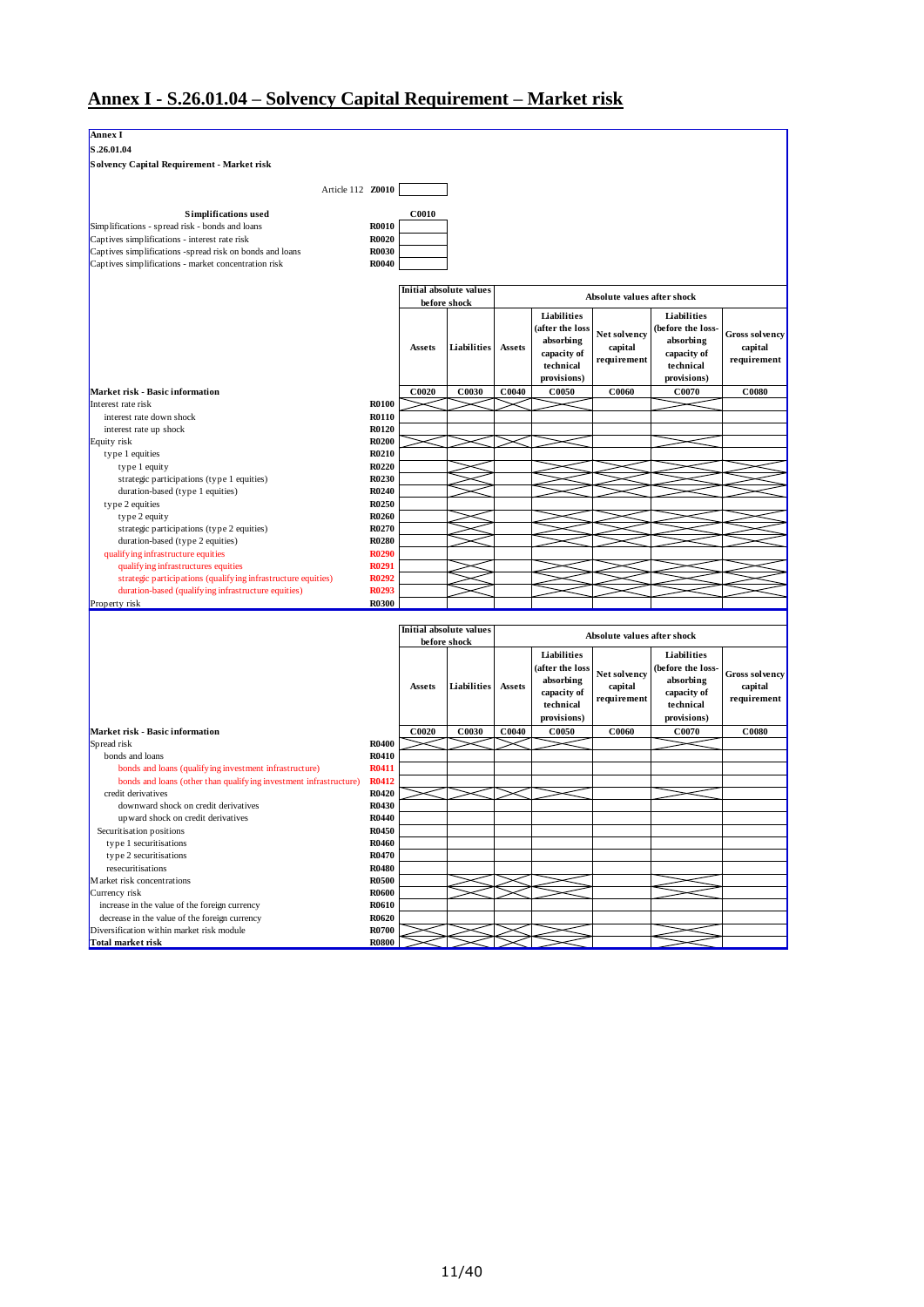# **Annex I - SR.26.01.01 – Solvency Capital Requirement – Market risk**

| Annex I                                                      |              |                         |             |              |                        |                             |                            |                       |
|--------------------------------------------------------------|--------------|-------------------------|-------------|--------------|------------------------|-----------------------------|----------------------------|-----------------------|
| SR.26.01.01                                                  |              |                         |             |              |                        |                             |                            |                       |
| <b>Solvency Capital Requirement - Market risk</b>            |              |                         |             |              |                        |                             |                            |                       |
|                                                              |              |                         |             |              |                        |                             |                            |                       |
|                                                              |              |                         |             |              |                        |                             |                            |                       |
| Article 112 Z0010                                            |              |                         |             |              |                        |                             |                            |                       |
| Ring Fenced Fund/Matching adjustment portfolio or            |              |                         |             |              |                        |                             |                            |                       |
| remaining part                                               | Z0020        |                         |             |              |                        |                             |                            |                       |
| Fund/Portfolio number Z0030                                  |              |                         |             |              |                        |                             |                            |                       |
|                                                              |              |                         |             |              |                        |                             |                            |                       |
| <b>Simplifications used</b>                                  |              | <b>C0010</b>            |             |              |                        |                             |                            |                       |
| Simplifications - spread risk - bonds and loans              | <b>R0010</b> |                         |             |              |                        |                             |                            |                       |
| Captives simplifications - interest rate risk                | R0020        |                         |             |              |                        |                             |                            |                       |
| Captives simplifications -spread risk on bonds and loans     | R0030        |                         |             |              |                        |                             |                            |                       |
| Captives simplifications - market concentration risk         | <b>R0040</b> |                         |             |              |                        |                             |                            |                       |
|                                                              |              |                         |             |              |                        |                             |                            |                       |
|                                                              |              | Initial absolute values |             |              |                        |                             |                            |                       |
|                                                              |              | before shock            |             |              |                        | Absolute values after shock |                            |                       |
|                                                              |              |                         |             |              | Liabilities (after the |                             | <b>Liabilities</b> (before |                       |
|                                                              |              |                         |             |              | loss absorbing         | Net solvency                | the loss-absorbing         | <b>Gross solvency</b> |
|                                                              |              | Assets                  | Liabilities | Assets       | capacity of technical  | capital                     | capacity of technical      | capital               |
|                                                              |              |                         |             |              |                        | requirement                 |                            | requirement           |
|                                                              |              |                         |             |              | provisions)            |                             | provisions)                |                       |
| Market risk - Basic information                              |              | C0020                   | C0030       | <b>C0040</b> | C0050                  | C0060                       | C0070                      | <b>C0080</b>          |
| Interest rate risk                                           | <b>R0100</b> |                         |             |              |                        |                             |                            |                       |
| interest rate down shock                                     | R0110        |                         |             |              |                        |                             |                            |                       |
| interest rate up shock                                       | <b>R0120</b> |                         |             |              |                        |                             |                            |                       |
| Equity risk                                                  | <b>R0200</b> |                         |             |              |                        |                             |                            |                       |
| type 1 equities                                              | R0210        |                         |             |              |                        |                             |                            |                       |
| type 1 equity                                                | R0220        |                         |             |              |                        |                             |                            |                       |
| strategic participations (type 1 equities)                   | R0230        |                         |             |              |                        |                             |                            |                       |
| duration-based (type 1 equities)                             | R0240        |                         |             |              |                        |                             |                            |                       |
| type 2 equities                                              | R0250        |                         |             |              |                        |                             |                            |                       |
| type 2 equity                                                | R0260        |                         |             |              |                        |                             |                            |                       |
| strategic participations (type 2 equities)                   | R0270        |                         |             |              |                        |                             |                            |                       |
| duration-based (type 2 equities)                             | <b>R0280</b> |                         |             |              |                        |                             |                            |                       |
| qualifying infrastructure equities                           | <b>R0290</b> |                         |             |              |                        |                             |                            |                       |
| qualifying infrastructures equities                          | R0291        |                         |             |              |                        |                             |                            |                       |
| strategic participations (qualifying infrastructure et R0292 |              |                         |             |              |                        |                             |                            |                       |
| duration-based (qualifying infrastructure equities)          | R0293        |                         |             |              |                        |                             |                            |                       |
| Property risk                                                | <b>R0300</b> |                         |             |              |                        |                             |                            |                       |
|                                                              |              | Initial absolute values |             |              |                        |                             |                            |                       |
|                                                              |              | before shock            |             |              |                        | Absolute values after shock |                            |                       |
|                                                              |              |                         |             |              |                        |                             |                            |                       |
|                                                              |              |                         |             |              | Liabilities (after the | <b>Net solvency</b>         | <b>Liabilities</b> (before | <b>Gross solvency</b> |
|                                                              |              | Assets                  | Liabilities | Assets       | loss absorbing         | capital                     | the loss-absorbing         | capital               |
|                                                              |              |                         |             |              | capacity of technical  | requirement                 | capacity of technical      | requirement           |
|                                                              |              |                         |             |              | provisions)            |                             | provisions)                |                       |
| Market risk - Basic information                              |              | C0020                   | C0030       | C0040        | C0050                  | C0060                       | C0070                      | <b>C0080</b>          |
| Spread risk                                                  | R0400        |                         |             |              |                        |                             |                            |                       |
| bonds and loans                                              | R0410        |                         |             |              |                        |                             |                            |                       |
| bonds and loans (qualifying investment infrastruct) R0411    |              |                         |             |              |                        |                             |                            |                       |
| bonds and loans (other than qualifying investment            | R0412        |                         |             |              |                        |                             |                            |                       |
| credit derivatives                                           | R0420        |                         |             |              |                        |                             |                            |                       |
| downward shock on credit derivatives                         | R0430        |                         |             |              |                        |                             |                            |                       |
| upward shock on credit derivatives                           | R0440        |                         |             |              |                        |                             |                            |                       |
| Securitisation positions                                     | R0450        |                         |             |              |                        |                             |                            |                       |
| type 1 securitisations                                       | R0460        |                         |             |              |                        |                             |                            |                       |
| type 2 securitisations                                       | R0470        |                         |             |              |                        |                             |                            |                       |
| resecuritisations                                            | R0480        |                         |             |              |                        |                             |                            |                       |
| Market risk concentrations                                   | <b>R0500</b> |                         |             |              |                        |                             |                            |                       |
| Currency risk                                                | <b>R0600</b> |                         |             |              |                        |                             |                            |                       |
| increase in the value of the foreign currency                | R0610        |                         |             |              |                        |                             |                            |                       |
| decrease in the value of the foreign currency                | R0620        |                         |             |              |                        |                             |                            |                       |
| Diversification within market risk module                    | <b>R0700</b> |                         |             |              |                        |                             |                            |                       |
| Total market risk                                            | <b>R0800</b> |                         |             |              |                        |                             |                            |                       |
|                                                              |              |                         |             |              |                        |                             |                            |                       |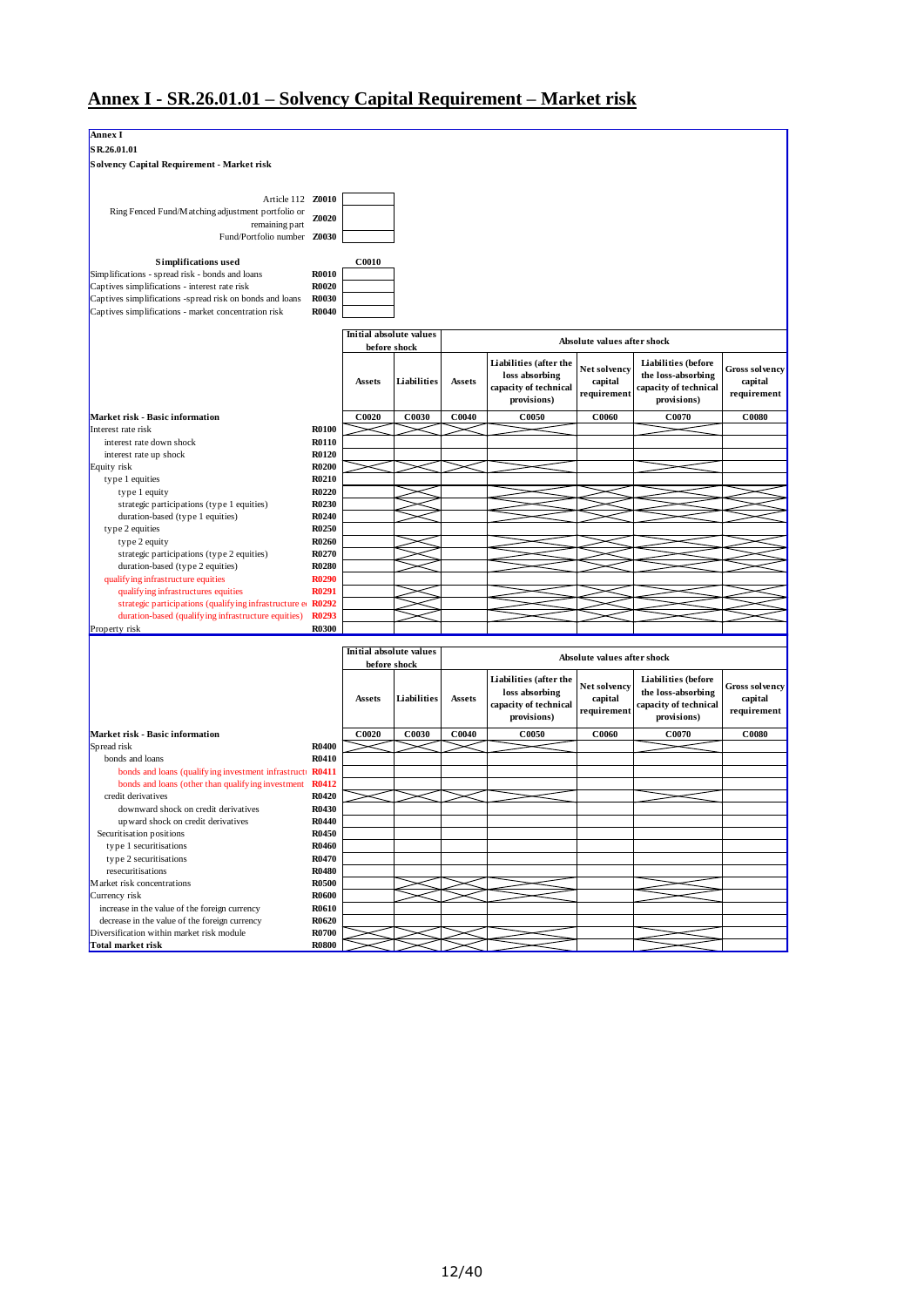# **ANNEX II**

# **Annex II - S.06.02 – List of assets**

C0300 instructions are replaced by the following:

| C0300 | Infrastructure investment | Identify if the asset is an infrastructure investment as defined in<br>article 1 (55a) and (55b) of Commission Delegated Regulation<br>(EU) 2015/35.                 |
|-------|---------------------------|----------------------------------------------------------------------------------------------------------------------------------------------------------------------|
|       |                           | One of the options in the following closed list shall be used:                                                                                                       |
|       |                           | $1 - Not$ an infrastructure investment                                                                                                                               |
|       |                           | 2 - Infrastructure non-qualifying: Government Guarantee<br>(Government, Central bank, Regional government or local<br>authority)                                     |
|       |                           | 3 - Infrastructure non-qualifying: Government Supported<br>including Public Finance initiative (Government, Central bank,<br>Regional government or local authority) |
|       |                           | 4 - Infrastructure non-qualifying: Supranational<br>Guarantee/Supported (ECB, Multilateral development bank,<br>International organisation)                          |
|       |                           | 9 - Infrastructure non-qualifying: Other non-qualifying<br>infrastructure loans or investments, not classified under the above<br>categories                         |
|       |                           | 12 – Infrastructure qualifying: Government Guarantee<br>(Government, Central bank, Regional government or local<br>authority)                                        |
|       |                           | 13 - Infrastructure qualifying: Government Supported including<br>Public Finance initiative (Government, Central bank, Regional<br>government or local authority)    |
|       |                           | 14 – Infrastructure qualifying: Supranational<br>Guarantee/Supported (ECB, Multilateral development bank,<br>International organisation)                             |
|       |                           | 19 – Infrastructure qualifying: Other qualifying infrastructure<br>investments, not classified in the above categories.                                              |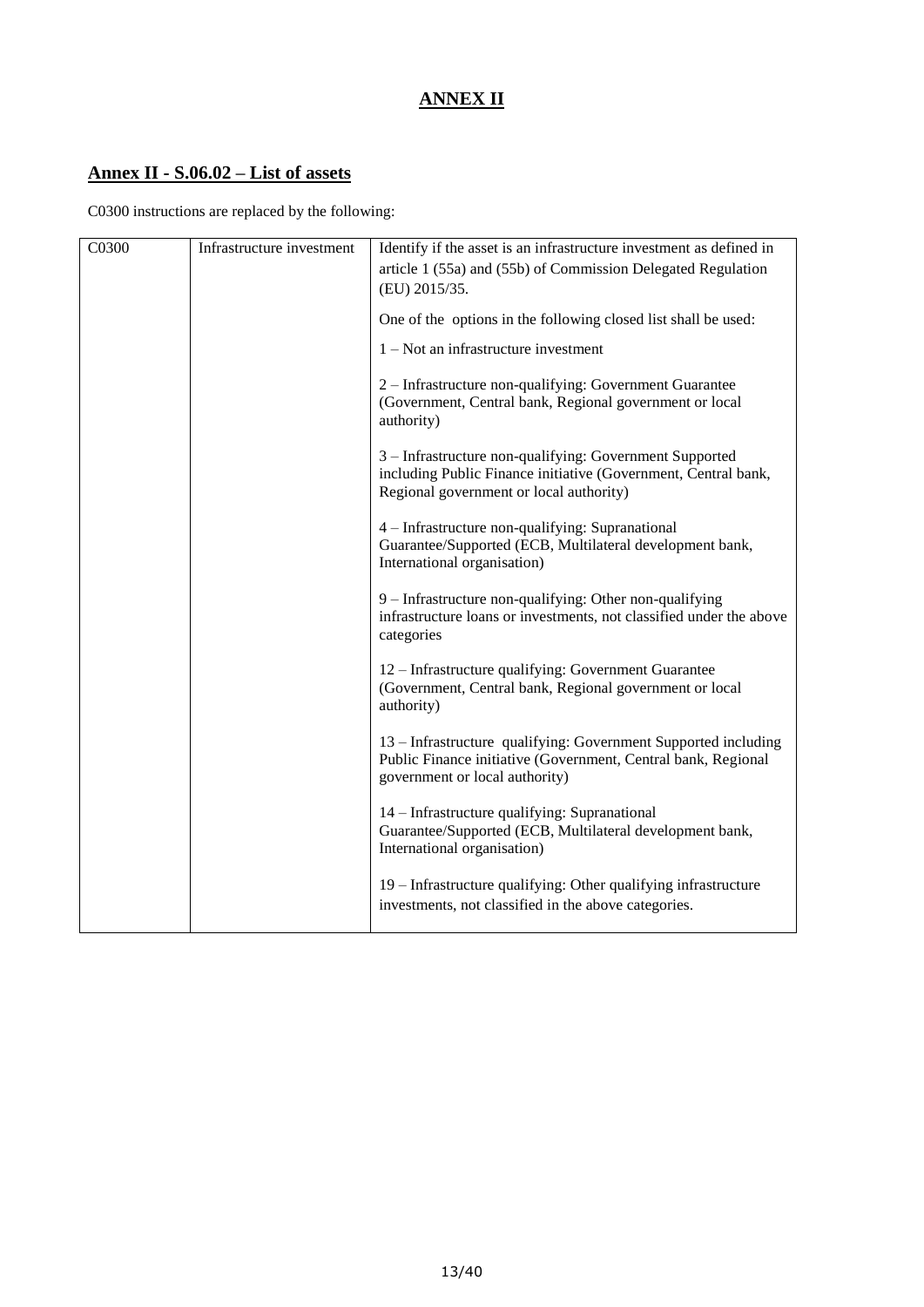### **Annex II - S.26.01 – Solvency Capital Requirement – Market risk**

The following rows shall be added under Equity risk.

| <b>Equity risk</b>    |                                                                                                                                                                            |                                                                                                                                                                                                                                                                                 |
|-----------------------|----------------------------------------------------------------------------------------------------------------------------------------------------------------------------|---------------------------------------------------------------------------------------------------------------------------------------------------------------------------------------------------------------------------------------------------------------------------------|
| R0290/C0020           | Initial absolute values before<br>$shock - Assets - Equity$ risk -<br>qualifying infrastructure<br>equities                                                                | This is the initial absolute value of the assets sensitive to the<br>equity risk for qualifying infrastructure equities.<br>Recoverables from reinsurance and SPVs shall not be included<br>in this cell.                                                                       |
| R0290/C0030           | Initial absolute values before<br>$shock-Liabilities - Equity$<br>risk - qualifying infrastructure<br>equities                                                             | This is the initial absolute value of liabilities sensitive to the<br>equity risk-for qualifying infrastructure equities.<br>The amount of TP shall be net of reinsurance and SPV<br>recoverables.                                                                              |
| R0290/C0040           | Absolute values after shock -<br>Assets - Equity risk -<br>qualifying infrastructure<br>equities                                                                           | This is the absolute value of the assets sensitive to equity risk<br>charge for qualifying infrastructure equities, after the shock.<br>Recoverables from reinsurance and SPVs shall not be included<br>in this cell.                                                           |
| R0290/C0050           | Absolute values after shock -<br>Liabilities (after the loss<br>absorbing capacity of technical<br>provisions) - Equity risk -<br>qualifying infrastructure<br>equities    | This is the absolute value of liabilities sensitive to equity risk<br>(for qualifying infrastructure equities), after the shock and after<br>the loss absorbing capacity of technical provisions.<br>The amount of TP shall be net of reinsurance and SPV<br>recoverables.      |
| R0290/C0060           | Absolute value after shock -<br>Net solvency capital<br>requirement - Equity risk -<br>qualifying infrastructure<br>equities                                               | This is the net capital charge for equity risk (for qualifying<br>infrastructure equities) after adjustment for the loss absorbing<br>capacity of technical provisions.                                                                                                         |
| R0290/C0070           | Absolute values after shock -<br>Liabilities (before the loss<br>absorbing capacity of technical<br>$provisions)$ – Equity risk –<br>qualifying infrastructure<br>equities | This is the absolute value of the liabilities sensitive to equity<br>risk (for qualifying infrastructure equities), after the shock but<br>before the loss absorbing capacity of technical provisions.<br>The amount of TP shall be net of reinsurance and SPV<br>recoverables. |
| R0290/C0080           | Absolute value after shock -<br>Gross solvency capital<br>requirement - Equity risk -<br>qualifying infrastructure<br>equities                                             | This is the gross capital charge for equity risk for qualifying<br>infrastructure equities, i.e. before the loss absorbing capacity of<br>technical provisions.                                                                                                                 |
| R0291-R0293/<br>C0020 | Initial absolute values before<br>$shock - Assets - Equity$ risk -<br>qualifying infrastructure<br>equities                                                                | This is the value of the assets sensitive to the equity risk (for<br>each kind of qualifying infrastructure equities)<br>Recoverables from reinsurance and SPVs shall not be included<br>in this cell.                                                                          |
| R0291-R0293/<br>C0040 | Absolute values after shock -<br>$\text{Assets} - \text{Equity risk} -$<br>qualifying infrastructure<br>equities                                                           | This is the absolute value of the assets sensitive to equity risk<br>(for each kind of qualifying infrastructure equities), after the<br>equity shock.<br>Recoverables from reinsurance and SPVs shall not be included<br>in this cell.                                         |

The following rows shall be added under Spread risk.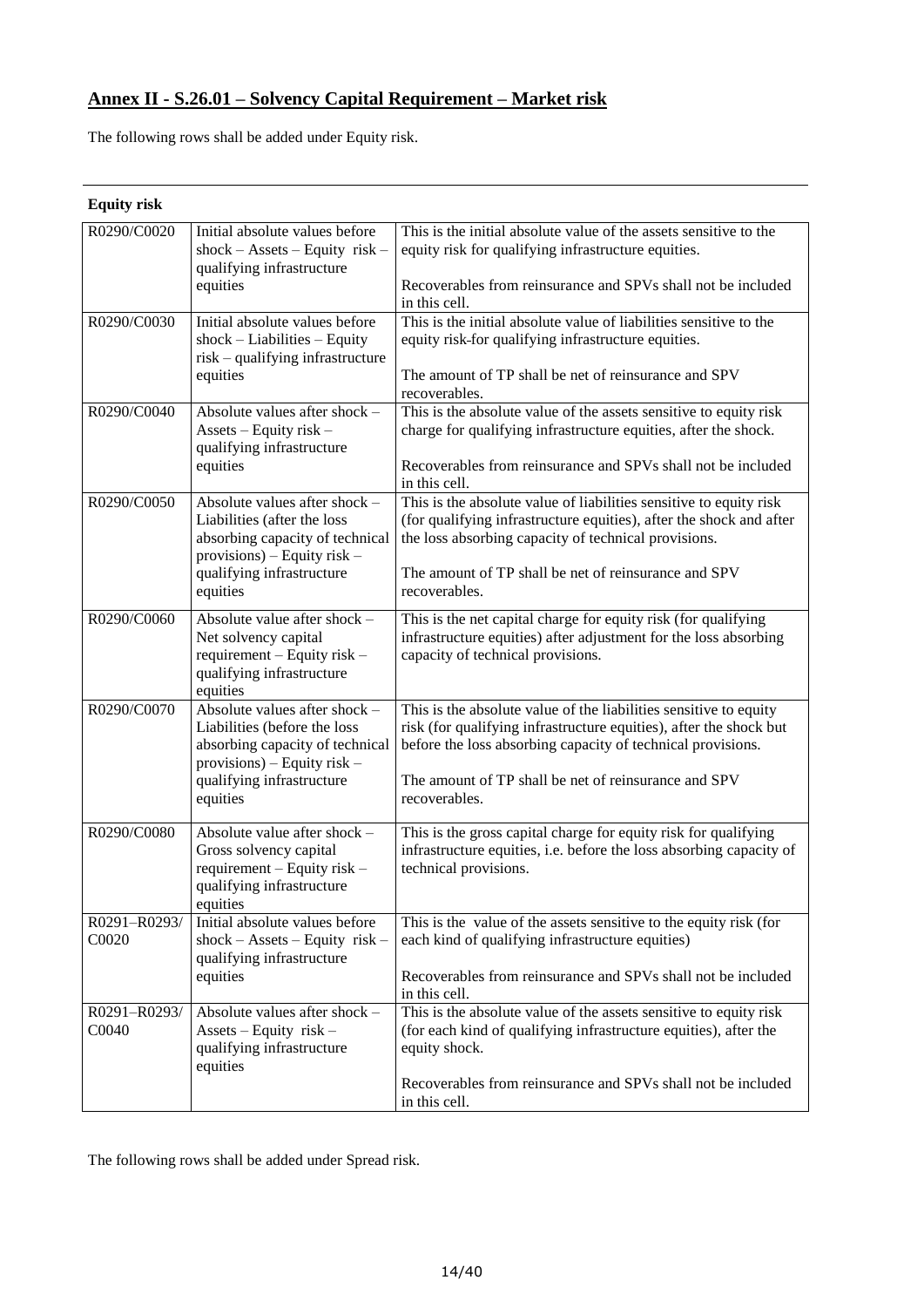| Spread risk |                                                                                                                                                                                                 |                                                                                                                                                                                                                                                                                                                     |
|-------------|-------------------------------------------------------------------------------------------------------------------------------------------------------------------------------------------------|---------------------------------------------------------------------------------------------------------------------------------------------------------------------------------------------------------------------------------------------------------------------------------------------------------------------|
| R0411/C0020 | Initial absolute values before<br>$shock - Assets - Spread risk -$<br>bonds and loans (qualifying<br>investment infrastructure)                                                                 | This is the absolute value of the assets sensitive to the spread<br>risk on bonds and loans that are qualifying investment<br>infrastructure.<br>Recoverables from reinsurance and SPVs shall not be included                                                                                                       |
|             |                                                                                                                                                                                                 | in this cell.                                                                                                                                                                                                                                                                                                       |
| R0411/C0030 | Initial absolute values before<br>shock - Liabilities - Spread<br>$risk$ – bonds and loans<br>(qualifying investment<br>infrastructure)                                                         | This is the absolute value of the liabilities sensitive to the spread<br>risk on bonds and loans that are qualifying investment<br>infrastructure.<br>The amount of TP shall be net of reinsurance and SPV<br>recoverables.                                                                                         |
| R0411/C0040 | Absolute values after shock -<br>Assets – Spread risk – bonds<br>and loans (qualifying<br>investment infrastructure)                                                                            | This is the absolute value of the assets sensitive to the spread<br>risk on bonds and loans that are qualifying investment<br>infrastructure, after the shock.<br>Recoverables from reinsurance and SPVs shall not be included<br>in this cell.                                                                     |
| R0411/C0050 | Absolute values after shock $-$<br>Liabilities (after the loss<br>absorbing capacity of technical<br>$provisions)$ – Spread risk –<br>bonds and loans (qualifying<br>investment infrastructure) | This is the absolute value of the liabilities underlying the spread<br>risk charge for bonds and loans that are qualifying investment<br>infrastructure, after the shock and after the loss absorbing<br>capacity of technical provisions.<br>The amount of TP shall be net of reinsurance and SPV<br>recoverables. |
| R0411/C0060 | Absolute value after shock -<br>Net solvency capital<br>requirement - Spread risk -<br>bonds and loans (qualifying<br>investment infrastructure)                                                | This is the net capital charge for spread risk on bonds and loans<br>that are qualifying investment infrastructure, after adjustment<br>for the loss absorbing capacity of technical provisions.<br>If $R0010/C0010 = 1$ , this item should not be reported.                                                        |
| R0411/C0070 | Absolute values after shock -<br>Liabilities (before the loss<br>absorbing capacity of technical<br>$provisions)$ - Spread risk -<br>bonds and loans (qualifying<br>investment infrastructure)  | This is the absolute value of the liabilities sensitive to the spread<br>risk on bonds and loans that are qualifying investment<br>infrastructure, after the shock but before the loss absorbing<br>capacity of technical provisions.<br>The amount of TP shall be net of reinsurance and SPV<br>recoverables.      |
| R0411/C0080 | Absolute value after shock -<br>Gross solvency capital<br>requirement - Spread risk -<br>bonds and loans (qualifying<br>investment infrastructure)                                              | This is the gross capital charge for spread risk on bonds and<br>loans that are qualifying investment infrastructure, i.e. before<br>the loss absorbing capacity of technical provisions.<br>If $R0010/C0010 = 1$ , this item should not be reported.                                                               |
| R0412/C0020 | Initial absolute values before<br>$shock - Assets - Spread risk -$<br>bonds and loans (other than<br>qualifying investment<br>infrastructure)                                                   | This is the absolute value of the assets sensitive to the spread<br>risk on bonds and loans other than qualifying investment<br>infrastructure.<br>Recoverables from reinsurance and SPVs shall not be included<br>in this cell.                                                                                    |
| R0412/C0030 | Initial absolute values before<br>$shock-Liabilities - Spread$<br>risk – bonds and loans (other<br>than qualifying investment<br>infrastructure)                                                | This is the absolute value of the liabilities sensitive to the spread<br>risk on bonds and loans other than qualifying investment<br>infrastructure.<br>The amount of TP shall be net of reinsurance and SPV<br>recoverables.                                                                                       |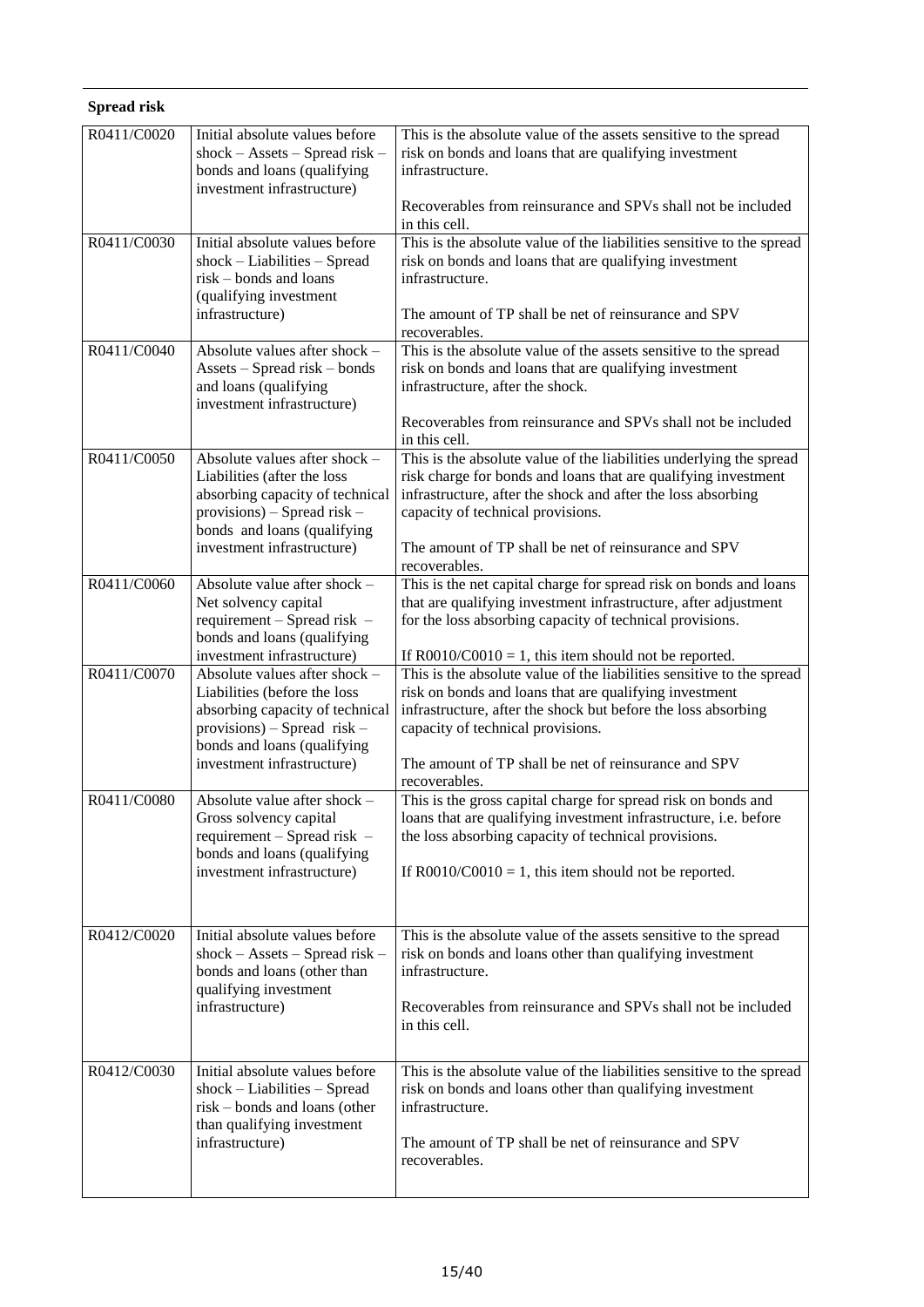| R0412/C0040 | Absolute values after shock -<br>Assets – Spread risk – bonds<br>and loans (other than<br>qualifying investment<br>infrastructure)                                                                           | This is the absolute value of the assets sensitive to the spread<br>risk on bonds and loans other than qualifying investment<br>infrastructure, after the shock.<br>Recoverables from reinsurance and SPVs shall not be included<br>in this cell.                                                                     |
|-------------|--------------------------------------------------------------------------------------------------------------------------------------------------------------------------------------------------------------|-----------------------------------------------------------------------------------------------------------------------------------------------------------------------------------------------------------------------------------------------------------------------------------------------------------------------|
| R0412/C0050 | Absolute values after shock -<br>Liabilities (after the loss<br>absorbing capacity of technical<br>$provisions)$ – Spread risk –<br>bonds and loans (other than<br>qualifying investment<br>infrastructure)  | This is the absolute value of the liabilities underlying the spread<br>risk charge for bonds and loans other than qualifying investment<br>infrastructure, after the shock and after the loss absorbing<br>capacity of technical provisions.<br>The amount of TP shall be net of reinsurance and SPV<br>recoverables. |
| R0412/C0060 | Absolute value after shock -<br>Net solvency capital<br>requirement - Spread risk -<br>bonds and loans (other than<br>qualifying investment<br>infrastructure)                                               | This is the net capital charge for spread risk on bonds and loans<br>other than qualifying investment infrastructure, after adjustment<br>for the loss absorbing capacity of technical provisions.<br>If $R0010/C0010 = 1$ , this item should not be reported.                                                        |
| R0412/C0070 | Absolute values after shock -<br>Liabilities (before the loss<br>absorbing capacity of technical<br>$provisions)$ – Spread risk –<br>bonds and loans (other than<br>qualifying investment<br>infrastructure) | This is the absolute value of the liabilities sensitive to the spread<br>risk on bonds and loans other than qualifying investment<br>infrastructure, after the shock but before the loss absorbing<br>capacity of technical provisions.<br>The amount of TP shall be net of reinsurance and SPV<br>recoverables.      |
| R0412/C0080 | Absolute value after shock -<br>Gross solvency capital<br>requirement - Spread risk -<br>bonds and loans (other than<br>qualifying investment<br>infrastructure)                                             | This is the gross capital charge for spread risk on bonds and<br>loans other than qualifying investment infrastructure, i.e. before<br>the loss absorbing capacity of technical provisions.<br>If $R0010/C0010 = 1$ , this item should not be reported.                                                               |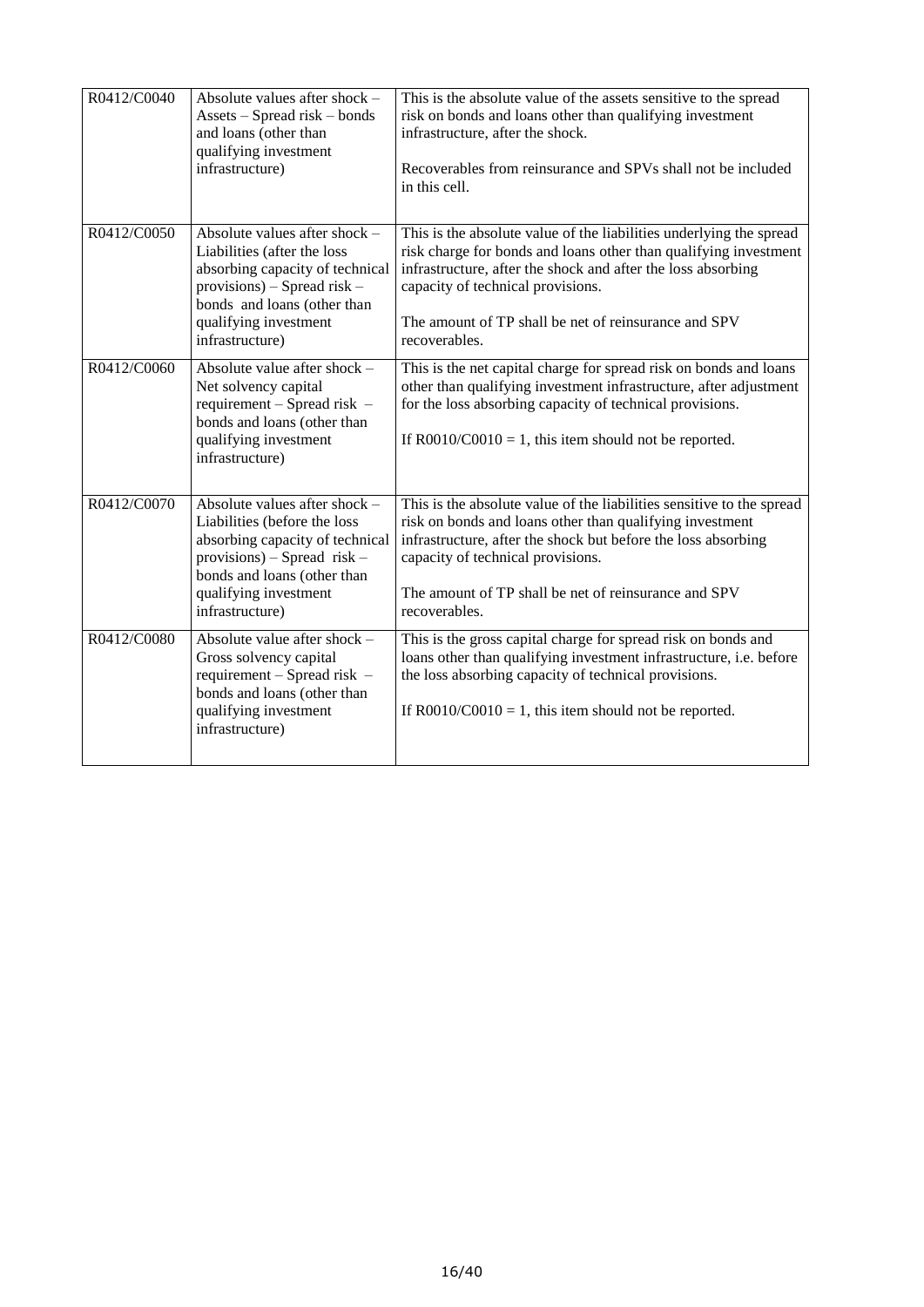# **ANNEX III**

### **Annex III - S.26.01 – Solvency Capital Requirement – Market risk**

The following rows shall be added under Equity risk.

| <b>Equity risk</b>    |                                                                                                                                                                            |                                                                                                                                                                                                                                                                                 |
|-----------------------|----------------------------------------------------------------------------------------------------------------------------------------------------------------------------|---------------------------------------------------------------------------------------------------------------------------------------------------------------------------------------------------------------------------------------------------------------------------------|
| R0290/C0020           | Initial absolute values before<br>$shock - Assets - Equity$ risk -<br>qualifying infrastructure<br>equities                                                                | This is the initial absolute value of the assets sensitive to the<br>equity risk for qualifying infrastructure equities.<br>Recoverables from reinsurance and SPVs shall not be included<br>in this cell.                                                                       |
| R0290/C0030           | Initial absolute values before<br>$shock-Liabilities - Equity$<br>risk - qualifying infrastructure<br>equities                                                             | This is the initial absolute value of liabilities sensitive to the<br>equity risk-for qualifying infrastructure equities.<br>The amount of TP shall be net of reinsurance and SPV<br>recoverables.                                                                              |
| R0290/C0040           | Absolute values after shock -<br>Assets - Equity risk -<br>qualifying infrastructure<br>equities                                                                           | This is the absolute value of the assets sensitive to equity risk<br>charge for qualifying infrastructure equities, after the shock.<br>Recoverables from reinsurance and SPVs shall not be included<br>in this cell.                                                           |
| R0290/C0050           | Absolute values after shock -<br>Liabilities (after the loss<br>absorbing capacity of technical<br>$provisions)$ – Equity risk –<br>qualifying infrastructure<br>equities  | This is the absolute value of liabilities sensitive to equity risk<br>(for qualifying infrastructure equities), after the shock and after<br>the loss absorbing capacity of technical provisions.<br>The amount of TP shall be net of reinsurance and SPV<br>recoverables.      |
| R0290/C0060           | Absolute value after shock -<br>Net solvency capital<br>requirement - Equity risk -<br>qualifying infrastructure<br>equities                                               | This is the net capital charge for equity risk (for qualifying<br>infrastructure equities) after adjustment for the loss absorbing<br>capacity of technical provisions.                                                                                                         |
| R0290/C0070           | Absolute values after shock -<br>Liabilities (before the loss<br>absorbing capacity of technical<br>$provisions)$ – Equity risk –<br>qualifying infrastructure<br>equities | This is the absolute value of the liabilities sensitive to equity<br>risk (for qualifying infrastructure equities), after the shock but<br>before the loss absorbing capacity of technical provisions.<br>The amount of TP shall be net of reinsurance and SPV<br>recoverables. |
| R0290/C0080           | Absolute value after shock -<br>Gross solvency capital<br>$requirement - Equity risk -$<br>qualifying infrastructure<br>equities                                           | This is the gross capital charge for equity risk for qualifying<br>infrastructure equities, i.e. before the loss absorbing capacity of<br>technical provisions.                                                                                                                 |
| R0291-R0293/<br>C0020 | Initial absolute values before<br>$shock - Assets - Equity risk -$<br>qualifying infrastructure<br>equities                                                                | This is the value of the assets sensitive to the equity risk (for<br>each kind of qualifying infrastructure equities)<br>Recoverables from reinsurance and SPVs shall not be included<br>in this cell.                                                                          |
| R0291-R0293/<br>C0040 | Absolute values after shock -<br>$\text{Assets} - \text{Equity risk} -$<br>qualifying infrastructure<br>equities                                                           | This is the absolute value of the assets sensitive to equity risk<br>(for each kind of qualifying infrastructure equities), after the<br>equity shock.<br>Recoverables from reinsurance and SPVs shall not be included<br>in this cell.                                         |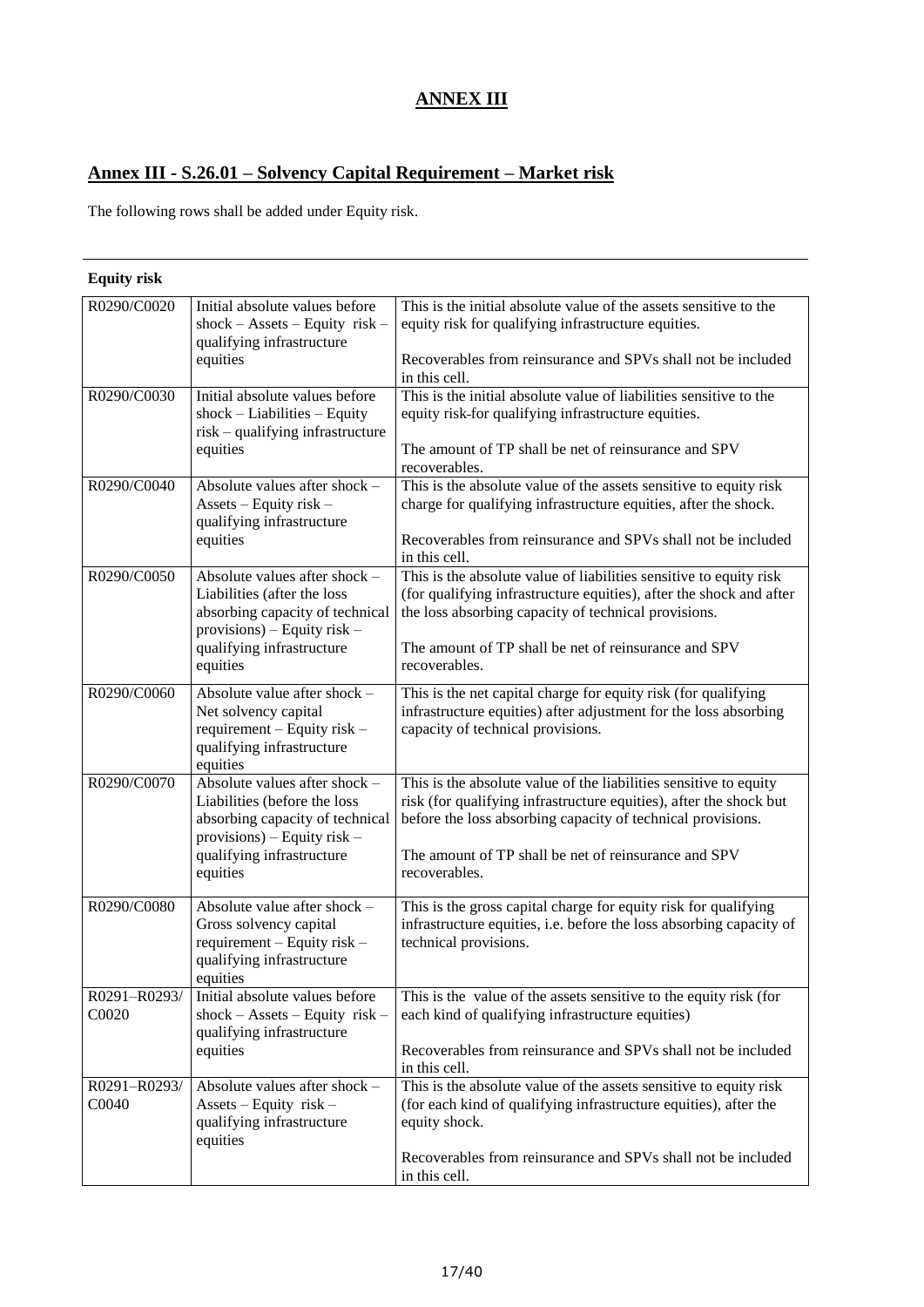| Spread risk |                                                                                                                                                                                                |                                                                                                                                                                                                                                                                                                                     |
|-------------|------------------------------------------------------------------------------------------------------------------------------------------------------------------------------------------------|---------------------------------------------------------------------------------------------------------------------------------------------------------------------------------------------------------------------------------------------------------------------------------------------------------------------|
| R0411/C0020 | Initial absolute values before<br>$shock - Assets - Spread risk -$<br>bonds and loans (qualifying<br>investment infrastructure)                                                                | This is the absolute value of the assets sensitive to the spread<br>risk on bonds and loans that are qualifying investment<br>infrastructure.                                                                                                                                                                       |
|             |                                                                                                                                                                                                | Recoverables from reinsurance and SPVs shall not be included<br>in this cell.                                                                                                                                                                                                                                       |
| R0411/C0030 | Initial absolute values before<br>$shock-Liabilities - Spread$<br>$risk$ – bonds and loans<br>(qualifying investment<br>infrastructure)                                                        | This is the absolute value of the liabilities sensitive to the spread<br>risk on bonds and loans that are qualifying investment<br>infrastructure.<br>The amount of TP shall be net of reinsurance and SPV<br>recoverables.                                                                                         |
| R0411/C0040 | Absolute values after shock -<br>Assets - Spread risk - bonds<br>and loans (qualifying<br>investment infrastructure)                                                                           | This is the absolute value of the assets sensitive to the spread<br>risk on bonds and loans that are qualifying investment<br>infrastructure, after the shock.<br>Recoverables from reinsurance and SPVs shall not be included<br>in this cell.                                                                     |
| R0411/C0050 | Absolute values after shock -<br>Liabilities (after the loss<br>absorbing capacity of technical<br>$provisions)$ – Spread risk –<br>bonds and loans (qualifying<br>investment infrastructure)  | This is the absolute value of the liabilities underlying the spread<br>risk charge for bonds and loans that are qualifying investment<br>infrastructure, after the shock and after the loss absorbing<br>capacity of technical provisions.<br>The amount of TP shall be net of reinsurance and SPV<br>recoverables. |
| R0411/C0060 | Absolute value after shock -<br>Net solvency capital<br>requirement - Spread risk -<br>bonds and loans (qualifying<br>investment infrastructure)                                               | This is the net capital charge for spread risk on bonds and loans<br>that are qualifying investment infrastructure, after adjustment<br>for the loss absorbing capacity of technical provisions.<br>If $R0010/C0010 = 1$ , this item should not be reported.                                                        |
| R0411/C0070 | Absolute values after shock -<br>Liabilities (before the loss<br>absorbing capacity of technical<br>$provisions)$ – Spread risk –<br>bonds and loans (qualifying<br>investment infrastructure) | This is the absolute value of the liabilities sensitive to the spread<br>risk on bonds and loans that are qualifying investment<br>infrastructure, after the shock but before the loss absorbing<br>capacity of technical provisions.<br>The amount of TP shall be net of reinsurance and SPV<br>recoverables.      |
| R0411/C0080 | Absolute value after shock $-$<br>Gross solvency capital<br>requirement - Spread risk -<br>bonds and loans (qualifying<br>investment infrastructure)                                           | This is the gross capital charge for spread risk on bonds and<br>loans that are qualifying investment infrastructure, i.e. before<br>the loss absorbing capacity of technical provisions.<br>If $R0010/C0010 = 1$ , this item should not be reported.                                                               |
| R0412/C0020 | Initial absolute values before<br>$shock - Assets - Spread risk -$<br>bonds and loans (other than<br>qualifying investment<br>infrastructure)                                                  | This is the absolute value of the assets sensitive to the spread<br>risk on bonds and loans other than qualifying investment<br>infrastructure.<br>Recoverables from reinsurance and SPVs shall not be included<br>in this cell.                                                                                    |

### **Spread risk**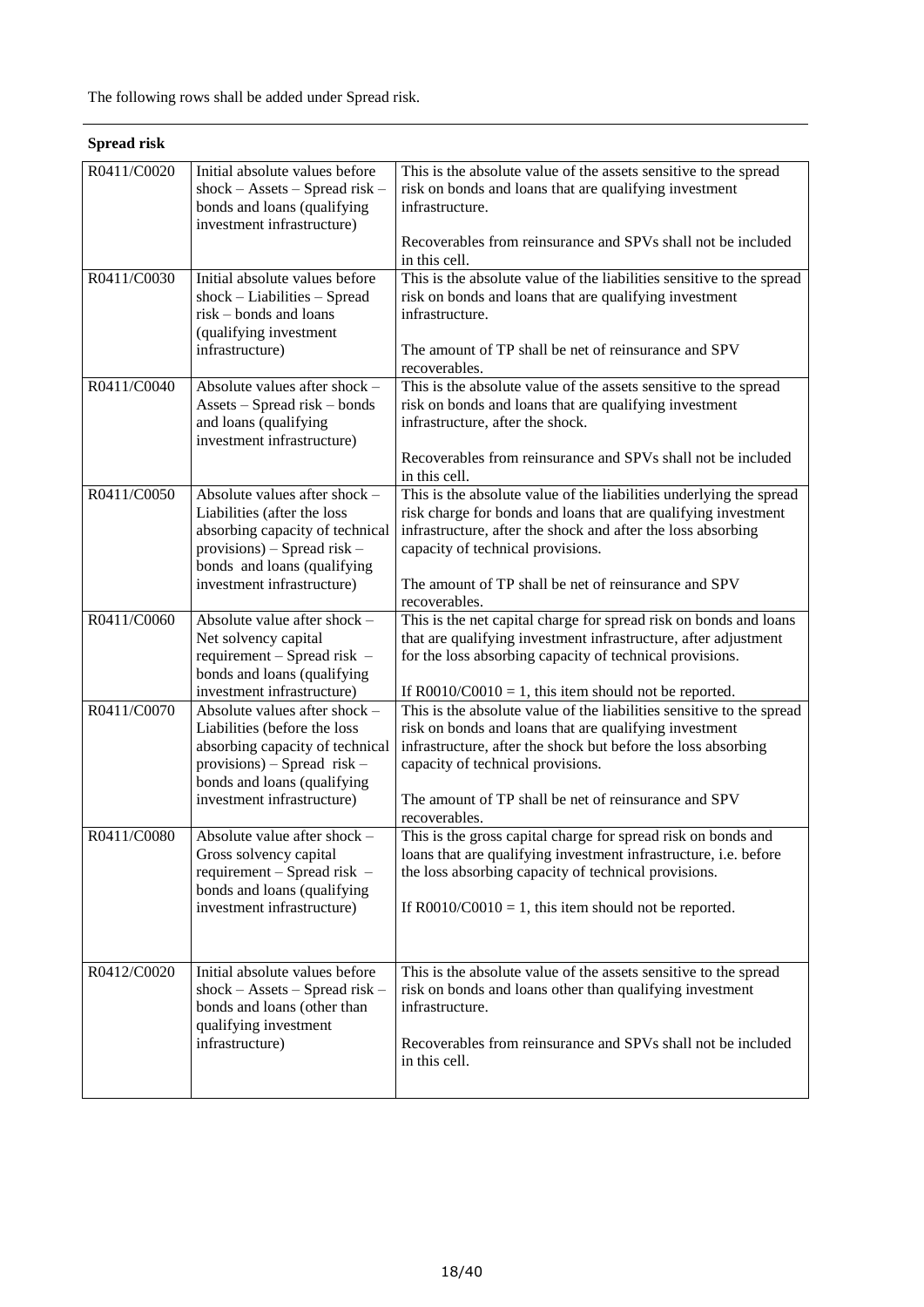| R0412/C0030 | Initial absolute values before<br>$shock-Liabilities - Spread$<br>risk – bonds and loans (other<br>than qualifying investment<br>infrastructure)                                                             | This is the absolute value of the liabilities sensitive to the spread<br>risk on bonds and loans other than qualifying investment<br>infrastructure.<br>The amount of TP shall be net of reinsurance and SPV<br>recoverables.                                                                                         |
|-------------|--------------------------------------------------------------------------------------------------------------------------------------------------------------------------------------------------------------|-----------------------------------------------------------------------------------------------------------------------------------------------------------------------------------------------------------------------------------------------------------------------------------------------------------------------|
| R0412/C0040 | Absolute values after shock -<br>Assets - Spread risk - bonds<br>and loans (other than<br>qualifying investment<br>infrastructure)                                                                           | This is the absolute value of the assets sensitive to the spread<br>risk on bonds and loans other than qualifying investment<br>infrastructure, after the shock.<br>Recoverables from reinsurance and SPVs shall not be included<br>in this cell.                                                                     |
| R0412/C0050 | Absolute values after shock -<br>Liabilities (after the loss<br>absorbing capacity of technical<br>$provisions)$ – Spread risk –<br>bonds and loans (other than<br>qualifying investment<br>infrastructure)  | This is the absolute value of the liabilities underlying the spread<br>risk charge for bonds and loans other than qualifying investment<br>infrastructure, after the shock and after the loss absorbing<br>capacity of technical provisions.<br>The amount of TP shall be net of reinsurance and SPV<br>recoverables. |
| R0412/C0060 | Absolute value after shock -<br>Net solvency capital<br>requirement - Spread risk -<br>bonds and loans (other than<br>qualifying investment<br>infrastructure)                                               | This is the net capital charge for spread risk on bonds and loans<br>other than qualifying investment infrastructure, after adjustment<br>for the loss absorbing capacity of technical provisions.<br>If $R0010/C0010 = 1$ , this item should not be reported.                                                        |
| R0412/C0070 | Absolute values after shock -<br>Liabilities (before the loss<br>absorbing capacity of technical<br>$provisions)$ – Spread risk –<br>bonds and loans (other than<br>qualifying investment<br>infrastructure) | This is the absolute value of the liabilities sensitive to the spread<br>risk on bonds and loans other than qualifying investment<br>infrastructure, after the shock but before the loss absorbing<br>capacity of technical provisions.<br>The amount of TP shall be net of reinsurance and SPV<br>recoverables.      |
| R0412/C0080 | Absolute value after shock -<br>Gross solvency capital<br>requirement - Spread risk -<br>bonds and loans (other than<br>qualifying investment<br>infrastructure)                                             | This is the gross capital charge for spread risk on bonds and<br>loans other than qualifying investment infrastructure, i.e. before<br>the loss absorbing capacity of technical provisions.<br>If $R0010/C0010 = 1$ , this item should not be reported.                                                               |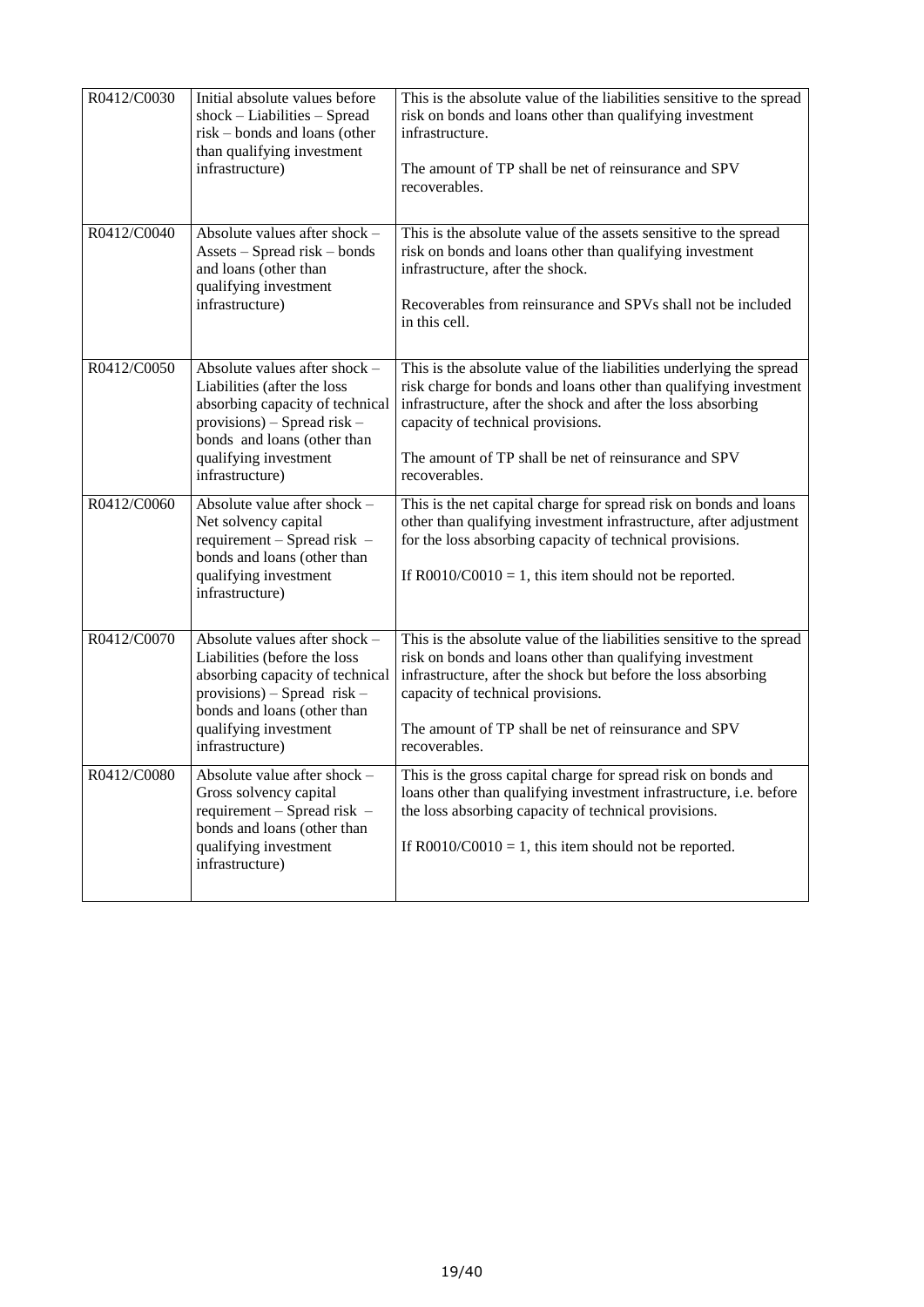# **ANNEX IV**

# **Annex VI - Definitions of the CIC Table**

Code "Country", "XL" and "XT" is replaced by the following:

|           | First 2 positions - Assets<br>listed in                | Definition                                                                                                                                                                                                                                                                                                                                                                                                                                                                                                                                                                                                         |
|-----------|--------------------------------------------------------|--------------------------------------------------------------------------------------------------------------------------------------------------------------------------------------------------------------------------------------------------------------------------------------------------------------------------------------------------------------------------------------------------------------------------------------------------------------------------------------------------------------------------------------------------------------------------------------------------------------------|
| Country   | ISO 3166-1-<br>alpha-2 country<br>code                 | Identify the ISO 3166-1-alpha-2 country code where the asset is listed in. An<br>asset is considered as being listed if it is negotiated on a regulated market or on a<br>multilateral trading facility, as defined by Directive 2014/65/EU. If the asset is<br>listed in more than one country or the undertaking uses for valuation purposes a<br>price provider which is one of the regulated markets or multilateral trading<br>facility where the asset is listed in, the country shall be the one of that regulated<br>market or multilateral trading facility used as the reference for valuation purposes. |
| <b>XV</b> | Assets listed in<br>one or more<br>than one<br>country | Identify assets that are listed in one or more countries but when the undertaking<br>uses for valuation purposes a price provider which is not one of the regulated<br>markets or multilateral trading facility where the asset is listed in.                                                                                                                                                                                                                                                                                                                                                                      |
| <b>XL</b> | Assets that are<br>not listed in a<br>stock exchange   | Identify assets that are not negotiated on a regulated market or on a multilateral<br>trading facility, as defined by Directive 2014/65/EU.                                                                                                                                                                                                                                                                                                                                                                                                                                                                        |
| <b>XT</b> | Assets that are<br>not exchange<br>tradable            | Identify assets that by their nature are not subject to negotiation on a regulated<br>market or on a multilateral trading facility, as defined by Directive 2014/65/EU.                                                                                                                                                                                                                                                                                                                                                                                                                                            |

Code 48 is replaced by the following:

| 48 | Infrastructure funds   Collective investment undertakings that invest in Infrastructure assets as defined |
|----|-----------------------------------------------------------------------------------------------------------|
|    | in point 55a or 55b of Article 1 of Delegated Regulation 2015/35 (EU)                                     |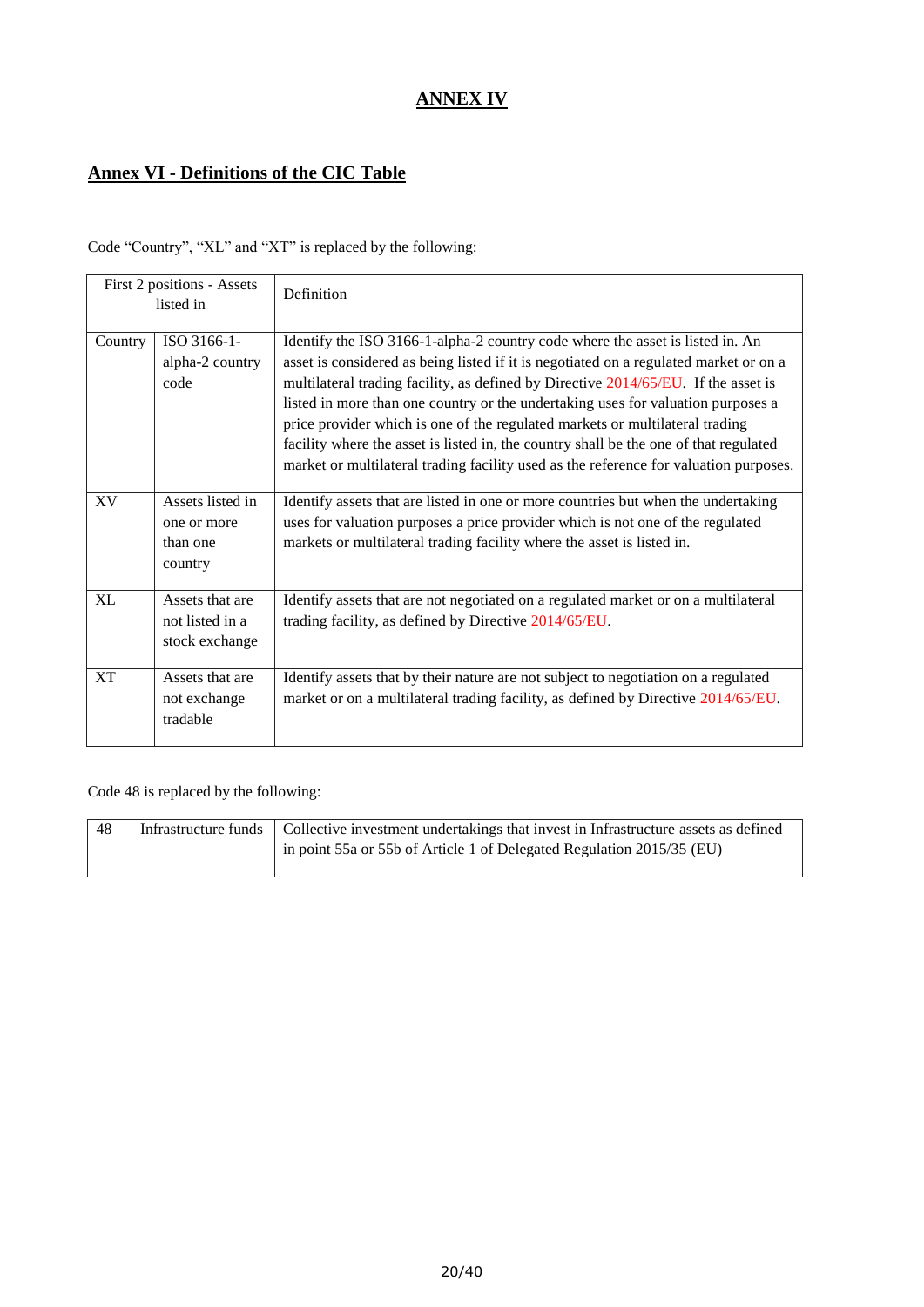## **ANNEX V**

# **List of minor drafting and typographical errors to the Commission Implementation Regulation 2015/2450 (Reporting ITS)**

#### **ANNEX I**

- SR.01.01.04 R0840: amend title as follows: "Solvency Capital Requirement  $\Theta$ nly **SFfor groups on Standard Formula"**
- $SR.01.01.04$  R0850; amend title as follows: "Solvency Capital Requirement  $SF$  and PIMfor groups using the standard formula and partial internal model"
- SR.01.01.04 R0860: amend title as follows: "Solvency Capital Requirement HMfor groups on Full Internal Models"
- $\bullet$  S.05.01.01 R0110/C0200, R0120/C0200, R0210/C0200, R0220/C0200, R0310/C0200, R0320/C0200, R0410/C0200, R0420/C0200 should not be crossed out
- $S.23.01.04 R0230/C0050$  and R0440/C0050 need to be open (not crossed out)
- SR.27.01: delete Z0010 regarding Article 112
- S.26.01. R0600/C0020 should be crossed
- S.27.01.01, S.27.01.04 and SR.27.01.01 R0600: amend title as follows: "Total Windstorm EEAspecified Regions before diversification"
- S.27.01.01, S.27.01.04 and SR.27.01.01 R1030: amend title as follows: "Total Earthquake EEAspecified Regions before diversification"
- S.27.01.01, S.27.01.04 and SR.27.01.01 R1400: amend title as follows: "Total Flood EEAspecified Regions before diversification"
- S.27.01.01, S.27.01.04 and SR.27.01.01 R1720: amend title as follows: "Total Hail EEAspecified Regions before diversification"
- S.27.01.01, S.27.01.04 and SR.27.01.01: C0770/R2420, C0970/R2820, C1110/R3120, C1150/R3260, C1150/R3270 need to be open (not crossed out)
- S.29.01.01 R0200: amend title as follows "Variations due to net technical provisions"
- S.31.02 C0210 should appear as well in the first table after C0030

### **ANNEXES II & III**

- S.02.02.C0020-C0050/R0130 improve drafting of instructions as follows: "total value of the deposits from reinsurers, andinsurance, and intermediaries payables and reinsurance payables for all currencies"
- S.06.02.C0050, S.07.01.C0050, S.11.01.C0050 amend drafting of instructions as follows:

"When the same Asset ID Code needs to be reported for one asset that is issued in 2 or more different currencies and the code in C0040 is defined by Asset ID code and the ISO 4217 alphabetic code of the currency, the Asset ID Code Type shall refer to option 99 and the option of the original Asset ID Code, as in the following example for which the code reported was ISIN code + currency: '99/1'."

- S.06.02.C0110; S.11.01.C0080 amend drafting of instructions as follows: "ISO 3166–1 alpha–2 code of the country where undertaking assets are held in custody. For identifying international custodians, such as Euroclear, the country of custody will be the one corresponding to the legal establishment where the custody service was contractually defined."
- S.09.01.C0100 and C0110 add the following at the end of the instructions as follows: "This calculation should be performed without interests accrued."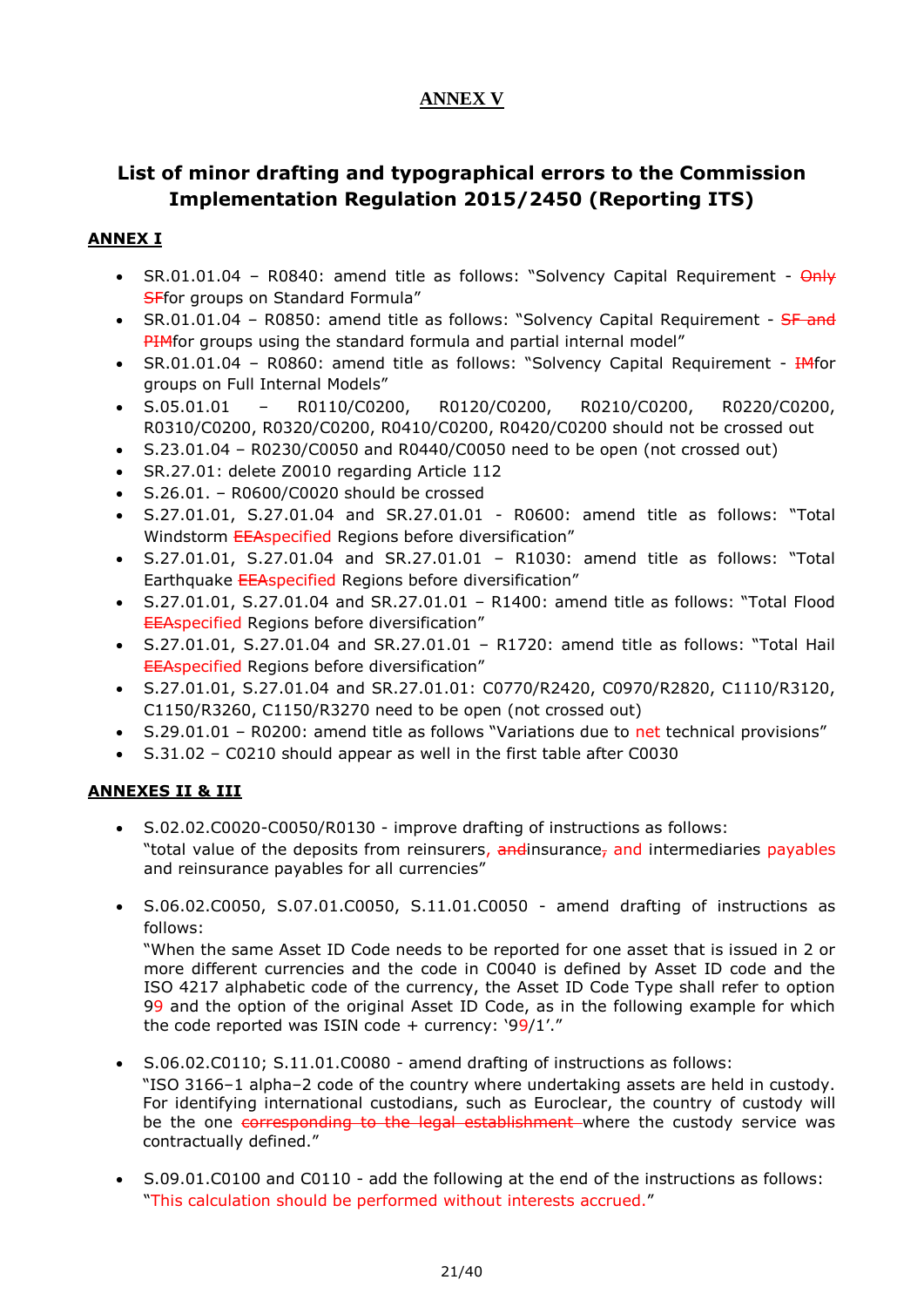- S.23.01.R0290/C0030 amend drafting of the instructions as follows: "This is the amount of basic own fund items after deductionsadiustments that meet the criteria for Tier 1 restricted items."
- S.23.01.R0290/C0040 amend drafting of the instructions as follows: "This is the amount of basic own fund items after deductionsadjustments that meet the criteria for Tier 2."
- S.23.01.R0290/C0050 amend drafting of the instructions as follows: "This is the amount of basic own fund items after deductionsadjustments that meet the criteria for Tier 3."
- S.25.01, General comments, fourth paragraph amend drafting as follows:

"Calculation of "q factor" =  $\frac{adjustment}{BSCR' - nSCR_{int}}$ , where

o  $adiustment = Adjustment$  calculated according to one of the three methods referred above

o  $BSCR' =$  Basic solvency capital requirement calculated according to the information reported in this template (C0030C0040/R0100)

 $nSCR_{int}$  = nSCR for intangible assets risk according to the information reported in this template (C0030C0040/R0070)"

- S.26.05.R0230/C0020 deletion of second sentence in the instructions: "If R0010/C0010=1, this item represents total capital charge for non–life premium and reserve risk sub module calculated using simplified calculation."
- S.27.01: Z0010 delete row
- S.27.01 replace "EEA" by "specified" (153 replacements in each annex)
- S.27.01.C1320/R3700–R4010, C1330/R3700–R4010, C1340/R3700–R4010, C1350/R3700–R4010, C1360/R3700–R4010 - amend drafting of the instructions as follows:

"The average value of benefits payable by insurance and reinsurance undertakings for the largest accident risk concentration. value of the benefits shall be the sum insured or where the insurance contract provides for recurring benefit payments the best estimate of the benefit payments in case of event types. Where the benefits of an insurance contract depend on the nature or extent of any injury resulting from event types, the calculation of the value of the benefits shall be based on the maximum benefits obtainable under the contract which are consistent with the event. For medical expense insurance and reinsurance obligations the value of the benefits shall be based on an estimate of the average amounts paid in case of event types, taking into account the specific quarantees the obligations include."

- S.27.01.C0410/R1950 amend drafting of the instructions as follows: "Specified gross subsidence loss, before taking into consideration the effect of diversification effect between zones.'
- S.27.01.C0420/R1950 amend drafting of the instructions as follows: "The Risk Charge Factor of the territory of France for subsidence, before taking into consideration the effect of diversification effect between zones"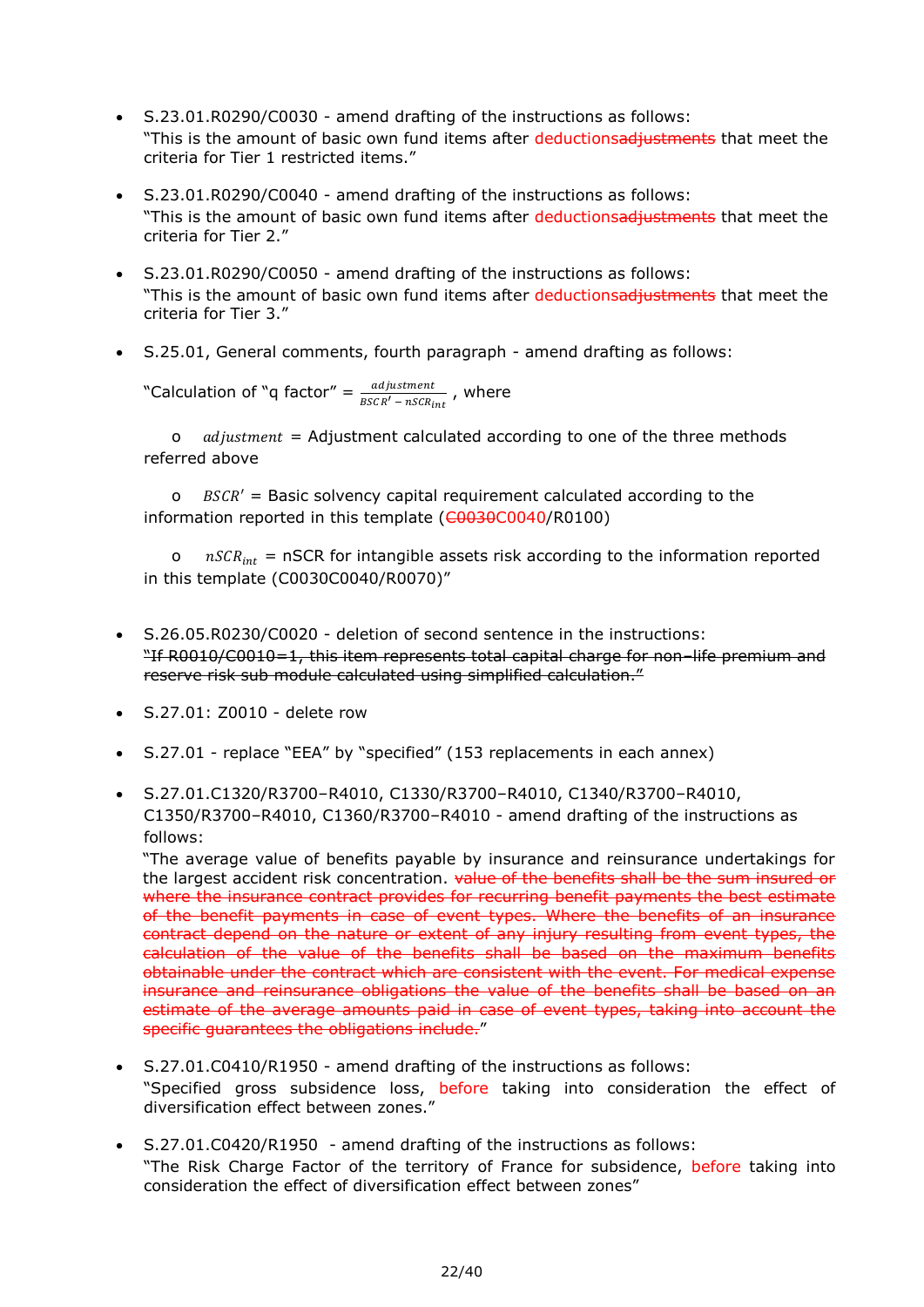- S.31.01.C0140 amend drafting of the instructions as follows: "Amount of cash deposits received by the reinsurer undertaking from the reinsurers."
- S.31.02.C0030 and C0200 amend drafting of the instructions as follows:

"Identification code by this order of priority:

- Legal Entity Identifier (LEI);
- Specific code

#### Specific code:

– For EEA insurance and reinsurance undertakings and other EEA regulated undertakings within the scope of group supervision: identification code used in the local market, attributed by the undertaking's competent supervisory authority;

– For non–EEA undertakings and non–regulated undertakings within the scope of group supervision, identification code will be provided by the group. When allocating an identification code to each non–EEA or non–regulated undertaking, the group should comply with the following format in a consistent manner:

 $i$ dentification code of the parent undertaking ISO 3166–1 alpha–2 code of the country of the undertaking + <del>5 digits</del>

This code shall be unique to each SPV and remain constant over subsequent reports."

S.31.01.C0230, S.31.02.C0290 - add at the end of the instructions:

"One of the options in the following closed list shall be used:

- $0 -$  Credit quality step 0
- $1 -$  Credit quality step 1
- 2 Credit quality step 2
- 3 Credit quality step 3
- 4 Credit quality step 4
- 5 Credit quality step 5
- $6$  Credit quality step 6
- 9 No rating available"

#### **Annex II only:**

- S.05.01.C0010 to C0160/R1000 amend drafting of the instructions as follows: "The net claims management acquisition expenses represent the sum of the direct business and the accepted reinsurance business reduced by the amount ceded to reinsurance undertakings."
- SR.12.01.Z0030 amend second paragraph of the instructions as follows: "This When item is to be completed only when item  $Z0020 = 12$ , then report "0""
- S.12.01 amend first column of instructions corresponding to R0340 as follows: "C0020, C00230, C0060, C0090, C0100, C0160, C0190, C0200/R0340"
- S.16.01.C0080/R0040-R0190 amend drafting of the instructions as follows: "Undiscounted development result calculated as the undiscounted annuity claims provisions at the start of year  $N<sub>\tau</sub>$  plus the undiscounted annuity claims provisions set up during year N, minus annuity payments paid during year N and minus undiscounted annuity claims provisions at the end of year N."
- $\bullet$  S.16.01, General comments,  $8<sup>th</sup>$  paragraph: delete "Amounts shall be reported by year of occurrence of the accidents that have originated the claims associated to annuities."
- S.16.01. C0010/R0030 and C0070/R0040-R0190 add in the general comments: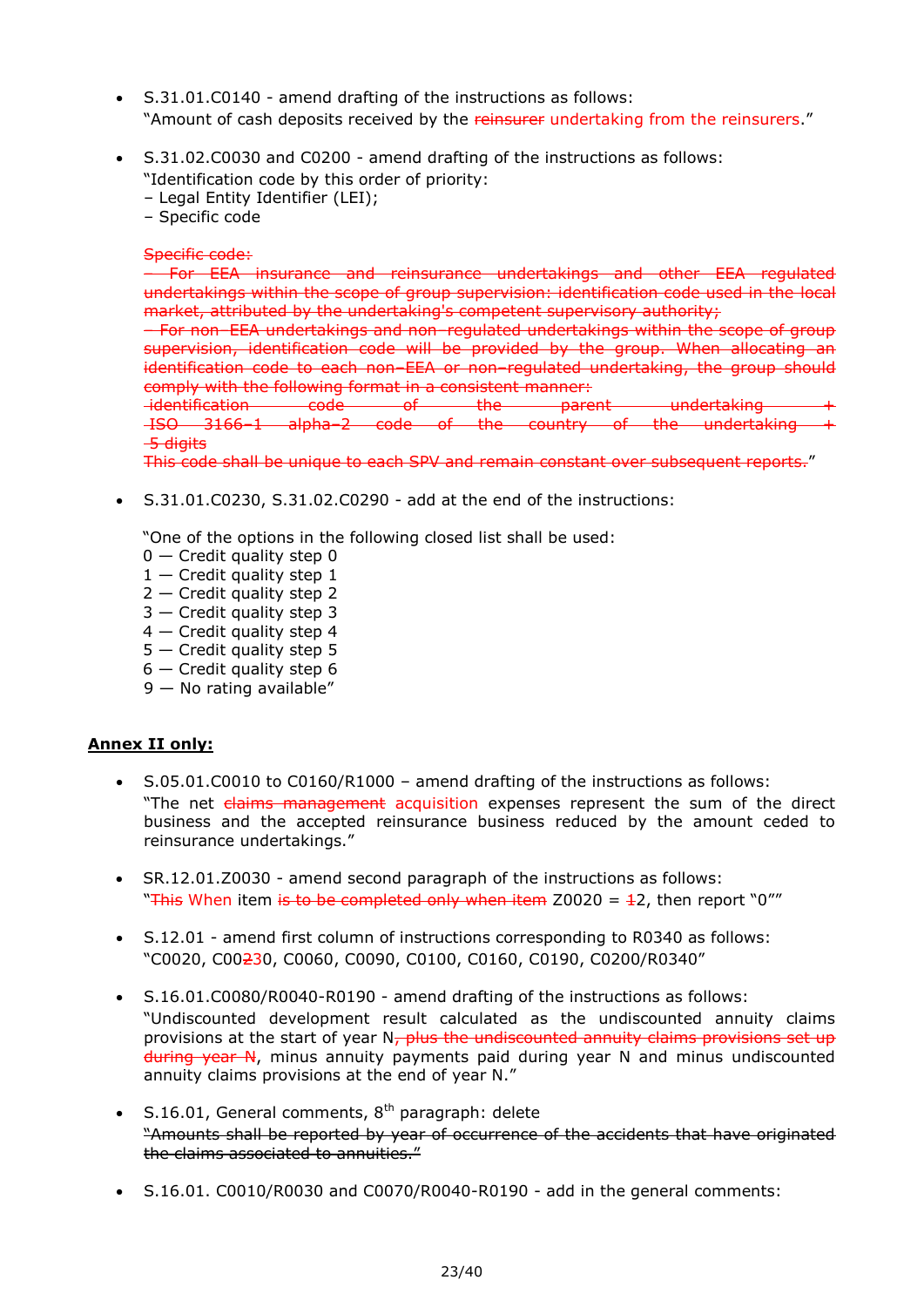"Information should be considered gross of reinsurance."

- SR.17.01.Z0030 amend second paragraph of the instructions as follows: "This When item is to be completed only when item  $Z0020 = 12$ , then report "0""
- S.19.01.C0180/R0100 to R0260 amend drafting of the instructions as follows: "Total 'Sum of all years' contains the sum of all data in rows (sum of all payments referred to the accident/underwriting year), including total."
- S.23.01.R0500/C0010

"This is the sum of all basic own fund items, after deductions, and ancillary own fund items that meet the tier 1, tier 2 and tier 3 criteria and that are therefore available to meet the SCR."

#### S.23.01.R0500/C0020

"This the sum of all basic own fund items, after deductions, that meet the criteria to be included in Tier 1 unrestricted items and that are therefore available to meet the SCR."

- S.23.01.R0500/C0030 "This the sum of all basic own fund items, after deductions, that meet the criteria to be included in Tier 1 restricted items and that are therefore available to meet the SCR."
- S.23.01.R0500/C0040 amend drafting of the instructions as follows: "This is the sum of all basic own fund items, after deductionsadjustments, and ancillary own fund items that meet the criteria to be included in Tier 2 and that are therefore available to meet the SCR."
- S.23.01.R0500/C0050 amend drafting of the instructions as follows:

"This is the sum of all basic own fund items, after deductionsadiustments, and ancillary own fund items that meet the criteria to be included in Tier 3 and that are therefore available to meet the SCR."

S.23.01.R0510/C0010

"This is the sum of all basic own fund items, after deductionsadiustments, that meet the tier 1 and tier 2 criteria and that are therefore available to meet the MCR."

S.23.01.R0510/C0020

"This is the sum of all basic own fund items, after deductionsadiustments, that meet the criteria to be included in Tier 1 unrestricted items and that are therefore available to meet the MCR."

S.23.01.R0510/C0030

"This is the sum of all basic own fund items, after deductionsadiustments, that meet the criteria to be included in Tier 1 restricted items and that are therefore available to meet the MCR."

S.23.01.R0510/C0040

"This is the sum of all basic own fund items, after deductionsadiustments, that meet the criteria to be included in Tier 2 and that are therefore available to meet the MCR."

 S.24.01.C0030, S.24.01.C0100, S.24.01.C0250, S.24.01.C0320, S.24.01.C0390, S.24.01.C0460, S.24.01.C0530 - amend drafting of the instructions as follows: "When the same Asset ID Code needs to be reported for one asset that is issued in 2 or more different currencies and the code in C0040 is defined by Asset ID code and the ISO 4217 alphabetic code of the currency, the Asset ID Code Type shall refer to option 99 and the option of the original Asset ID Code, as in the following example for which the code reported was ISIN code + currency: '99/1'."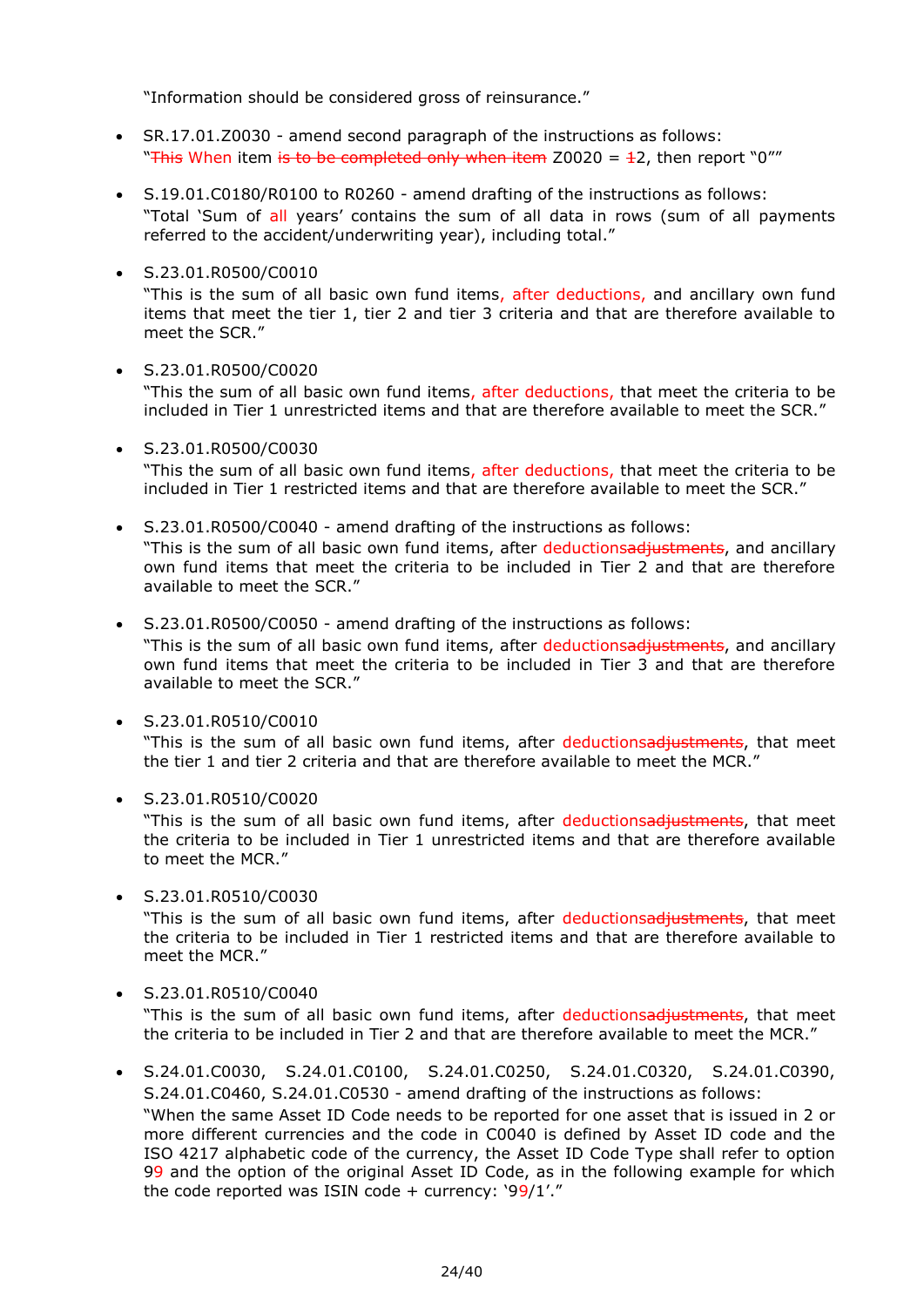- S.29.01.01 R0200 amend title as follows as follows: "Variations due to net technical provisions"
- S.29.02.C0010/R0030 amend in second bullet point of the instructions as follows: "For those financial and subordinated liabilities redeemed between-during the reporting period, the difference between the redemption price and the Solvency II value as at the end of the last reporting period; "
- S.29.03.C0010–C0020/R0090; C0050-C0060/R0240 amend drafting of second paragraph, first bullet of the instructions as follows: "Consider the opening Best Estimate (cell C0010/R0010) including the adjustment to opening Best Estimate (cell C0010/R0010 to R0040) and the impact of unwinding, of year N projected cash–flows and (C0010/ R0060 to R0080 and C0020/R0060 to R0080 respectively);"
- S.30.01.C0310 amend drafting of the instructions as follows: "The sum reinsured on a facultative basis is that part of the sum insured which is reinsured on a facultative basis. The amount shall be consistent with the Sum insured as specified in  $CO<sub>312</sub>90$  and reflects the maximum liability (100%) for the facultative reinsurers."
- S.30.02.C0090 amend drafting of the instructions as follows: "Representing the activities of the broker involved, as considered by the undertaking. In case the activities are combined all activities must be mentioned separated be a ',': 1 — Intermediary for placement
	- 2 Underwriting on behalf of
	- 3 Financial services"
- S.30.02.C0220 amend drafting of the instructions as follows: "Representing the activities of the broker involved, as considered by the undertaking. In case the activities are combined all activities must be mentioned separated be a ',':
	- $1 -$  Intermediary for placement
	- 2 Underwriting on behalf of
	- 3 Financial services"
- S.30.02.C0350 add at the end of the instructions:

"One of the options in the following closed list shall be used:

- $0 -$  Credit quality step 0
- $1 -$  Credit quality step  $1$
- $2$  Credit quality step 2
- 3 Credit quality step 3
- 4 Credit quality step 4
- 5 Credit quality step 5
- $6$  Credit quality step 6
- $9 -$  No rating available"
- S.30.04.C0090 amend drafting of the instructions as follows:

"Representing the activities of the broker involved, as considered by the undertaking. In case the activities are combined all activities must be mentioned separated by ',':

- $1 -$  Intermediary for placement
- 2 Underwriting on behalf of
- 3 Financial services"
- S.30.04.C0310 amend drafting of the instructions as follows:

"Identification of the code used for the "Issuer CodeCollateral provider" item. One of the options in the following closed list shall be used:  $1 - LET$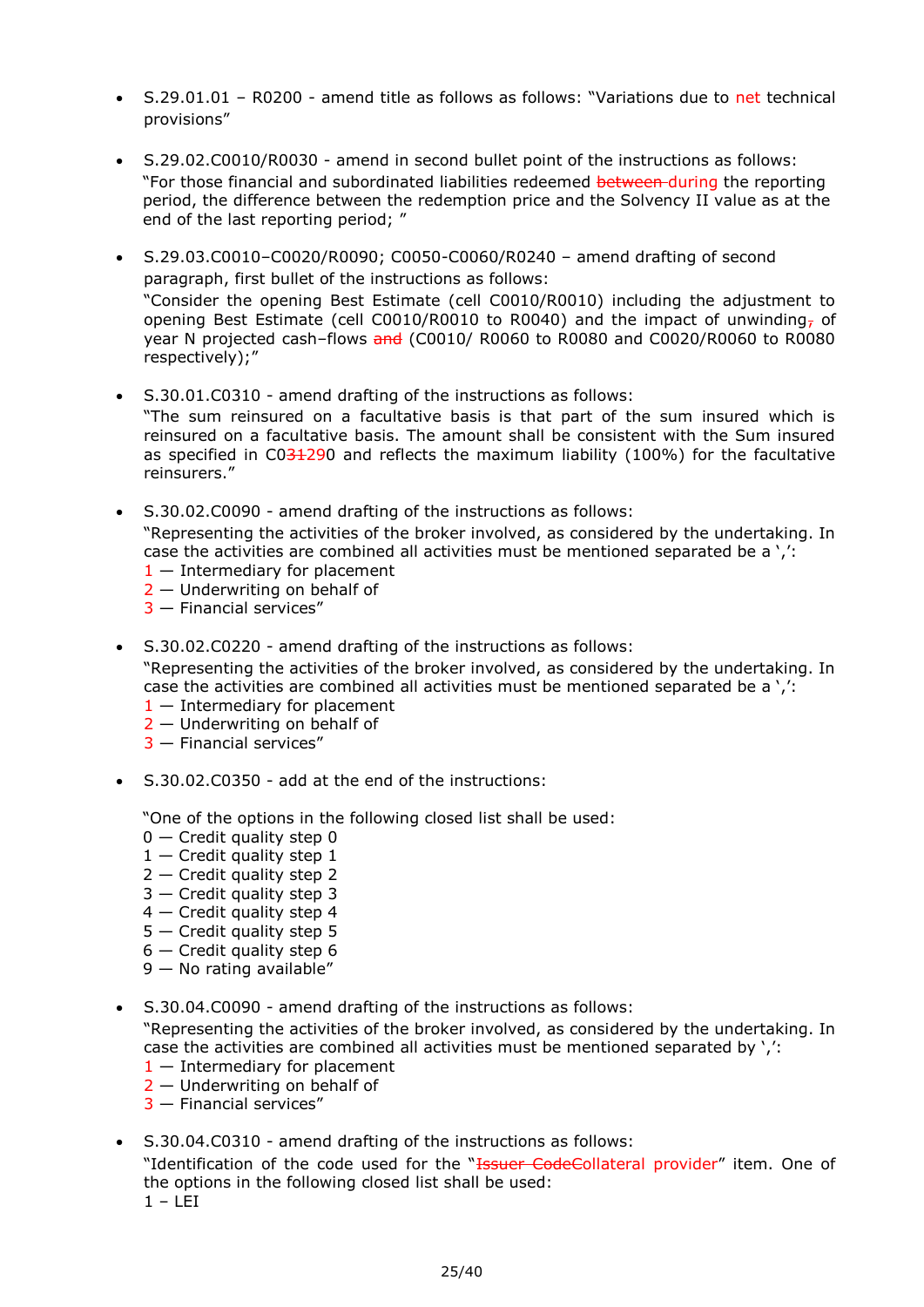9 – None"

S.36.03, General comments - amend second paragraph as follows:

"The purpose of this template is to collect information on all IGTs (significant, very significant and transactions required to be reported in all circumstances) related to internal reinsurance IGTs related to equity, debt, reciprocal financing and asset transfers related transactions within a group identified according to Article 213 (2)(d) of Directive 2009/138/EC. These include, but are not limited to:"

#### **Annex III only:**

S.11.01, General comments,  $11<sup>th</sup>$  paragraph, second bullet and  $14<sup>th</sup>$  – amend drafting as follows:

"

- The assets held directly by the undertaking (i.e. not on a look–through basis) as collateral by participating insurance and reinsurance undertakings or insurance holding companies or mixed–financial holding companies shall be reported item by item;
- The assets held directly by the undertaking (i.e. not on a look-through basis) as collateral by undertakings consolidated in accordance with Article 335, paragraph 1, (a), (b) and (c) in of Delegated Regulation (EU) 2015/35 shall be reported item by item;
- $\mathbf{v}$
- S.11.01, General comments,  $12^{th}$  paragraph, second bullet and  $15^{th}$  amend drafting as follows:
- "
- The assets held directly by the undertaking (i.e. not on a look-through basis) as collateral by participating insurance and reinsurance undertakings or insurance holding companies or mixed–financial holding companies shall be reported item by item;

The assets held directly by the undertaking (i.e. not on a look-through basis) as collateral by insurance and reinsurance undertakings, insurance holding companies, ancillary services undertakings and special purpose vehicle which are subsidiaries (European Economic Area, equivalent non–European Economic Area and non–equivalent non–European Economic Area) shall be reported item by item by undertaking;

"

#### $\bullet$  S.23.01 – create R0230/C0050

| R0230/C0050 | Deductions for participations in | This is the deduction of the participations in   |
|-------------|----------------------------------|--------------------------------------------------|
|             | other financial undertakings,    | credit institutions, investment firms, financial |
|             | including non-regulated          | institutions, alternative investment fund        |
|             | undertakings carrying out        | managers, UCITS management companies,            |
|             | financial activities $-$ tier 3  | institutions for occupational retirement         |
|             |                                  | provisions, non-regulated undertakings           |
|             |                                  | carrying out financial activities, including the |
|             |                                  | participations that are deducted according to    |
|             |                                  | Article 228, paragraph 2 of the Directive        |
|             |                                  | 2009/138/EC.                                     |
|             |                                  |                                                  |
|             |                                  | Those participations are deducted from basic     |
|             |                                  | own funds and added back as own funds            |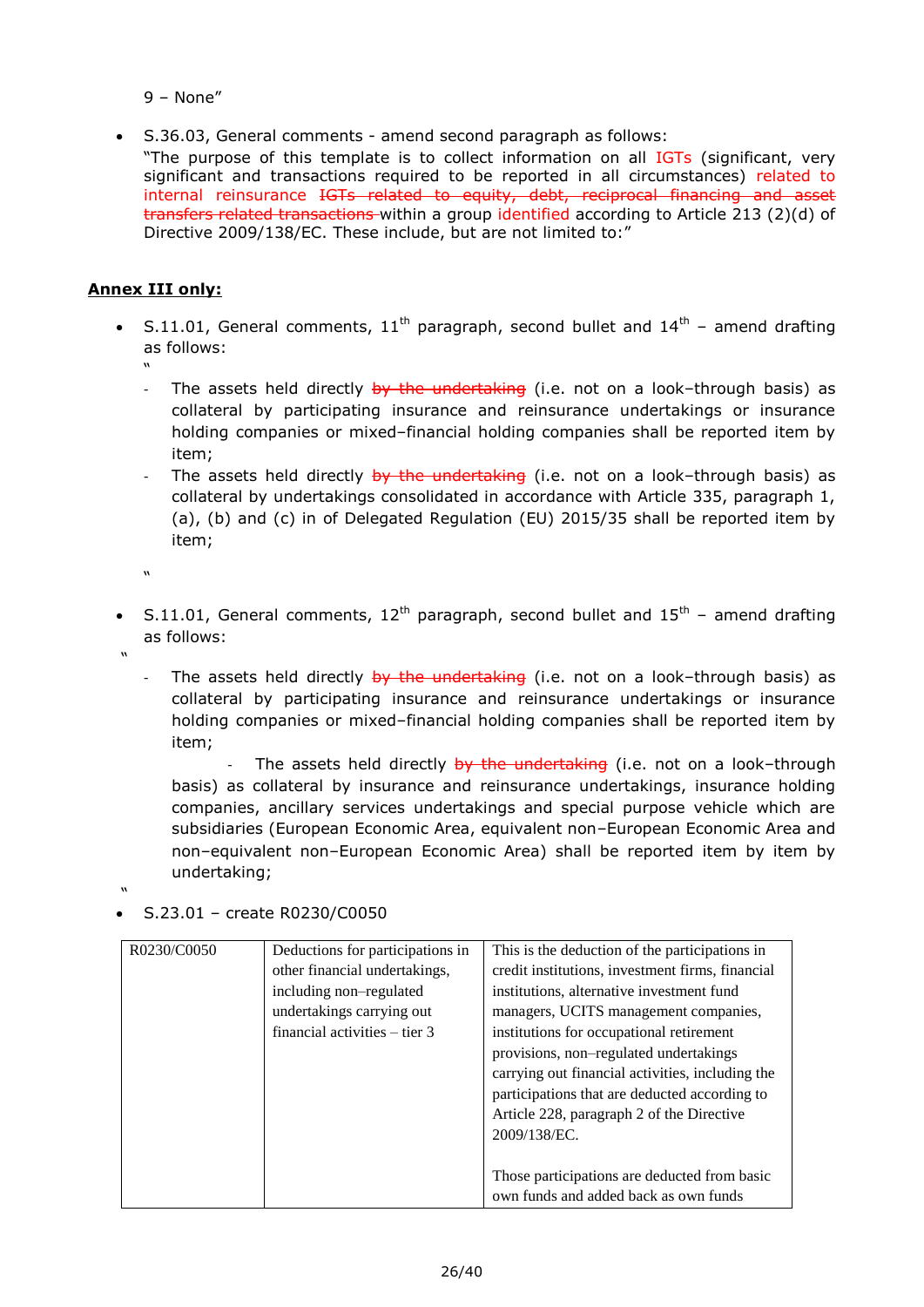|  | according to the relevant sectoral rules in the |
|--|-------------------------------------------------|
|  | rows from R0410 to R0440, thereby               |
|  | facilitating the calculation of SCR ratios both |
|  | excluding and including other financial sector  |
|  | entities $-$ tier 3.                            |

#### $\bullet$  S.23.01 – create R0440/C0050

| R0440/C0050 | Total own funds of other<br>financial sectors $-$ tier 3 | Total of own funds in other financial sectors –<br>tier 3.                                                                                                                                                                                                                  |
|-------------|----------------------------------------------------------|-----------------------------------------------------------------------------------------------------------------------------------------------------------------------------------------------------------------------------------------------------------------------------|
|             |                                                          | The total own funds deducted in cell<br>R0230/C0010 are brought back here after the<br>adjustment for non-available own funds<br>according to the relevant sectoral rules and<br>after the deduction according to Article 228,<br>paragraph 2 of the Directive 2009/138/EC. |

#### S.23.01.R0520/C0010

"This is the total own funds of the undertaking, comprising basic own funds after deductionsadiustments, plus ancillary own funds, that are available to meet the consolidated group SCR but excluding the own funds from other financial sector and from the undertakings included via D&A."

#### S.23.01.R0520/C0020

"This is the own funds of the undertaking, comprising basic own funds after deductionsadjustments, that are available to meet the consolidated group SCR but excluding the own funds from other financial sector and from the undertakings included via D&A and that meet the criteria to be included in Tier 1 unrestricted items."

#### $\cdot$  S.23.01.R0520/C0030

"This is the own funds of the undertaking, comprising basic own funds after deductionsadjustments, that are available to meet the consolidated group SCR but excluding the own funds from other financial sector and from the undertakings included via D&A and that meet the criteria to be included in Tier 1 restricted items."

#### $\bullet$  S.23.01.R0520/C0040

"This is the own funds of the undertaking, comprising basic own funds after deductionsadjustments, plus ancillary own funds, that are available to meet the consolidated group SCR but excluding the own funds from other financial sector and from the undertakings included via D&A and that meet the criteria to be included in Tier 2."

#### S.23.01.R0520/C0050

"This is the own funds of the undertaking, comprising basic own funds after deductionsadjustments, plus ancillary own funds, that are available to meet the consolidated group SCR but excluding the other financial sector and the undertakings included via D&A and that meet the criteria to be included in Tier 3."

#### S.23.01.R0530/C0010

"This is the total own funds of the undertaking, comprising basic own funds after deductionsadjustments, that are available to meet the minimum consolidated group SCR, excluding the own funds from other financial sector and from the undertakings included via D&A."

S.23.01.R0530/C0020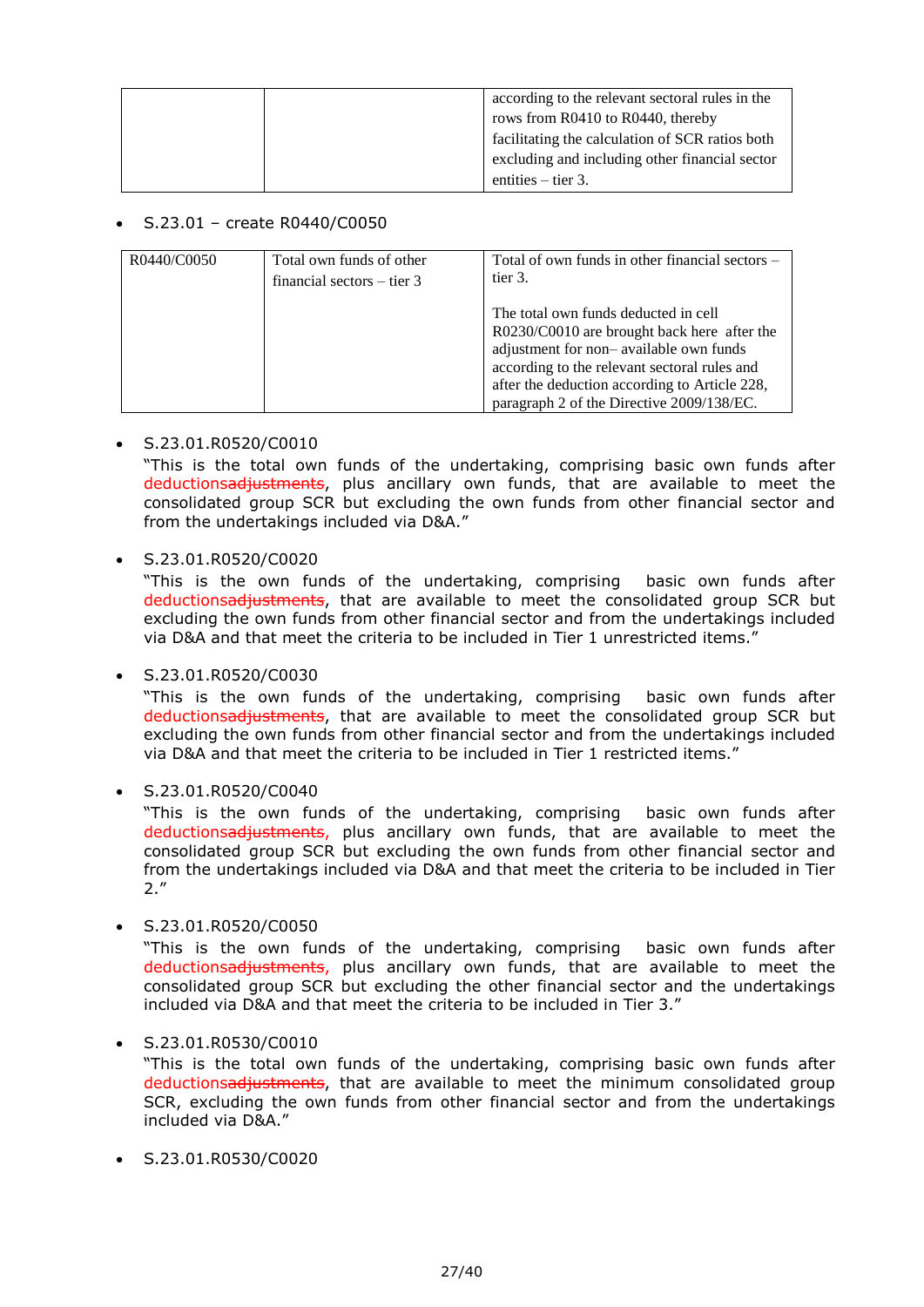"This is the own funds of the undertaking, comprising basic own funds after deductionsadiustments, that are available to meet the minimum SCR for a group and that meet the criteria to be included in Tier 1 unrestricted."

S.23.01.R0530/C0030

"This is the own funds of the group, comprising basic own funds after deductionsadiustments, that are available to meet the minimum SCR for a group and that meet the criteria to be included in Tier 1 restricted items."

 $\cdot$  S.23.01.R0530/C0040

"This is the own funds of the undertaking, comprising basic own funds after deductionsadjustments, that are available to meet the minimum SCR for a group and that meet the criteria to be included in Tier 2."

- S.23.01.R0680/C0010 amend drafting of the instructions as follows: "The group SCR is the sum of the consolidated group SCR calculated in accordance with Article 336, (a), (b), (c) and (d) of Delegated Regulation (EU) 2015/35 (R0590/C0010) and the SCR for entities included with D&A (R06760/C0010).
- S.25.02: C0070 amend drafting of the instructions as follows: "For each component this cell represents the amount calculated according to the partial internal model. Therefore, the amount calculated with the Standard Formula shall be the difference between the amounts reported in C00340 and C00760."
- S.32.01.C0140 amend drafting of the instructions as follows: "(Re)insurance undertakings shall report their underwriting performance in accordance with their financial statements. An absolutemonetary amount shall be reported. The currency used shall be the group reporting currency."
- S.32.01.C0150 amend drafting of the instructions as follows: "(Re)insurance undertakings shall report their investment performance in accordance with their financial statements. An absolutemonetary amount shall be reported. The currency used shall be the group reporting currency. This value shall not include any value already reported in C0140."
- S.32.01.C0160 amend drafting of the instructions as follows: "All the related undertakings within the scope of group supervision, in the meaning of Article 212(1)(c) of Directive 2009/138/EC, shall report their total performance in accordance with their financial statements. An absolutemonetary amount shall be reported. The currency used shall be the group reporting currency."

#### **Annex IV:**

- Code 7: Amend definition as follows: "Money in the physical form, cash-equivalents, bank deposits and other money deposits"
- Code 0: Replace definition by: "Other assets reported in "Other investments""

#### **Annex VI:**

- Code XV amend description as follows: "Assets listed in one or more than one country"
- Code 0 "Other investments" amend as follows: "09"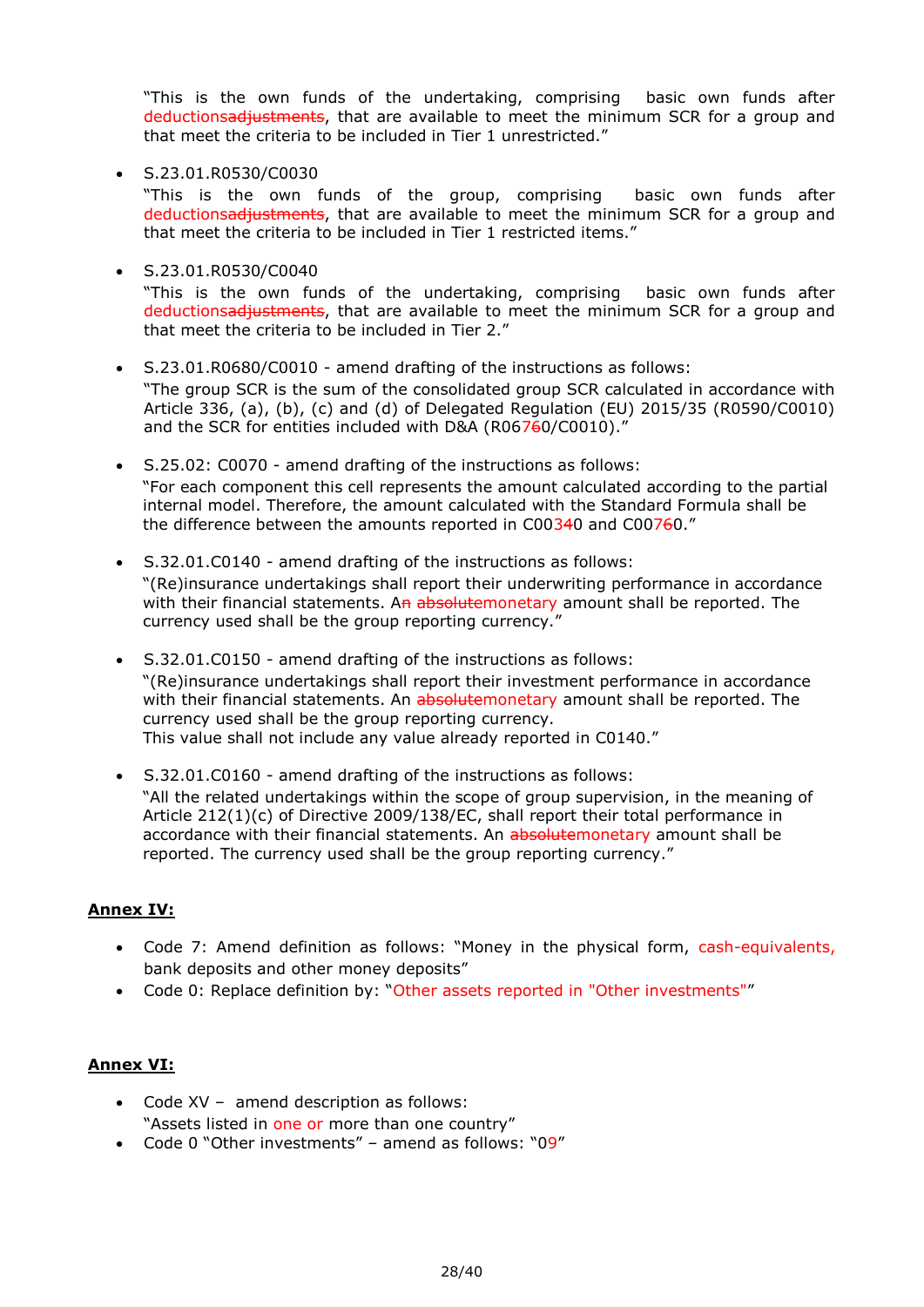## <span id="page-28-0"></span>**Amendment to Guidelines on Reporting and Disclosure**

In Section II – Regular Supervisory Reporting the following Guideline is inserted:

#### **Guideline 19a - Qualifying infrastructure investments**

Under section "C.2 Market risks" of the RSR as defined in Annex XX of the Delegated Regulation, insurance and reinsurance undertakings holding qualifying infrastructure investments in accordance with article 164a, should:

- a) Explain the procedures and allocation of tasks in place regarding the decision making process when investment on infrastructure as well as the monitoring of the investment afterwards;
- b) Provide information, both qualitative and quantitative, in relation to the undertakings assessment of the following characteristics in relation to the infrastructure project entity (IPE) for the material infrastructure assets (similar assets might be aggregated):
	- i. Ability of the IPE to meet financial obligations under sustained stress;
	- ii. Predictability of the cash flows that the IPE generates for debt providers and equity investors, covering at least:
		- Amount of reserve funds of the IPE
		- Nature and amount of other financial arrangements
		- Total value of the IPE
	- iii. Contractual framework of the infrastructure project or asset, in particular the features that provides debt providers and equity investors with a high degree of protection;
	- iv. Its ability to hold infrastructure bonds or loans until maturity;
	- v. Criteria considered and assessment performed of the credit quality of the investment when there is not a credit assessment by a nominated ECAI.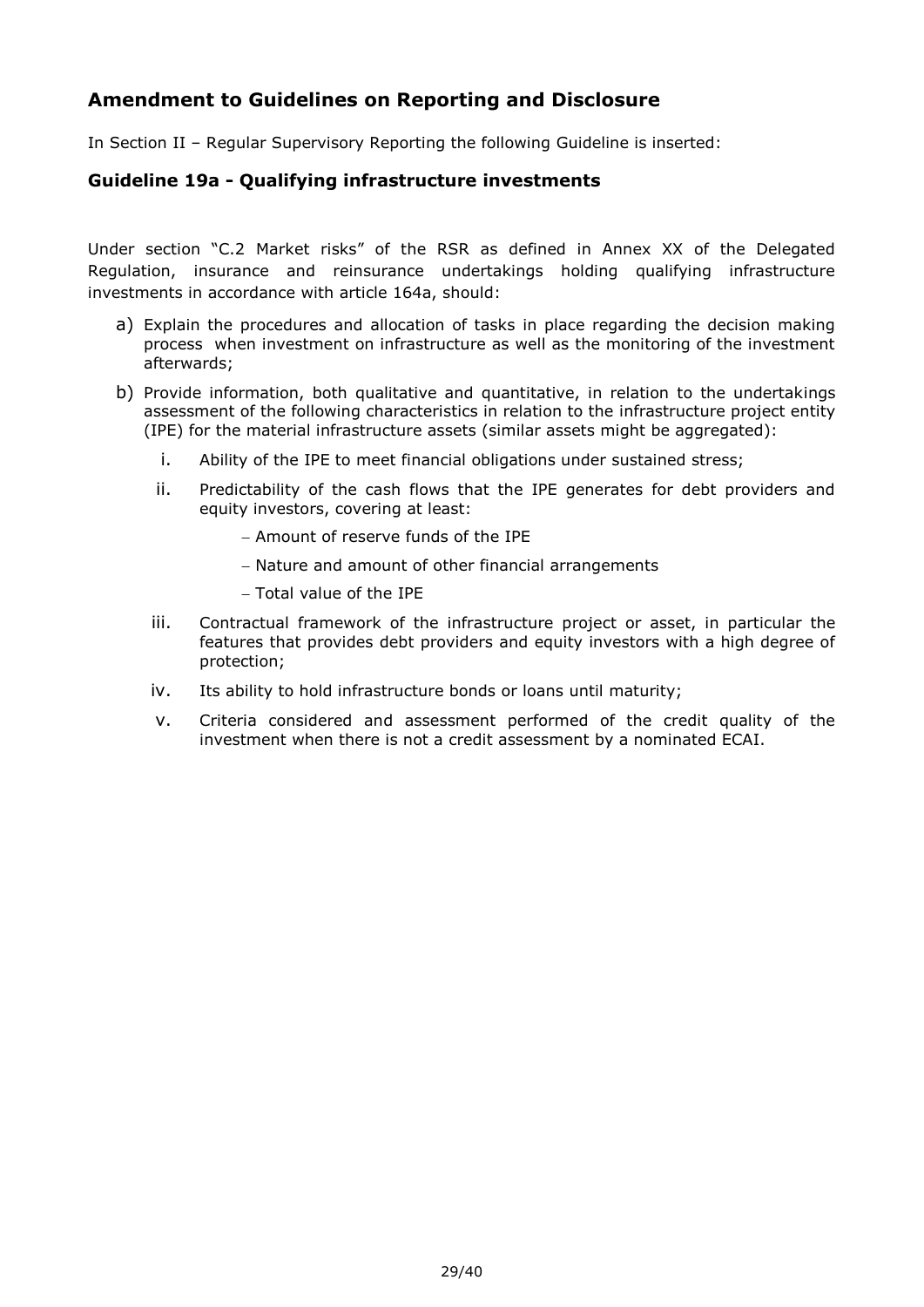# <span id="page-29-0"></span>**Annex II: Impact Assessment**

### **Section 1: Procedural issues and consultation of interested parties**

- 1.1. According to Article 15 and Article 16 of the EIOPA Regulation, EIOPA conducts analysis of costs and benefits in the policy development process. The analysis of costs and benefits is undertaken according to an Impact Assessment methodology.
- 1.2. The assessment of the potential related costs and benefits from the amendment to the draft technical standards and guidelines developed by EIOPA, builds upon experience from previous and current impact assessments undertaken by the European Commission.
- 1.3. The proposed amendments and its Impact assessment are envisaged to be subject to a public consultation. Stakeholders' responses to public consultation will serve as a valuable input in order to revise them.

### **Section 2: Problem Definition**

- 1.4. The current amendment to the Solvency II Delegated Regulation introduces tailored treatments to insurers' investments in infrastructure, in European Long-Term Investment Funds (ELTIFs) and in equities traded through multilateral trading platforms. It also clarifies and extends the scope of the transitional measure for investments in equities.
- 1.5. The substantive amendments introduced by this Regulation to the Solvency II Delegated Regulation, regarding the treatment of infrastructure investments, of ELTIFs and of equities traded on multilateral trading facilities, are based on Articles 111(1)(b) and (c) of the Solvency II Directive. The amendment on the scope of the equity transitional is based on Article 308b(13) of the Solvency II Directive.
- 1.6. EIOPA has assessed the need to amend the templates for the submission of information to the supervisory authorities in order to reflect the amendments included in the Delegated Regulation.

#### **Baseline**

- 1.7. When analysing the impact from proposed policies, the Impact Assessment methodology foresees that a baseline scenario is applied as the basis for comparing policy options. This helps to identify the incremental impact of each policy option considered. The aim of the baseline scenario is to explain how the current situation would evolve without additional regulatory intervention.
- 1.8. The baseline scenario is based on the Solvency II supervisory reporting as defined in Implementing Technical Standards on the templates for the submission of information to the supervisory authorities.
- 1.9. In particular the baseline scenario includes: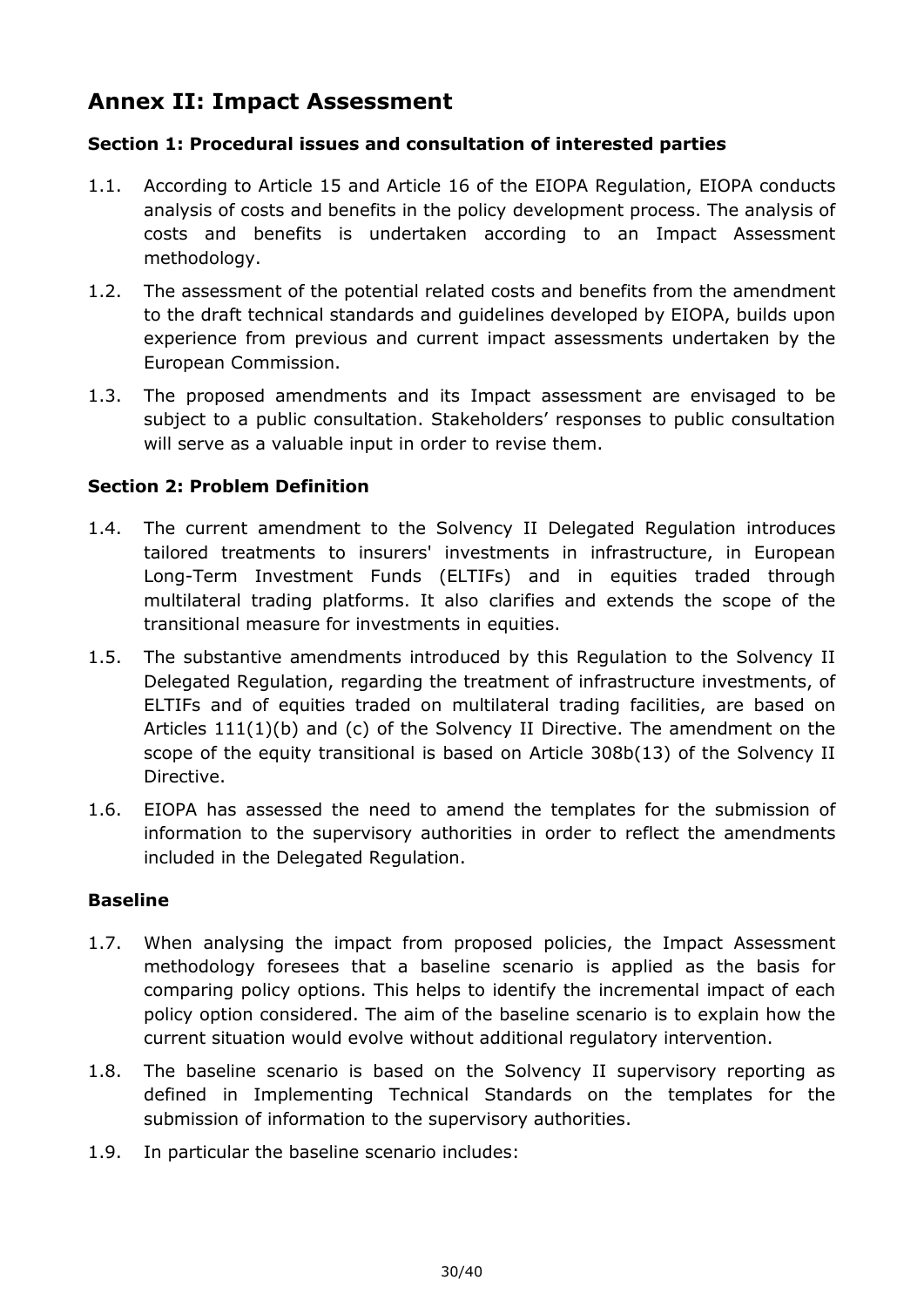- The content of Directive 2009/138/EC (Solvency II) as amended by Directive 2014/51/EU (Omnibus II);
- The Delegated Regulation 2015/35 and the amendments to it adopted by the European Commission on 30 September 2015;
- EIOPA Guidelines on Reporting and Disclosure;
- Commission Implementing Regulation (EU) 2015/2450 (Reporting ITS).

### **Section 3: Objectives Pursued**

- 1.10. The proposed amendment to the technical standard aim at promoting harmonisation of supervisory reporting in the field of reporting of information on infrastructure assets.
- 1.11. The proposed technical standard aim at ensuring that all quantitative and qualitative regulatory requirements imposed on insurers are proportionate to the nature, scale and complexity of the insurer and its operations. Small insurance undertakings play an important role in the economic environment and should be subject to a balanced approach.
- 1.12. As an amendment, one of the objectives is to minimise the impact of the change, in particular to the undertakings with no investments in infrastructures assets.
- 1.13. At the same time NCAs need to have access to the relevant information, both on qualifying and non-qualifying infrastructure investments, in order to perform the Supervisory Review Process.
- 1.14. These objectives are in line with the objective of the Solvency II Directive of harmonised supervisory methods, tools, power and reporting. These objectives are also consistent with the objective of the amendment to the Delegated Regulation to facilitate investments by insurers, which are large institutional investors, in infrastructure in order to promote long-term sustainable growth.

### **Section 4: Policy options**

1.15. The following options were considered:

## **Option 1: New template for qualifying infrastructure investments and no changes in the list of assets**

- o No change in S.06.02 (option A of the table)
- o New template without threshold only for qualifying
- o Amend S.01.01 as a consequence
- o Amend S.26.01
- o Amend RSR
- o Amend Annex V of the Reporting ITS, 48 "Infrastructure funds"
- **Option 2: New template for qualifying infrastructure investments and amendment of the list of assets**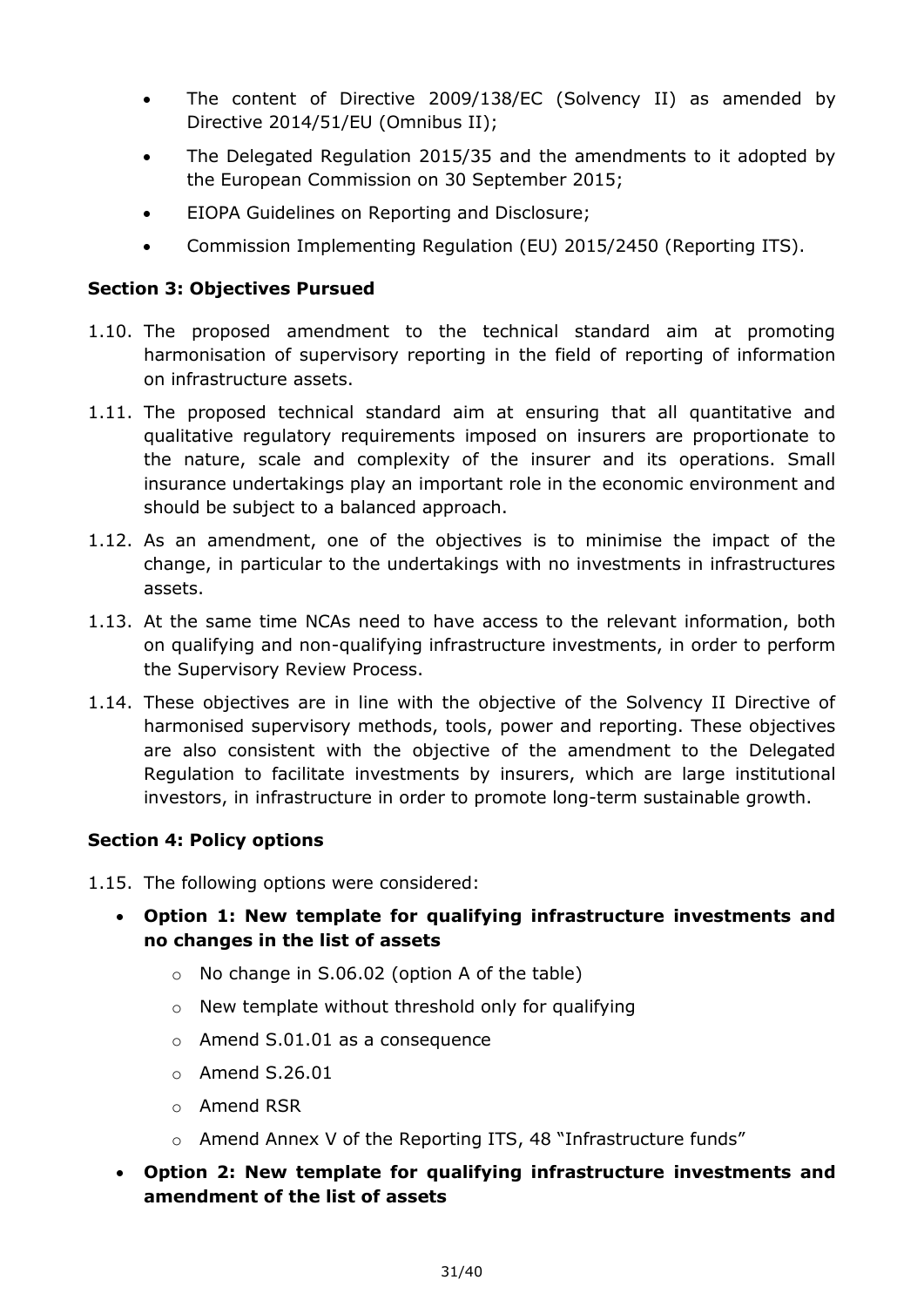- o Amend closed list of S.06.02 (option C of the table)
- o New template with threshold only for qualifying
- $\circ$  Amend S.01.01 as a consequence
- $\circ$  Amend S.26.01
- o Amend RSR
- o Amend Annex V of the Reporting ITS, 48 "Infrastructure funds"

### **Option 3: Amendment of the list of assets**

- o Amend closed list of S.06.02 (option C of the table)
- $\circ$  Amend S.26.01
- o Amend RSR
- o Amend Annex V of the Reporting ITS, 48 "Infrastructure funds"

#### **Option 4: Additional information in the list of assets**

- $\circ$  Add a new column for infrastructure information (option B of the table)
- o Amend RSR
- $\circ$  Amend S.26.01
- o Amend Annex V of the Reporting ITS, 48 "Infrastructure funds"

### **Section 5: Analysis of Impacts**

- 1.16. In this section EIOPA would like to describe the policy alternatives which were considered, the preferred policy options that have been analysed, as well as the discarded options.
- 1.17. The conclusions from the analysis of impacts and the preferred policy options are outlined in the next chapter: Comparison of Options.
- 1.18. Below the amendments considered under each option are described.

#### **Template S.06.02 – List of assets**

- 8. Given that the amendment to the Delegated Regulation addresses Qualifying infrastructure investments and provides a definition of both "infrastructure assets" (IA) and "infrastructure project entity" (IPE), the definition in the LOG file of S.06.02 should be deleted.
- 9. The assumption was that supervisors need information on both qualifying and non-qualifying infrastructure and also that the CIC categories should not be amended.
- 10. Regarding the closed list of C0300 (infrastructure investment) the following options are possible: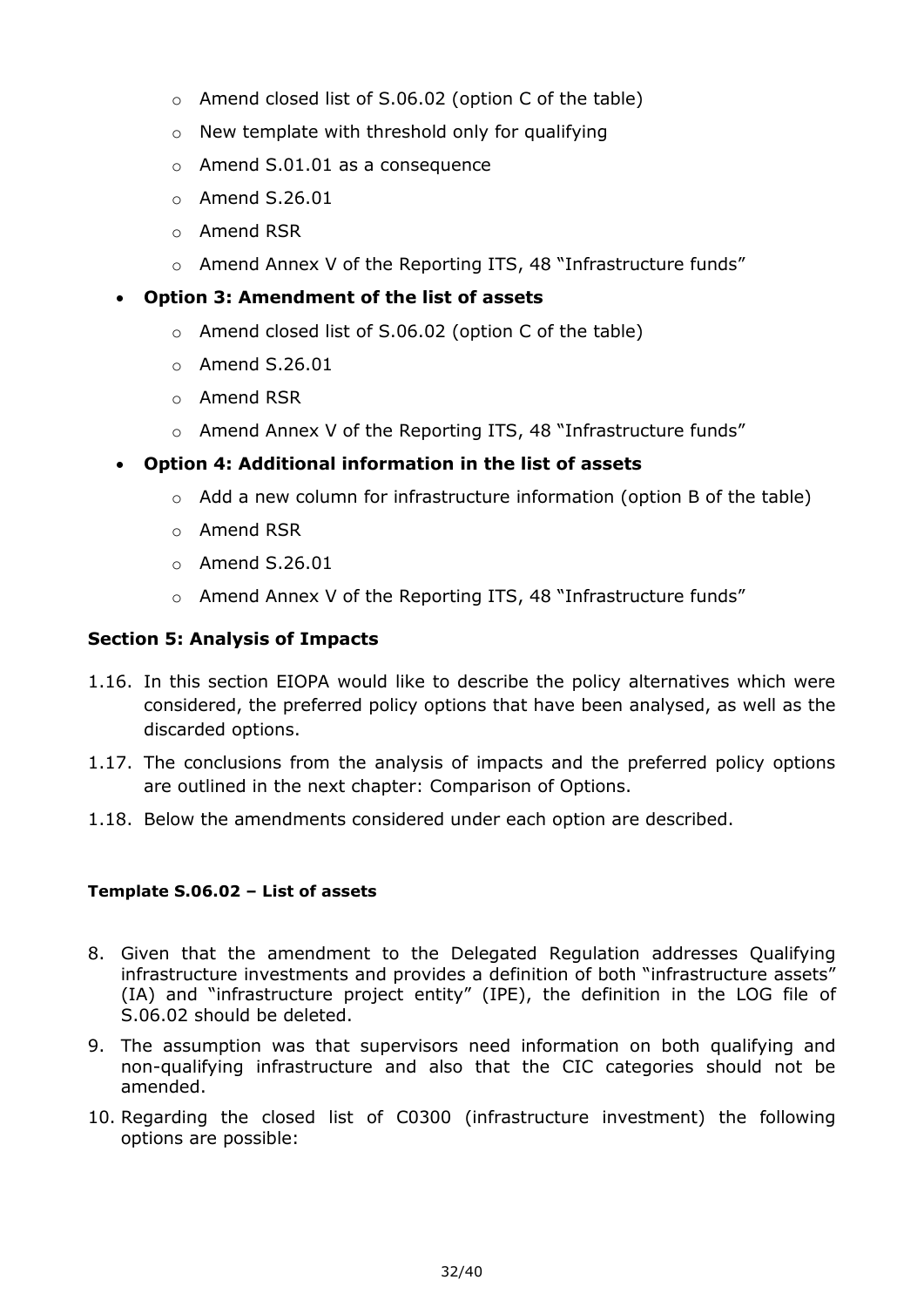| <b>Option A: keep</b>                                                      | <b>Option B</b>                                                                                            | <b>Option C</b>                                                                                                                                                         |
|----------------------------------------------------------------------------|------------------------------------------------------------------------------------------------------------|-------------------------------------------------------------------------------------------------------------------------------------------------------------------------|
| current closed<br>list:                                                    |                                                                                                            |                                                                                                                                                                         |
| $1 - Not$ an infrastructure<br>investment                                  | Applicable to all<br>infrastructure:                                                                       | Applicable to all infrastructure:<br>1 – Not an infrastructure investment                                                                                               |
| 2 – Government Guarantee                                                   | $1 - Not$ an infrastructure<br>investment                                                                  | $2$ – Infrastructure non-qualifying:                                                                                                                                    |
| 3 – Government Supported<br>including Public Finance<br>initiative         | 2 – Government Guarantee                                                                                   | Government Guarantee (Government,<br>Central bank, Regional government or<br>local authority)                                                                           |
| 4 - Supranational<br>Guarantee/Supported                                   | 3 – Government Supported<br>including Public Finance<br>initiative                                         | $3$ – Infrastructure non-qualifying:<br>Government Supported including Public<br>Finance initiative (Government, Central                                                |
| 9 - Other: Other<br>infrastructure loans or<br>investments, not classified | 4 - Supranational<br>Guarantee/Supported                                                                   | bank, Regional government or local<br>authority)                                                                                                                        |
| under the above categories                                                 | $9 - Other: Other$<br>infrastructure loans or<br>investments, not classified<br>under the above categories | 4 – Infrastructure non-qualifying:<br>Supranational Guarantee/Supported<br>(ECB, Multilateral development bank,<br>International organization)                          |
|                                                                            | Plus NEW column only<br>for infrastructure:<br>$1 -$ Qualifying<br>infrastructure investment               | 9 - Infrastructure non-qualifying: Other:<br>Other non-qualifying infrastructure loans<br>or investments, not classified under the<br>above categories                  |
|                                                                            | $2 - Not$ a qualifying<br>infrastructure investment                                                        | 12 – Infrastructure qualifying:<br>Government Guarantee (Government,<br>Central bank, Regional government or<br>local authority)                                        |
|                                                                            |                                                                                                            | 13 – Infrastructure qualifying:<br>Government Supported including Public<br>Finance initiative (Government, Central<br>bank, Regional government or local<br>authority) |
|                                                                            |                                                                                                            | $14$ – Infrastructure qualifying:<br>Supranational Guarantee/Supported<br>(ECB, Multilateral development bank,<br>International organization))                          |
|                                                                            |                                                                                                            | 19 - Infrastructure qualifying: Other:<br>Other qualifying infrastructure<br>investments, not classified in the above<br>categories.                                    |

#### **New template**

11. A new reporting template was considered to collect the information related to the qualifying criteria that is of quantitative nature. This template could (depending on the solution for S.06.02.C0300) be subject to a threshold, in line with template S.07.01, and be reported only if the investment in qualifying infrastructure investments is relevant or cover all qualifying infrastructure assets depending on the options considered.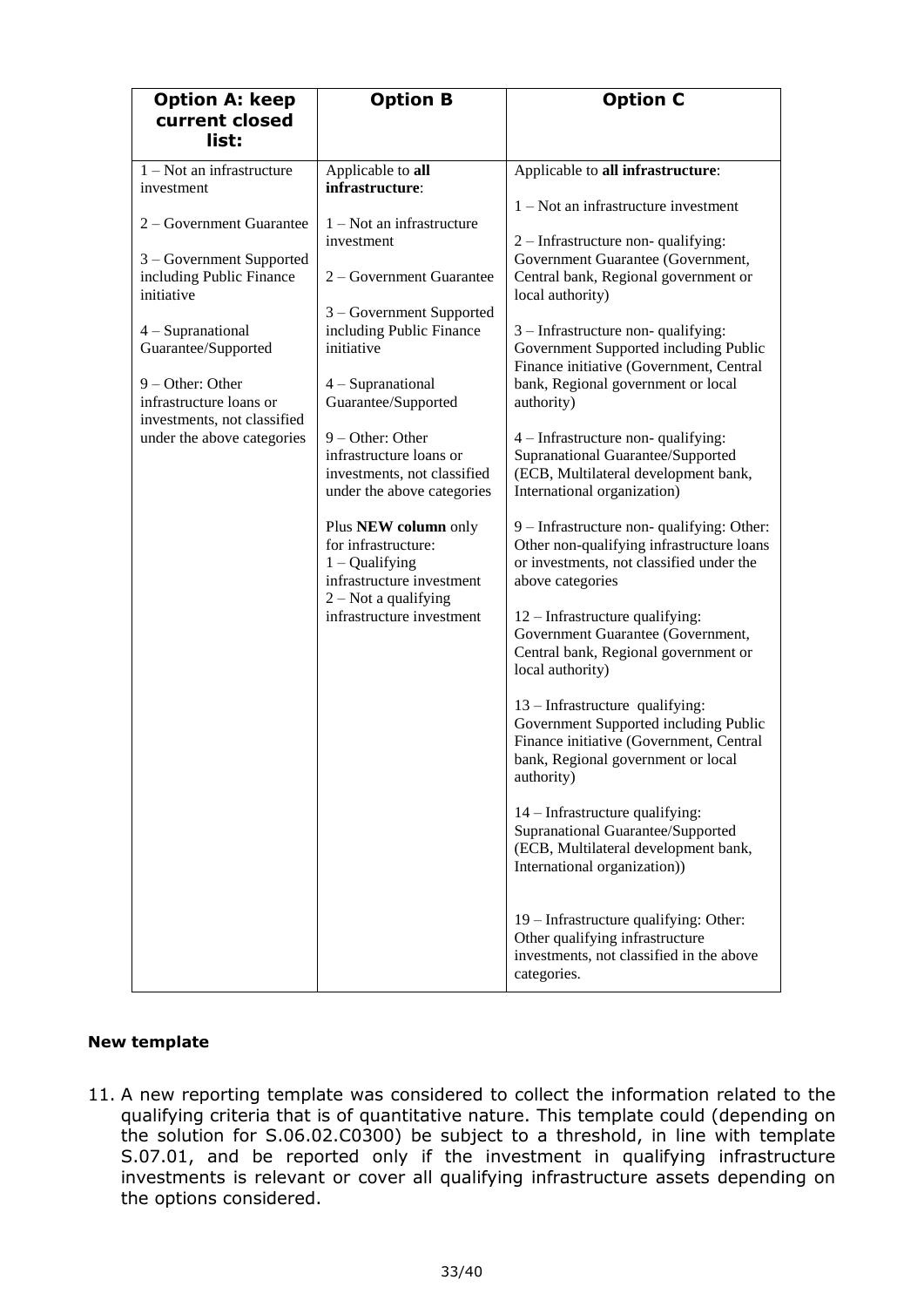12. The new template would include the following information:

| Asset ID Code                              | The Identification code of the qualifying infrastructure<br>investment, as reported in S.06.02                                                                                                                                                                                                                                       |
|--------------------------------------------|--------------------------------------------------------------------------------------------------------------------------------------------------------------------------------------------------------------------------------------------------------------------------------------------------------------------------------------|
| Asset ID Code<br>type                      | Type of ID Code used for the "Asset ID Code" item (code of<br>the asset, not of the issuer)                                                                                                                                                                                                                                          |
| ID Code of the<br>party which<br>agrees to | Identification code of the party which agrees to purchase the<br>goods or services.                                                                                                                                                                                                                                                  |
| purchase the<br>goods or services          | Applicable only if the revenues are not funded by a large<br>number of users ad only when it relates to third party<br>entities.                                                                                                                                                                                                     |
| ID Code type                               | Identification of the type of code used for the "ID Code of<br>the party which agrees to purchase the goods or services"<br>item.                                                                                                                                                                                                    |
|                                            | LEI code<br>None                                                                                                                                                                                                                                                                                                                     |
| Country of<br>localisation                 | ISO code of the country of localisation of the infrastructure<br>assets                                                                                                                                                                                                                                                              |
| Name of the party<br>which agrees to       | Identify the party which agrees to purchase the goods or<br>services, when applicable.                                                                                                                                                                                                                                               |
| purchase the<br>goods or services          | If government follow the following structure:<br>$\bullet$ ECB<br>• ISO country code followed by "Central Government"<br>. ISO country code followed by "Central bank"<br>· ISO country code followed by "Regional government or<br>local authority"<br>• Name of Multilateral development bank<br>• Name International organization |
| Development<br>phase of the IPE            | Identify the development phase of the IPE. One of the<br>options in the following closed list shall be used:<br>$1 - In construction phase$<br>2 -Construction phase completed                                                                                                                                                       |
|                                            | Only applicable where investments are in equities, or bonds<br>or loans for which a credit assessment by a nominated ECAI<br>is not available.                                                                                                                                                                                       |
| Total volume of<br>the IPE                 | Total amount of the value of the IPE                                                                                                                                                                                                                                                                                                 |
| Amount of reserve<br>funds of the IPE      | Amount of the reserve funds to cover the contingency<br>funding and working capital requirements of the project, if<br>existent.                                                                                                                                                                                                     |
|                                            | Related to the total amount of IPE                                                                                                                                                                                                                                                                                                   |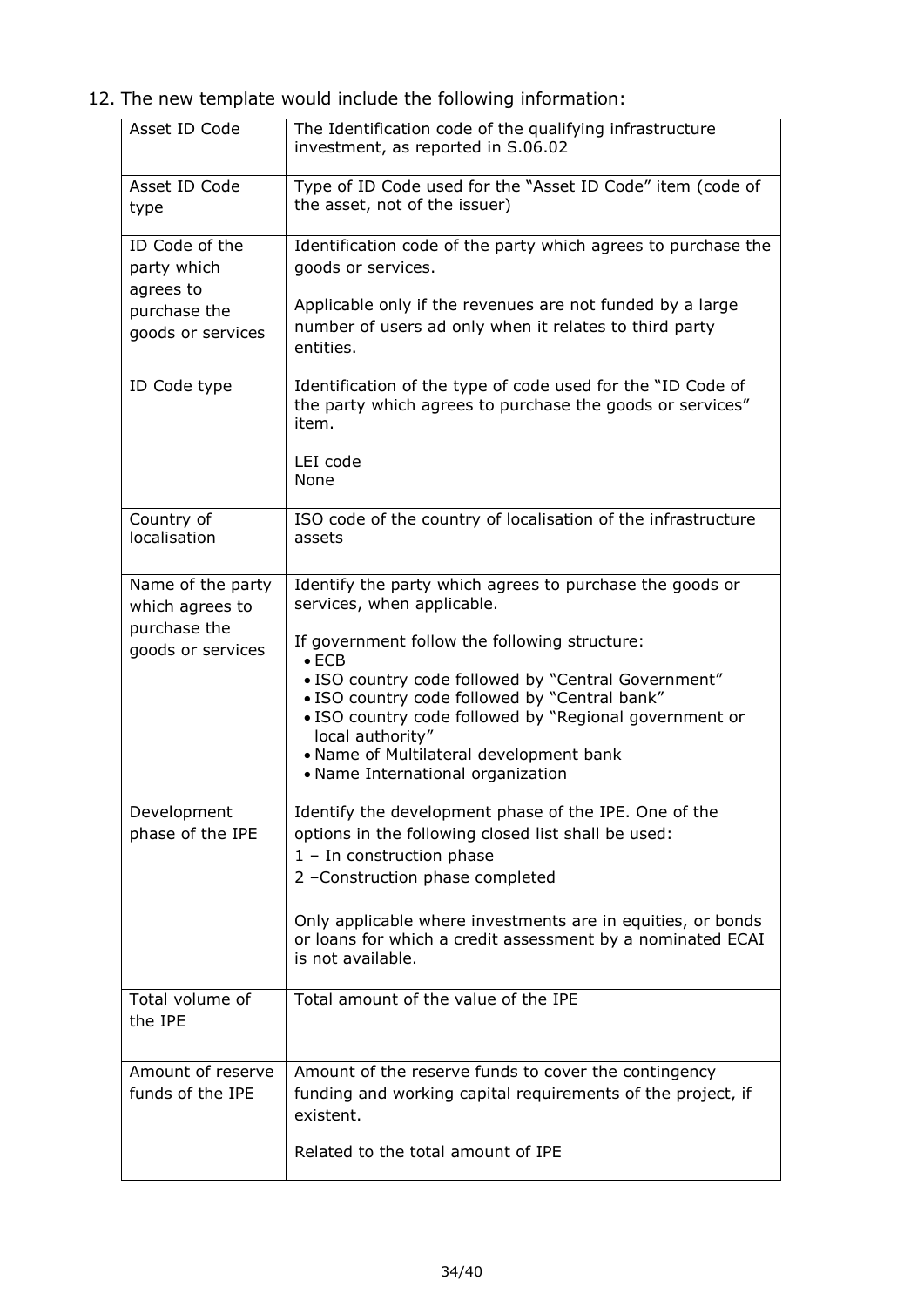| Nature of other | Describe the nature of other financial arrangements, if     |
|-----------------|-------------------------------------------------------------|
| financial       | existent, to cover the contingency funding and working      |
| arrangements    | capital requirements of the project.                        |
| Amount of other | Amount of the other financial arrangements to cover the     |
| financial       | contingency funding and working capital requirements of the |
| arrangements of | project, if existent.                                       |
| the IPE         | Related to the total amount of IPE                          |

13. It should be noted that it is not possible to request in one template all the information needed to supervise the qualifying criteria defined in article 164a. Additional information, either in the RSR or ad-hoc, will always be needed for the supervision of such criteria.

#### **CIC code – definition of infrastructure**

14. The change proposed in Annex V – Definition of the CIC Table of the Reporting ITS, to align the definition of Infrastructure funds with the definitions added to Article 1 of the Delegated Regulation:

| 48 | Infrastructure | Collective investment undertakings that invest in    |
|----|----------------|------------------------------------------------------|
|    | funds          | Infrastructure assets as defined in point 55a or 55b |
|    |                | of Article 1 of Delegated Regulation 2015/35         |
|    |                |                                                      |

#### **Template S.26.01 – Market Risk**

- 15. In template S.26.01 there is the need to create new rows:
	- For the qualifying infrastructure equities (same indentation of type 1 and type 2)

R0290 for qualifying infrastructure equities

R0291 Qualifying infrastructures equities

R0292 Strategic participations (qualifying infrastructure equities)

R0293 Duration-based (qualifying infrastructure equities)

- For the loans and bonds related to qualifying infrastructure Split of R0410 into:

R0411 Loans and bonds (qualifying investment infrastructure)

R0412 Loans and bonds (other than qualifying investment infrastructure)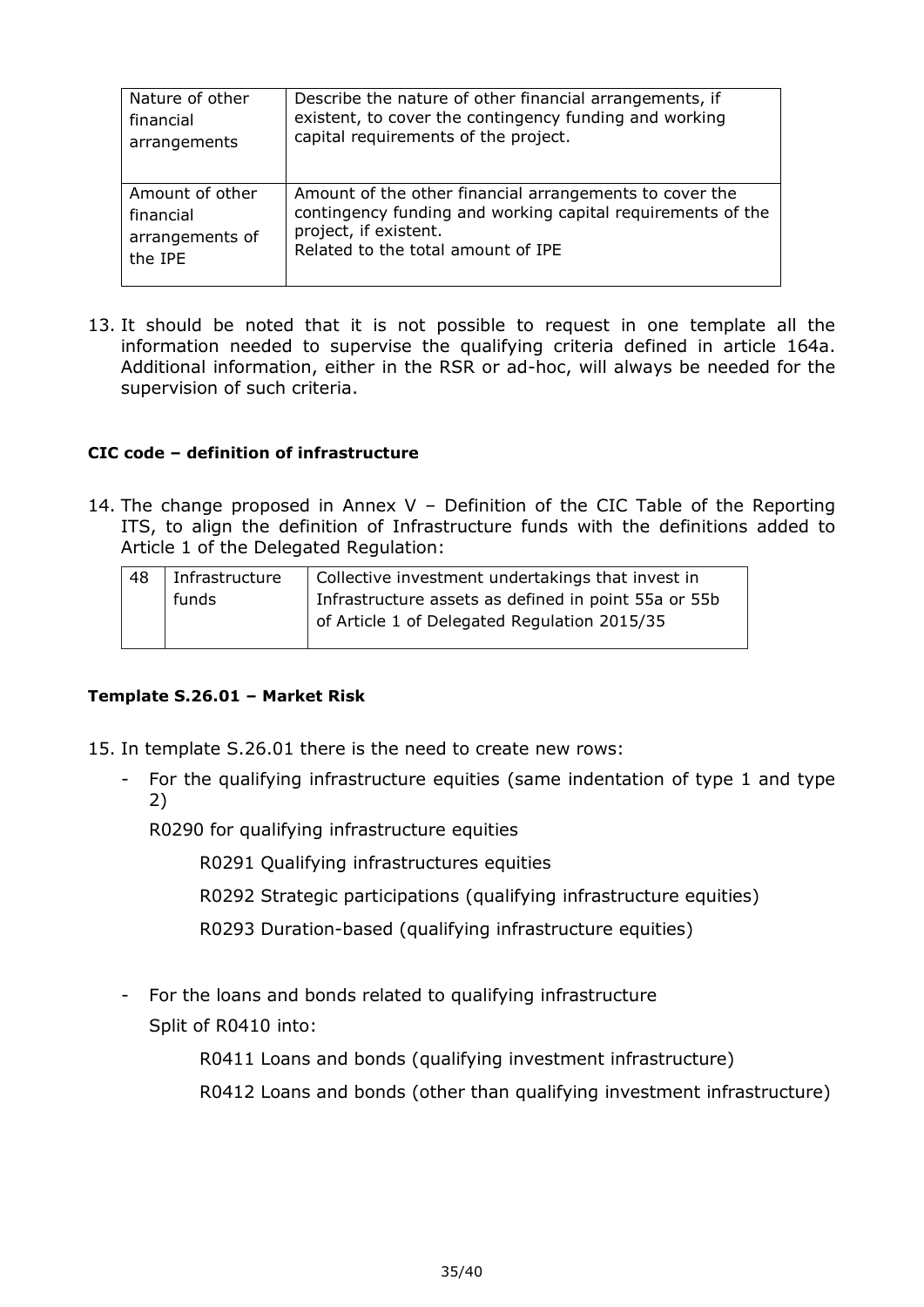#### **Regular Supervisory Reporting**

16. Propose a new Guideline under the RSR on the 'C2. Market risk' section, as follows:

Under section "C.2 Market risks" of the RSR as defined in Annex XX of the Delegated Regulation, insurance and reinsurance undertakings holding qualifying infrastructure investments in accordance with article 164a, should:

- a) Explain the procedures and allocation of tasks in place regarding the decision making process when investment on infrastructure as well as the monitoring of the investment afterwards;
- b) Provide information, both qualitative and quantitative, in relation to the undertakings assessment of the following characteristics in relation to the IPE for the material infrastructure assets (similar assets might be aggregated):
	- i. Ability of the IPE to meet financial obligations under sustained stress;
	- ii. Predictability of the cash flows that the IPE generates for debt providers and equity investors, covering at least:
		- a. Amount of reserve funds of the IPE
		- b. Nature and amount of other financial arrangements
		- c. Total value of the IPE
	- iii. Contractual framework of the infrastructure project or asset, in particular the features that provides debt providers and equity investors with a high degree of protection;
	- iv. Its ability to hold infrastructure bonds or loans until maturity;
	- v. Criteria considered and assessment performed of the credit quality of the investment when there is not a credit assessment by a nominated ECAI.
- 17. It is considered that an amendment in the RSR is always needed. However, in case a new template is approved the details under sub-paragraph ii. may be deleted.

#### **Option 1:**

- o No change in S.06.02 (option A of the table)
- o New template without threshold only for qualifying
- o Amend S.01.01 as a consequence
- o Amend S.26.01
- o Amend RSR
- $\circ$  Amend Annex V of the Reporting ITS, 48 "Infrastructure funds"
- 1.19. Option 1 represents the option with no impact in the list of assets but that would require undertakings that hold this type of investments (qualifying infrastructure investments) to report all those qualifying assets in the new template. Additional information in the RSR will always be necessary.
- 1.20. No impact on policyholders is expected.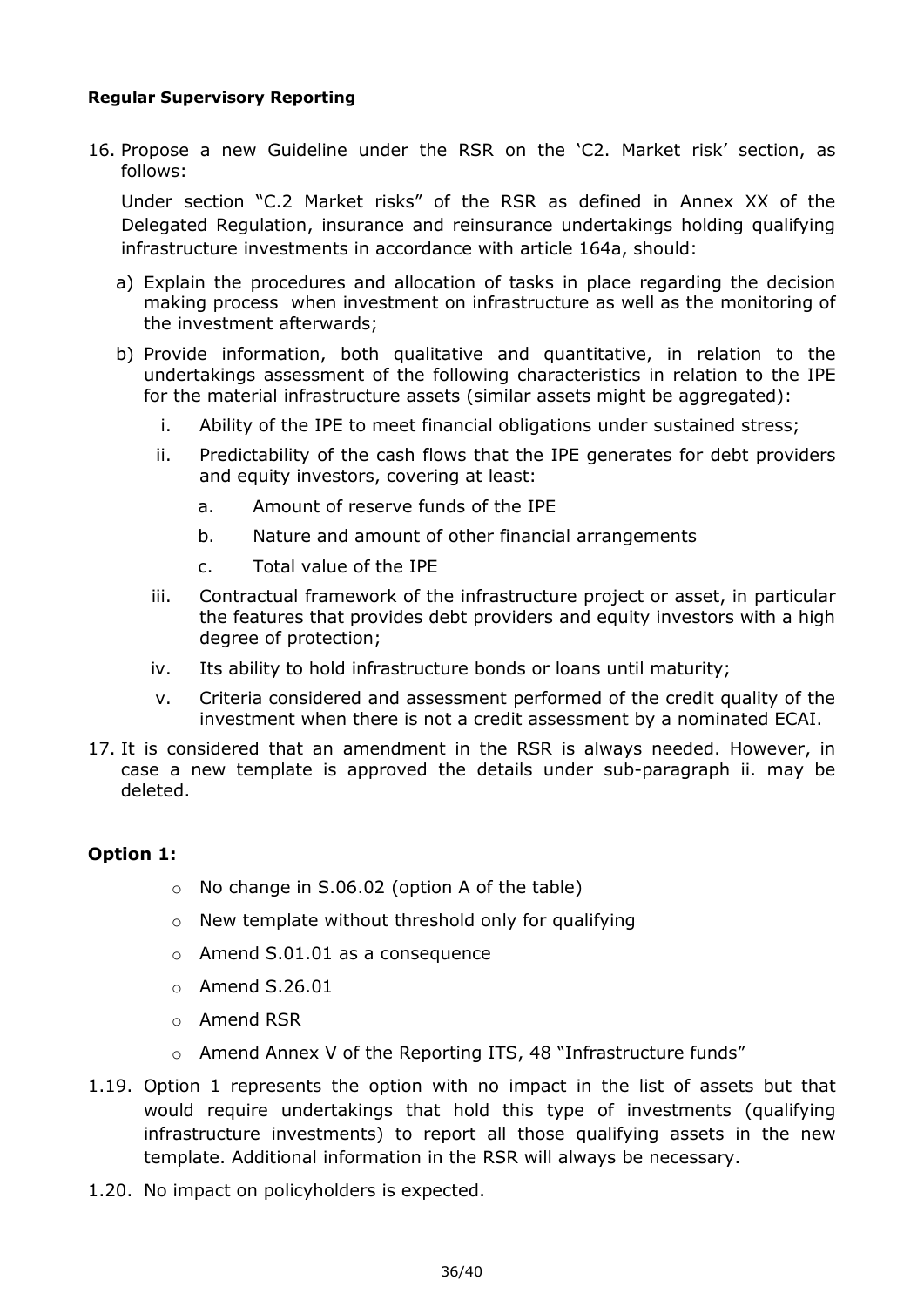Pros  $(+)$ :

1.21. Would not materially affect undertakings with no qualifying infrastructure investments. However, as a new taxonomy version will be published, minimum adaptation work will always be required by all undertakings.

Cons (-):

- 1.22. For the undertakings that hold qualifying infrastructure assets the new template would have to be reported with all assets (not only the material ones). This is due to the fact that from the S.06.02 it would not be possible to distinguish between qualifying and non-qualifying assets. This distinction would only be possible considering both templates and only if the new template is covering all assets.
- 1.23. Additional information will always be needed in the RSR. The information in the RSR might be difficult to use together with the information from the new template as it is not expected that information like code of assets and types of codes, etc are included in the RSR, even if information by material asset is requested.

## **Option 2**

- o Amend closed list of S.06.02 (option C of the table)
- $\circ$  New template with threshold only for qualifying
- o Amend S.01.01 as a consequence
- o Amend S.26.01
- o Amend RSR
- o Amend Annex V of the Reporting ITS, 48 "Infrastructure funds"
- 1.24. Option 2 represents the option with the highest number of changes (not necessarily highest burden). It would impact the list of assets, would require undertakings that hold this type of investments (qualifying infrastructure investments) to report qualifying assets in the new template, although only if above a certain limit and as said before additional information in the RSR will always be necessary.
- 1.25. No impact on policyholders is expected.

Pros  $(+)$ :

- 1.26. Would allow having more immediate information, namely the split between qualifying and non-qualifying in the list of assets. Even if the closed list changes, undertakings that do not hold this type of investments would report the same options as today.
- 1.27. Quantitative information on qualifying infrastructure investments would allow the design of early warning indicators and assess compliance with some of the criteria required.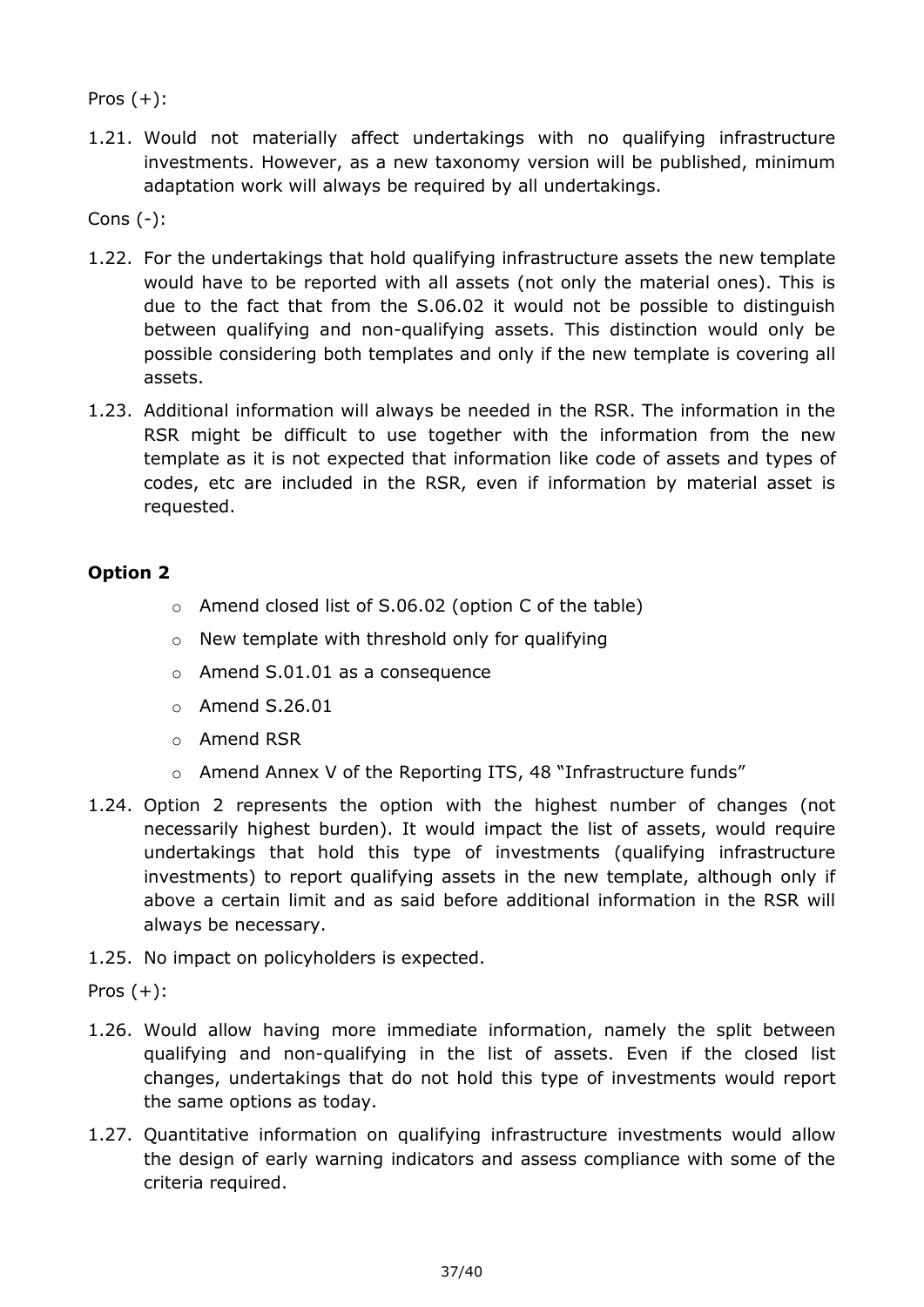1.28. Quantitative information might also be useful as most probably an impact of the DA amendment will be required in future.

Cons (-):

- 1.29. An amendment of the closed list will have an impact in all undertakings. However the amendment is proposed in a way that if undertakings do not hold this type of investments the options to report would be the same.
- 1.30. Threshold will probably be always too high, as these investments will represent a minor part of the portfolio. Materiality might have a different meaning in relation to this type of investments as supervisors might need to supervise these assets closer even if they are not above a certain threshold.
- 1.31. Additional information will always be needed in the RSR. The information in the RSR might be difficult to use together with the information from the new template as it is not expected that information like code of assets and types of codes, etc are included in the RSR, even if information by material asset is requested.
- 1.32. As the option with highest number of changes is the option that entails a higher cost to implement.

### **Option 3**

- o Amend closed list of S.06.02 (option C of the table)
- o Amend S.26.01
- o Amend RSR
- o Amend Annex V of the Reporting ITS, 48 "Infrastructure funds"
- 1.33. Option 3 represents a change in S.06.02 closed list which will have an impact in all undertakings. However the amendment is proposed in a way that if undertakings do not hold this type of investments the options to report would be the same. For undertakings that hold this type of investments the report would be done in the RSR only.
- 1.34. No impact on policyholders is expected.

Pros  $(+)$ :

- 1.35. Would allow having more immediate information, namely the split between qualifying and non-qualifying in the list of assets. Even if the closed list changes, undertakings that do not hold this type of investments would report the same options as today.
- 1.36. Additional information will always be needed in the RSR. Having all information in the RSR might facilitate the analysis by material asset.
- 1.37. Would allow developing a template in future once we have more experience.
- 1.38. As the option with smallest number of changes is the option that entails a lower cost to implement.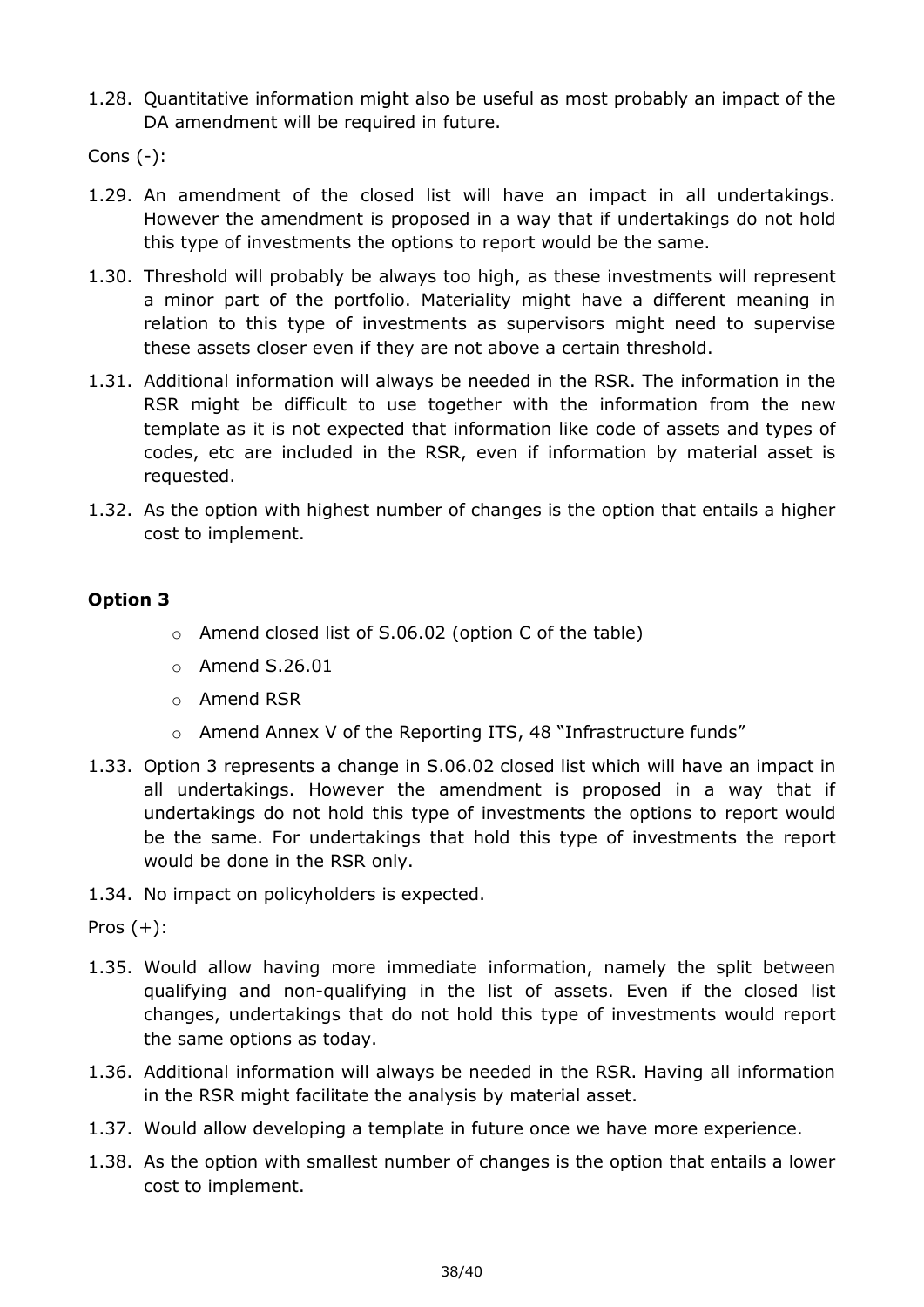Cons (-):

- 1.39. Quantitative information of new article 164a of the DA would be received in the RSR only (narrative). It would not be possible to develop automated analysis.
- 1.40. RSR may be required more frequently than every 3 years.

## **Option 4**

- o Add a new column for infrastructure information (option B of the table)
- o Amend RSR
- o Amend S.26.01
- o Amend Annex V of the Reporting ITS, 48 "Infrastructure funds"
- 1.41. Option 4 represents a different change in S.06.02. The closed list would not change but a new column with information on qualifying/non-qualifying would be added. For undertakings that hold qualifying infrastructure the report would be done in the RSR only.
- 1.42. No impact on policyholders is expected.

Pros  $(+)$ :

- Would allow having more immediate information, namely the split between qualifying and non-qualifying in the list of assets.
- Additional information will always be needed in the RSR. Having all information in the RSR might facilitate the analysis by material asset.
- Would allow developing a template in future once we have more experience.

Cons (-):

- Quantitative information would be received in the RSR only (narrative). It would not be possible to develop automated analysis.
- The addition of a column is seen as more burdensome than amending the existing close list.
- RSR may be required more frequently than every 3 years.

## **Section 6: Comparison of Options**

- 1.43. EIOPA is proposing to adopt option 3 as described above.
- 1.44. It is the most effective and efficient option in achieving the objectives of the technical standard and in particular of the amendment needed. It would allow supervisors to receive the information they need for supervision without introducing a major change in the reporting package adopted in December 2015.
- 1.45. EIOPA does not exclude the possibility once the new amendment of the delegated act is published and the overall framework for infrastructure